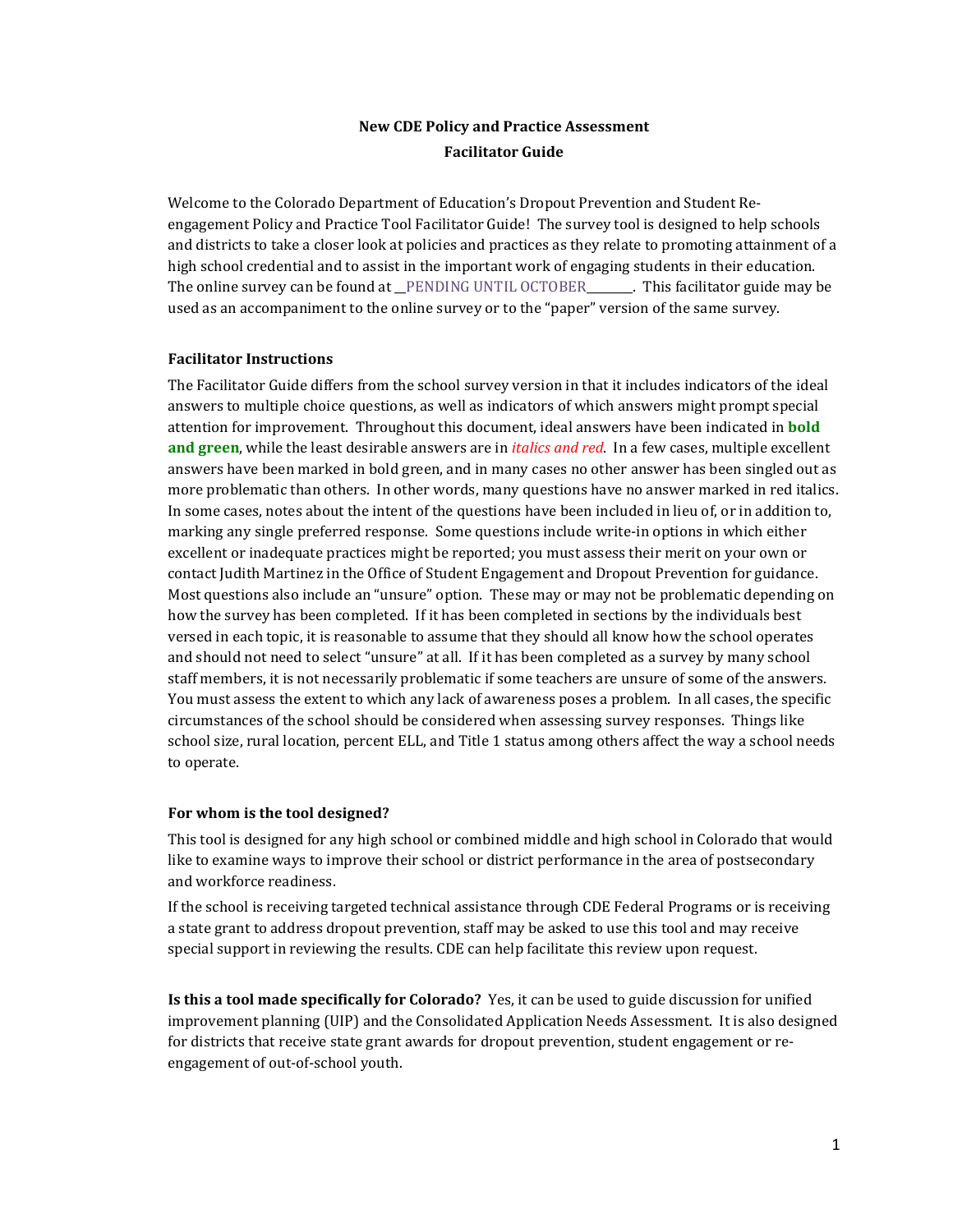#### **How do schools use this tool?**

Schools can use either an online version or electronic version.

If they choose to use the online version, they will need to obtain a link from the Office of Dropout Prevention and Student Re-engagement. This will allow the survey tool to be customized for their use. When they request a link, they will be asked a series of questions to help set-up the survey. They will be able to save their assessment and return to it at any time, allowing them to complete one section at a time or to have multiple people work on different sections according to their areas of expertise. They, or you, may click here to request a link or email PENDING UNTIL OCTOBER.

If they elect to use the electronic version, they will be able to share it, download it and print it.

Once the type of survey is selected (online or electronic), they must determine *who* will complete it. They may ask every willing staff member to complete it as an individual, in order to tally survey results in the end. Or, they may select to respond to the survey questions as a team.

#### **What is included in the survey? Do all sections need to be completed?**

This tool is comprehensive and covers many topics that are connected to dropout prevention and student engagement. See the table of contents for the list of topics.

Schools do not need to complete all sections of the survey for it to be of use. The recommended practice is to complete Sections I and II in the initial session. Based on the answers to those questions, users will receive automatic suggestions about additional sections on which they might want to focus. The rest of the Review - including *all* sections regardless of the automatic recommendations - will remain open so that they may continue it over time.

Suggestions for completing the survey:

**Section I: The Basics.** This section provides the foundation for the survey tool and should be completed by all assessment takers. It includes a review of school-wide data that are annually reported to CDE, (e.g., graduation and completion rates, dropout rates, attendance rates…). If they are using the online tool, the data will be pre-populated by CDE. It also includes questions about professional development among staff.

**Section II: Early Warning Systems.** This section looks at indicators that can help predict which students are most at risk for not completing high school and gives staff actionable data that help them to intervene. It should be completed to assist with school and district improvement planning.

**Sections III through VII,** and each of their subsections, may be selectively completed based on area of need and interest. For example, if school attendance is declining, the section on attendance should be competed.

Note that if they are completing the survey online, they will be able to select which sections to complete at the beginning, and they will not see the other sections – they will automatically be skipped. At the end of the survey respondents will have another chance to select these sections if they wish.

#### **What are the benefits of completing the survey?**

There are several benefits that may lead to increased student achievement and success. The results will help guide school improvement planning and selection of professional development. Completing Section I: The Basics, will help identify areas where the school is strong and areas that need more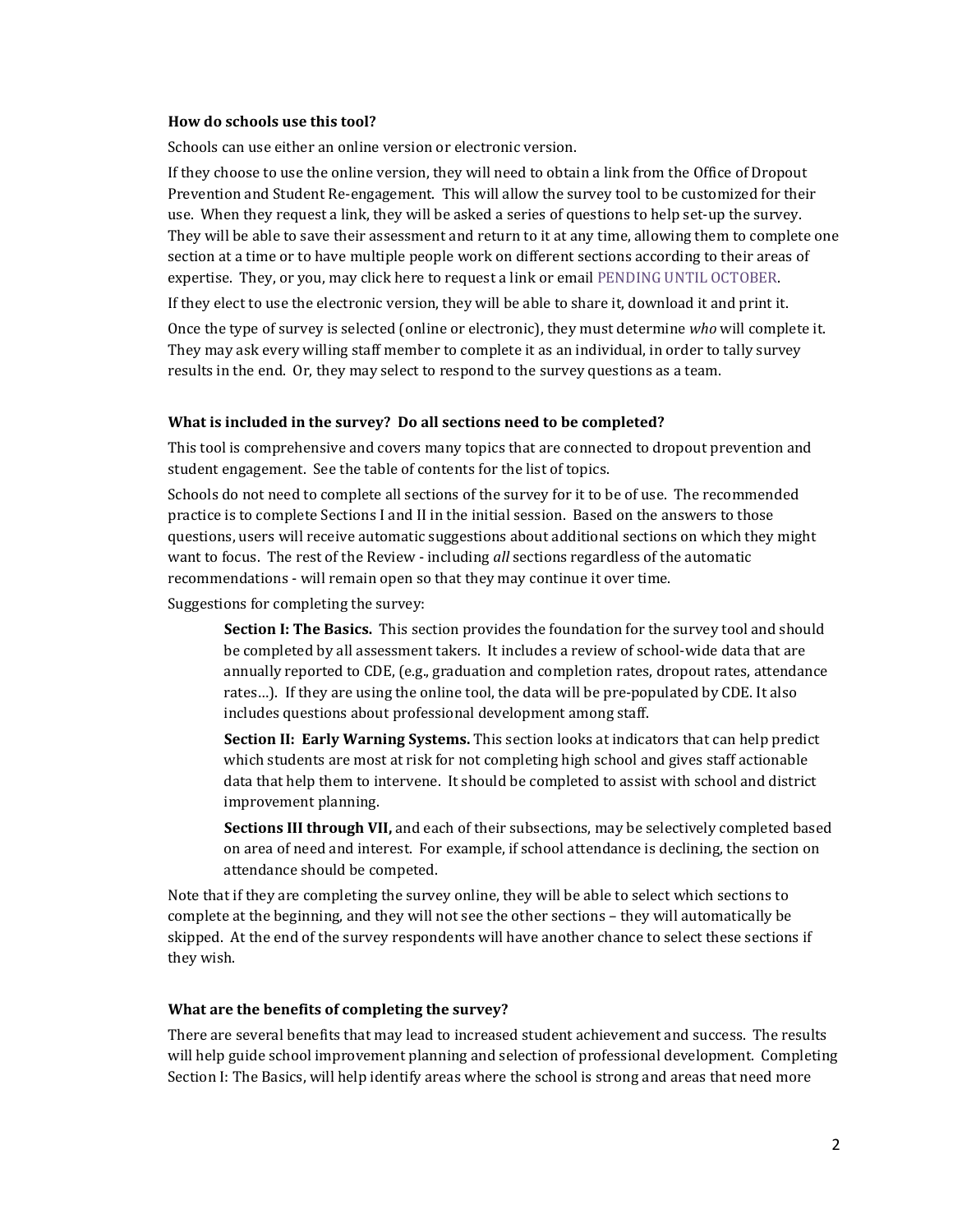attention. The questions on professional development will indicate the areas in which most of the staff has been trained and the areas in which additional training may be needed.

It may help strengthen leadership and school engagement to bring a diverse group of staff members together to answer discussion questions. For some questions, it would be valuable to bring parents or student representatives into the discussions.

# *Table of Contents*

| Section I: The Basics (for every school to complete)                                | 5   |
|-------------------------------------------------------------------------------------|-----|
| School Data                                                                         | 5   |
| <b>General Dropout Prevention</b>                                                   | 6   |
| <b>Professional Development</b>                                                     | 8   |
| Section II: The Early Warning System                                                | 10  |
| Section III: Attendance                                                             | 13  |
| Section IV: Discipline                                                              | 17  |
| Section V: Academic Supports                                                        | 21  |
| <b>General Academic Supports</b>                                                    | 21  |
| <b>ICAPs</b>                                                                        | 24  |
| Credits and Grades                                                                  | 26  |
| Arts                                                                                | 28  |
| Afterschool Activities                                                              | 30  |
| <b>Graduation Guidelines</b>                                                        | 32  |
| <b>Concurrent Enrollment</b>                                                        | 34  |
| <b>Work-based Learning</b>                                                          | 37  |
| Supporting Students Academically Off-Track                                          | 40  |
| Online Learning                                                                     | 42  |
| <b>High School Equivalency</b>                                                      | 4.5 |
| Section VI: Supporting Students with Special Needs                                  | 48  |
| <b>Students with Disabilities</b>                                                   | 48  |
| <b>English Learners</b>                                                             | 51  |
| <b>Students with Health Needs</b>                                                   | 52  |
| <b>Mobile Students</b>                                                              |     |
| (including highly mobile, homeless, migrant, foster care and<br>immigrant students) | 54  |
| Pregnant and Parenting Students                                                     | 62  |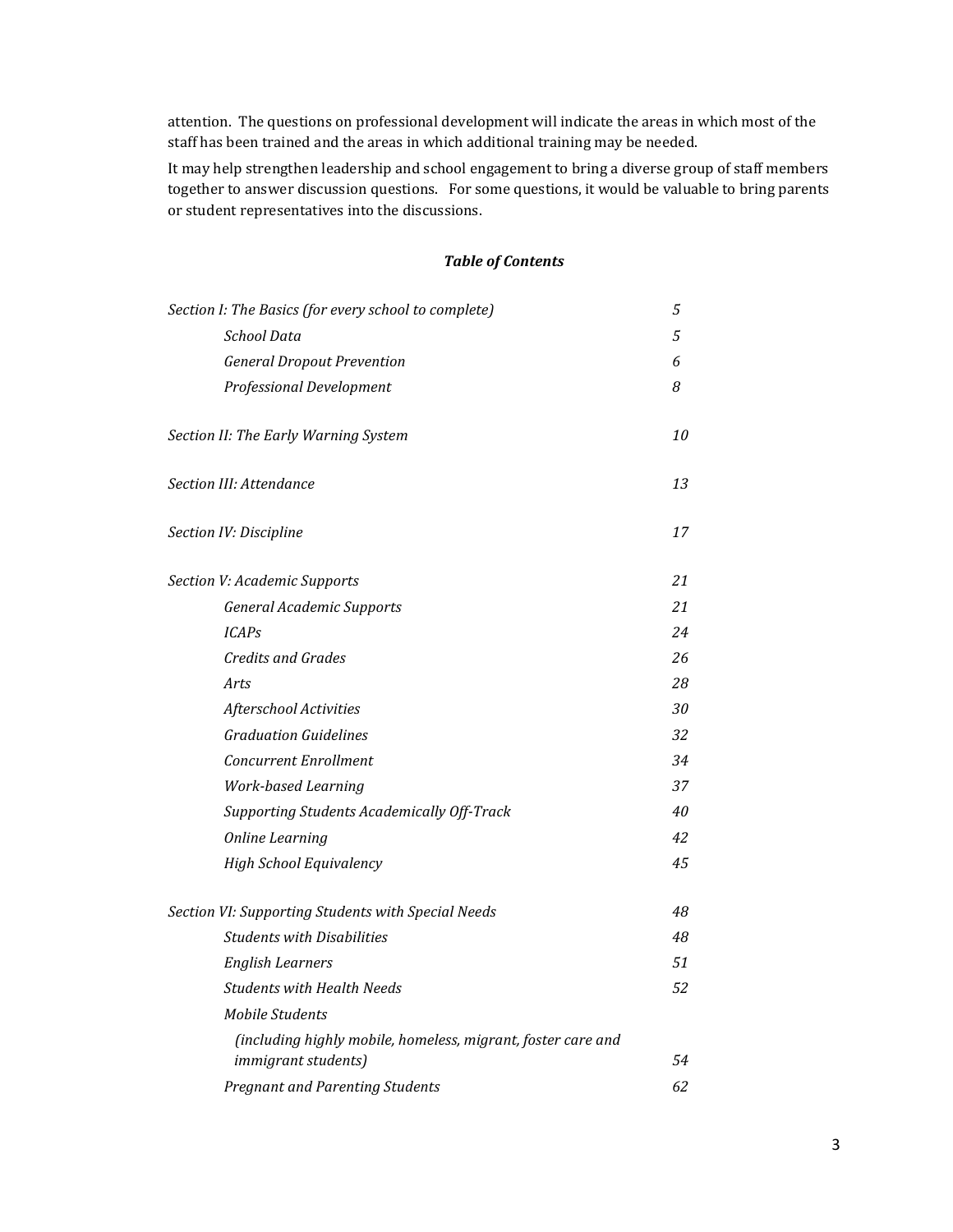| System Involved Youth                                       |    |
|-------------------------------------------------------------|----|
| (including juvenile justice, child welfare and foster care) | 63 |
| Reengaging Dropouts                                         | 65 |
| Section VII: Family Partnerships                            | 66 |

## **Survey Identifiers**

| Primary Contact for follow-up |  |  |
|-------------------------------|--|--|
|                               |  |  |
|                               |  |  |
|                               |  |  |
|                               |  |  |

Which sections would you like to complete? Please note that Section I is The Basics, and every school will complete that section. You may choose among the rest of the sections.

☐II. The Early Warning System

☐III. Attendance

☐IV. Discipline

☐V. Academic Supports (Entire section)

☐General Academic Supports

☐ICAPS

☐Credits and Grades

☐Arts

☐Afterschool Activities

□Graduation Guidelines

☐Concurrent Enrollment

☐Work-based Learning

☐Supporting Students Academically Off-Track

☐Online Learning

☐High School Equivalency

☐VI. Supporting Students with Special Needs (Entire Section)

☐Students with Disabilities

☐English Learners

☐Students with Health Needs

☐Mobile Students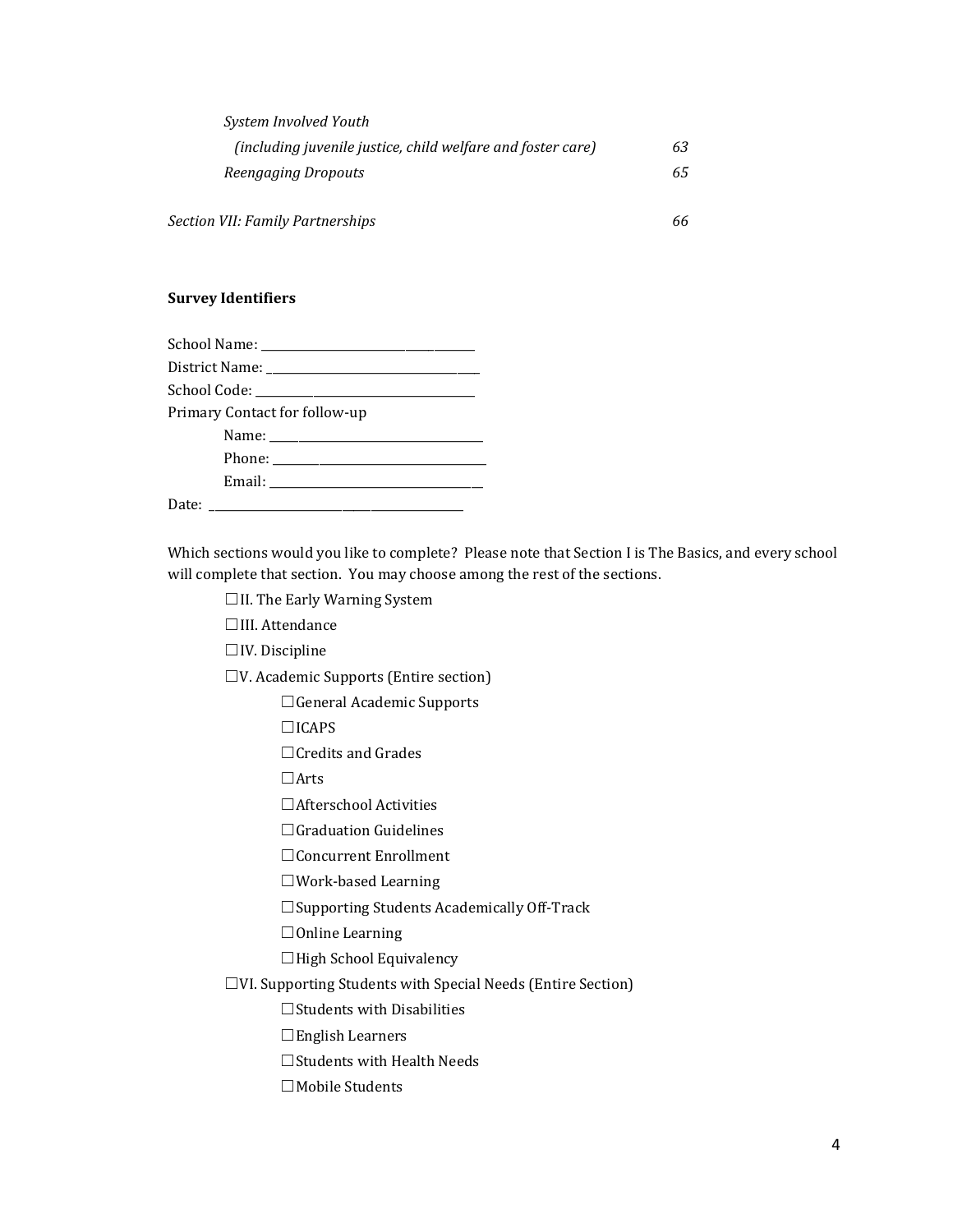□Pregnant and Parenting Students

☐System Involved Youth

☐Reengaging Dropouts

☐VIII. Family Partnerships

#### **Section I – The Basics**

## **A. Prepopulated Data**

School data are reported to CDE on an annual basis. The following table lists indicators that are linked to dropout prevention. If you have arranged with the Colorado Department of Education, Office of Student Reengagement, to complete this assessment online, this table should be prepopulated for you. If it is not, please contact, Tricia Walz, walz\_t@cde.state.co.us. If you are doing this assessment on paper, these data are available from CDE a[t http://schoolview.org/](http://schoolview.org/) and from CDHE at <http://highered.colorado.gov/i3/DistrictHSSummary.aspx> .

|                                                  | Most<br>Recent<br>Year | Two<br>years ago | Three<br>years<br>ago |
|--------------------------------------------------|------------------------|------------------|-----------------------|
| Indicator                                        | Enter Year             |                  |                       |
| 1. Four-Year Dropout Rate                        |                        |                  |                       |
| 2. Graduation Rate (Best of 4, 5 or 6 year rate) |                        |                  |                       |
| 3. Completion Rate (Best of 4, 5 or 6 year rate) |                        |                  |                       |
| 4. Student Reengagement Rate                     |                        |                  |                       |
| 5. Truancy Rate                                  |                        |                  |                       |
| 6. Number of Habitually Truant Students          |                        |                  |                       |
| 7. Suspension Rate                               |                        |                  |                       |
| 8. Expulsion Rate                                |                        |                  |                       |
| 9. Student Mobility Rate                         |                        |                  |                       |
| 10. % of Total Postsecondary Enrollment          |                        |                  |                       |

**Note: Hopefully schools will see positive trends in most of these numbers. If not, why not? In what areas could the biggest gains be made?**

#### *School data - Discussion questions:*

*1. What are the overall data trends?*

*2. What do the rates tell you about how you should set priorities for the upcoming year? What do they tell you about which sections of this assessment it would be most beneficial to complete?*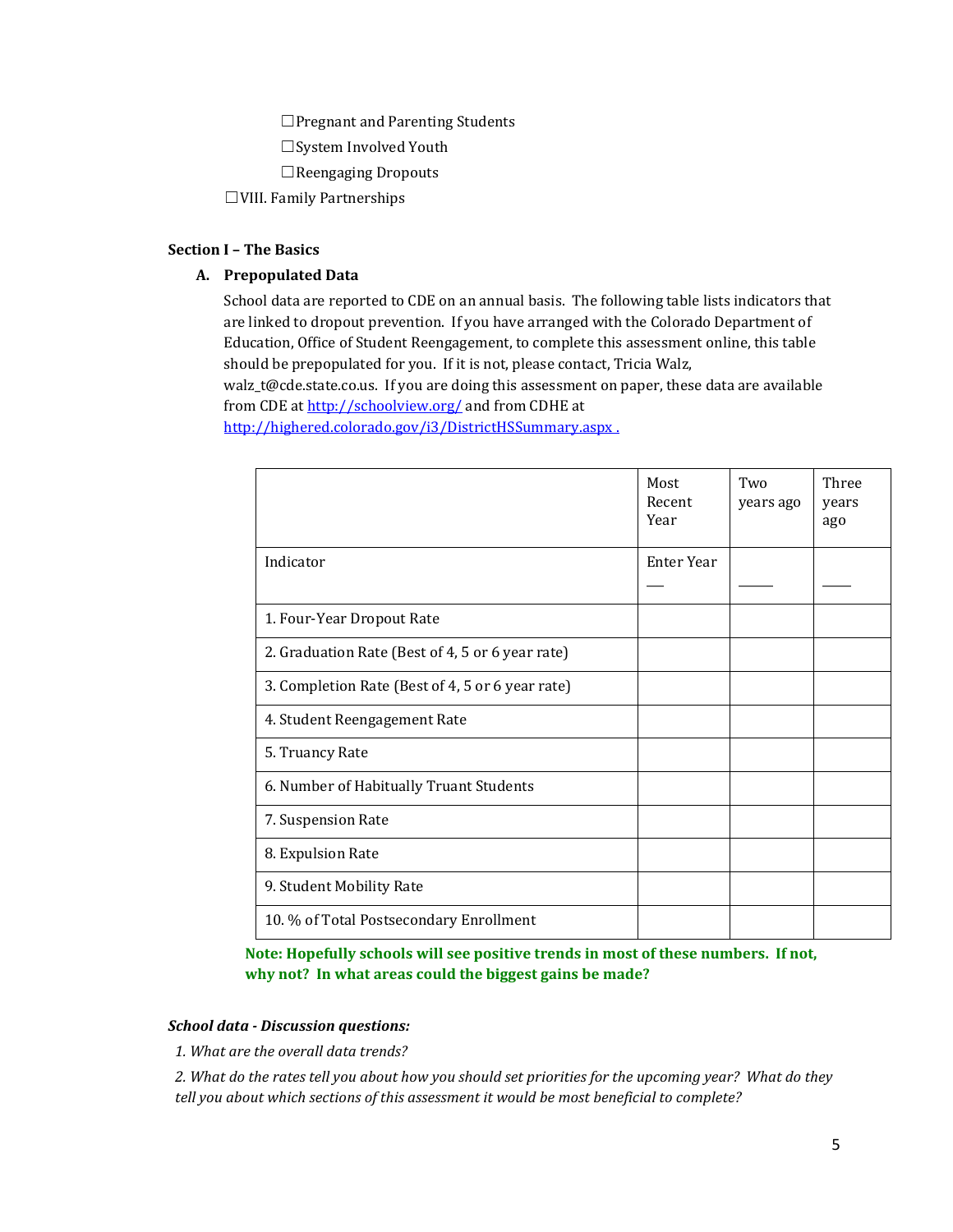*3. What school and/or district plans are in place to support continuation of positive trends or address negative trends? Are those plans adequate?*

*4. In what ways might the school data indicate equity gaps, and what might be done to close those gaps?*

*5. How do these rates compare with district and state averages?*

*6. What additional data questions do these figures raise? Can you access the data you need with relative ease, or do you need to improve your data system or capability?*

*7. When considering current and upcoming conditions, what might be on the horizon that would threaten positive trends in these numbers? What might encourage positive trends? (Examples might be changes in local employment options, populations, school boundary changes, etc.) How can you prepare for these opportunities and threats?*

## **B. General Dropout Prevention**

1. Does your school have a strategic plan for dropout prevention, including benchmarks to measure success?

## ☐**Yes**

**□Somewhat; we are currently working on this** ☐*No* ☐Unsure

2. Is there an individual at your school whose job description specifically includes contacting students who have dropped out and working with them to get them back in school?

☐**Yes** ☐*No* ☐Unsure

3. Is there an individual at your school, other than the principal, who has the specific responsibility to reduce the number of students who drop out and increase the number who successfully graduate?

# ☐**Yes**

☐*No*

☐Unsure

4. Does the person/people in the above-mentioned role work full-time to support struggling students?

# ☐**Yes**

 $\square$ No, we cannot find a full-time person for this role  $\square$ No, we cannot afford a full-time person in this role  $\Box$ Insure

5. Does the person/people in the above-mentioned role receive regular, direct support from a designated individual in the district office regarding dropout prevention and increasing the number of graduates?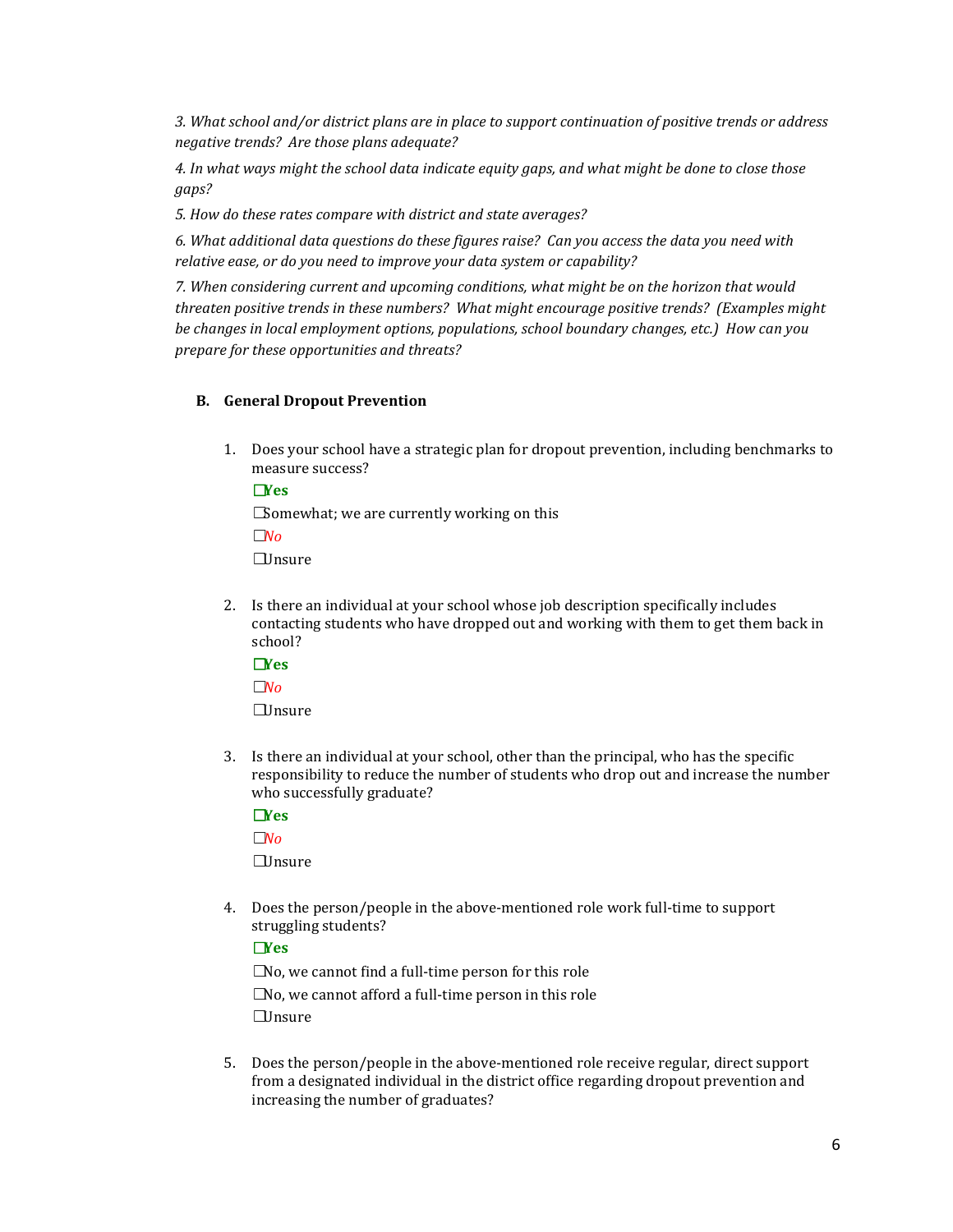# ☐**Yes**

☐*No*

☐Unsure

6. How often do you measure school climate in your school? This may include, but is not limited to student satisfaction or student engagement surveys, the TLCC (Teaching and Learning Conditions in Colorado) survey, etc.

# ☐**Annually**

**□Every few years** ☐*Never* ☐Unsure

7. Does your district define chronic absence\*?

☐**Yes**

□Somewhat. We are currently working on this.

☐*No*

☐Unsure

\* *If not defined, for purposes of this document, chronic absence is defined as students who miss more than 10% of instructional time.*

- 8. Are more than 10% of your students chronically absent?
	- $\n *Yes*\n$ ☐**No** ☐Unsure
- 9. Are teachers in your school required to take attendance?

☐**Yes** ☐*No*  $\Box$ Insure

10. Is there a written policy or procedure regarding students remaining enrolled in the school or being withdrawn after a number of days of non-attendance and noncommunication?

☐**Yes** ☐*No* ☐Unsure

11. Is there a written policy in place to help students make up work missed due to absence? ☐**Yes**

☐*No* ☐Unsure

12. Which of the following are the most likely responses at the school building level to a student under 17 years of age who indicates an intention to drop out of school? (Check all that apply.) **(Facilitator: See Note on next page.)**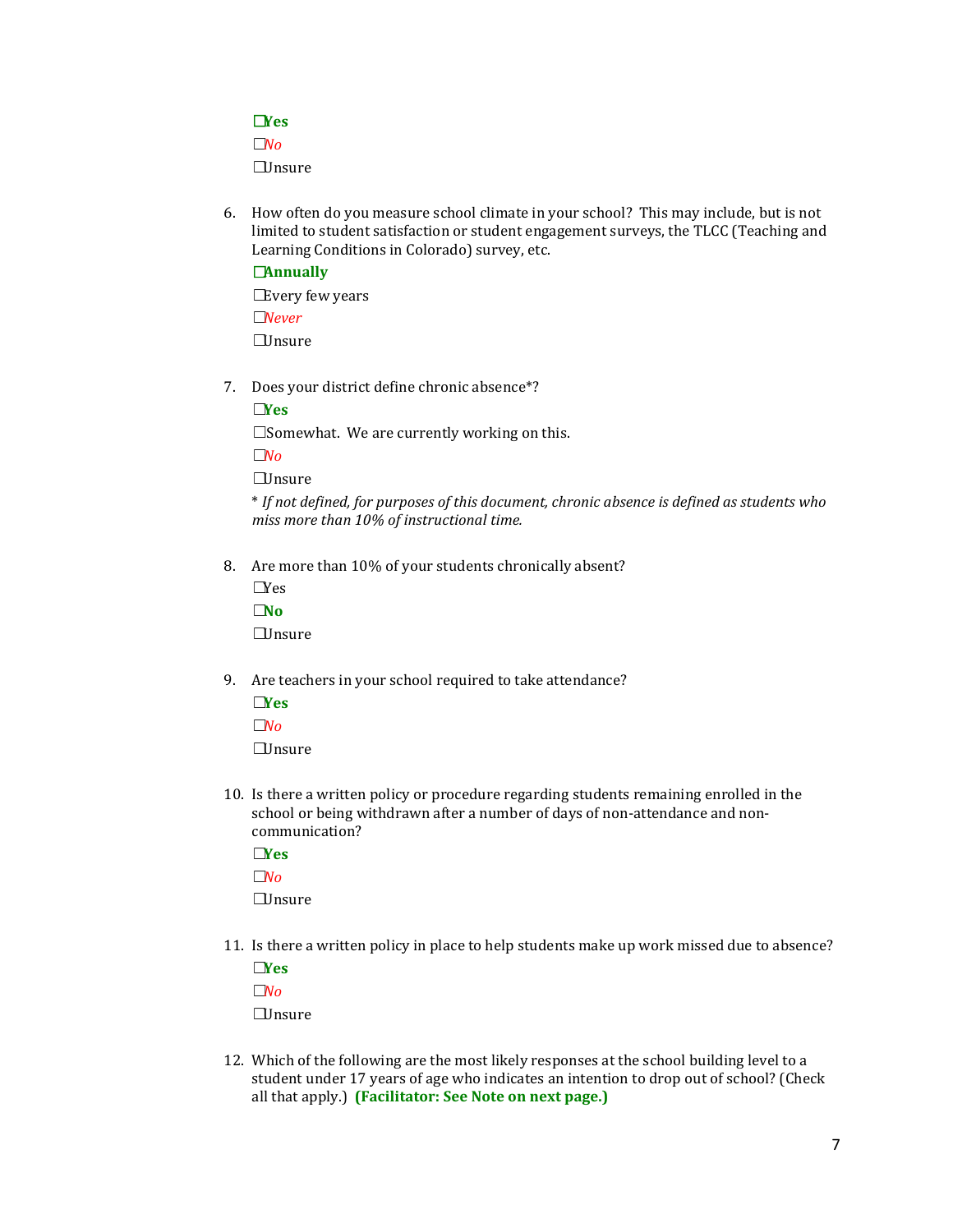- a. Provide information about or referral to alternative schools in the district
- b. Counsel the student to take advantage of flexible options within the school to remove barriers
- c. Begin actively and strategically re-engaging the student, using multiple strategies
- d. Counsel the student about the legal requirement to attend school
- e. Warn the student that legal action will be taken
- f. Set a meeting with the student's parent or guardian to discuss the situation
- g. Unsure

Note: **The more answers, a through f, that are selected the better. One would hope to see at least three of the options checked, hopefully including b, c and f. Not all districts have an alternative school option.** *A school that selects no answer other than d should be encouraged to develop more supportive responses.*

- 13. Which of the following are the most likely responses at the school building level to a 17 or-older student who indicates an intention to drop out of school? (Check all that apply.)
	- a. Provide information about or referral to alternative schools in the district
	- b. Counsel the student to take advantage of flexible options within the school to remove barriers
	- c. Begin actively and strategically re-engaging the student, using multiple strategies
	- d. Counsel the student to seek a high school equivalency degree
	- e. Counsel the student about community college options and earning dual credit
	- f. Counsel the student to seek a diploma endorsement (biliteracy, STEM or PWR)
	- g. Counsel the student about the financial implications of not earning a high school diploma
	- h. Set a meeting with the student's parent or guardian to discuss the situation
	- i. Unsure

Note: **The more answers, a through h, that are selected the better. One would hope to see at least four of the options checked. Not all districts have an alternative school option.** *A school that selects no answer other than d should be encouraged to develop more supportive responses.*

## *General Dropout Prevention – Discussion Questions:*

*1. What does support for school personnel look like regarding dropout reduction and increasing the number of graduates? (Q. 1-5)*

*2. How, and how effectively, is your strategic plan for dropout prevention, including benchmarks to measure success, communicated to all school personnel? How, and how effectively, is this process communicated to families and community members? What structures exist to monitor the implementation and effectiveness of this strategic plan? How often is the strategic plan reviewed and updated? (Q. 1)*

*3. If you measure school climate, how are those data used to improve your policies and practices? Are they used as effectively as they could be? Are they disaggregated by student groups, e.g. racial/ethnic groups, linguistic groups, general vs. special education, highly mobile students etc.? (Q. 6)*

*4. How is the policy or procedure regarding students remaining enrolled in the school or being*  withdrawn after a number of days of non-attendance and non-communication explained to school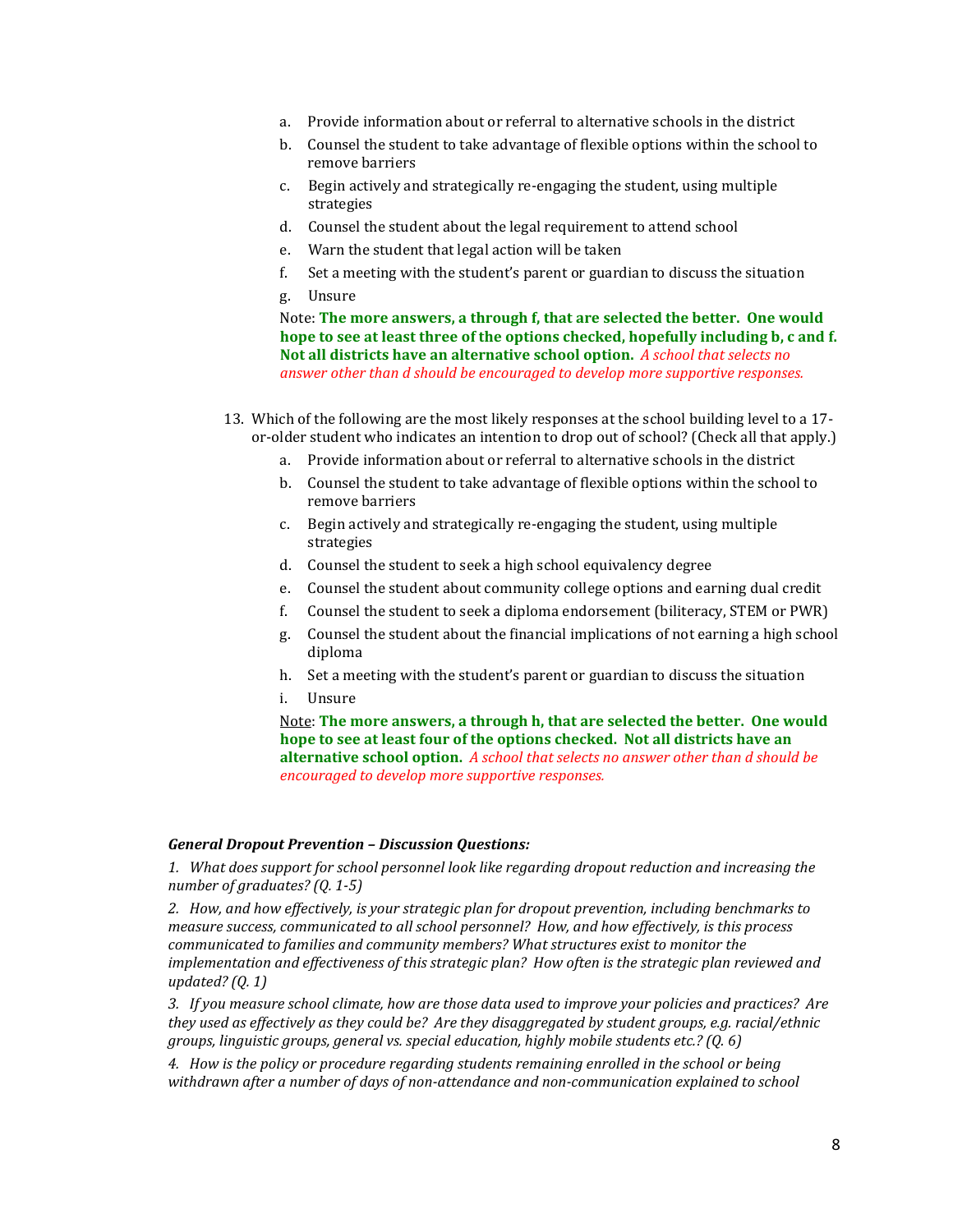*personnel overseeing enrollment? How often is this policy or procedure followed? How often is this policy waived? (Q. 10)*

*5. How do students make up work when they miss school? Is there a consistent practice across the school? Does that policy or practice ensure that students always have an incentive to do the work? (E.g. having a cut-off date after which work is not accepted eliminates the incentive at that point.) Do teachers have flexibility that allows them to make the accommodations needed to ensure student success? (Q. 11)*

*6. How are families educated about dropout risks and supported in teaming with schools?*

# **C. Professional Development**

You may wish to use this section in deciding which assessment sections to tackle. Select issues that align with areas in which your staff has had the least training.

Over the past 24 months, what percent of staff members have participated in the following types of professional development?

|    |                                                                                                                           | School<br>Administrators | <b>Teachers</b> | Other school-<br>based<br>Professionals |
|----|---------------------------------------------------------------------------------------------------------------------------|--------------------------|-----------------|-----------------------------------------|
| 1. | The Early Warning System (or the<br>relationship of attendance, behavior<br>and course failure to high school<br>dropout) |                          |                 |                                         |
| 2. | The effects of mobility on school<br>success                                                                              |                          |                 |                                         |
| 3. | Strategies to promote student<br>engagement and attachment                                                                |                          |                 |                                         |
| 4. | The effects of chronic absenteeism in<br>elementary grades                                                                |                          |                 |                                         |
| 5. | Standards-based instruction,<br>assessment and grading                                                                    |                          |                 |                                         |
| 6. | Effective interventions in the 9 <sup>th</sup> and<br>$10th$ grades                                                       |                          |                 |                                         |
| 7. | The importance of student-teacher<br>relationships                                                                        |                          |                 |                                         |
| 8. | Integrating effective work-based<br>learning into the curriculum                                                          |                          |                 |                                         |
| 9. | Effective partnerships with families to<br>support student academic and<br>social/emotional/behavior learning             |                          |                 |                                         |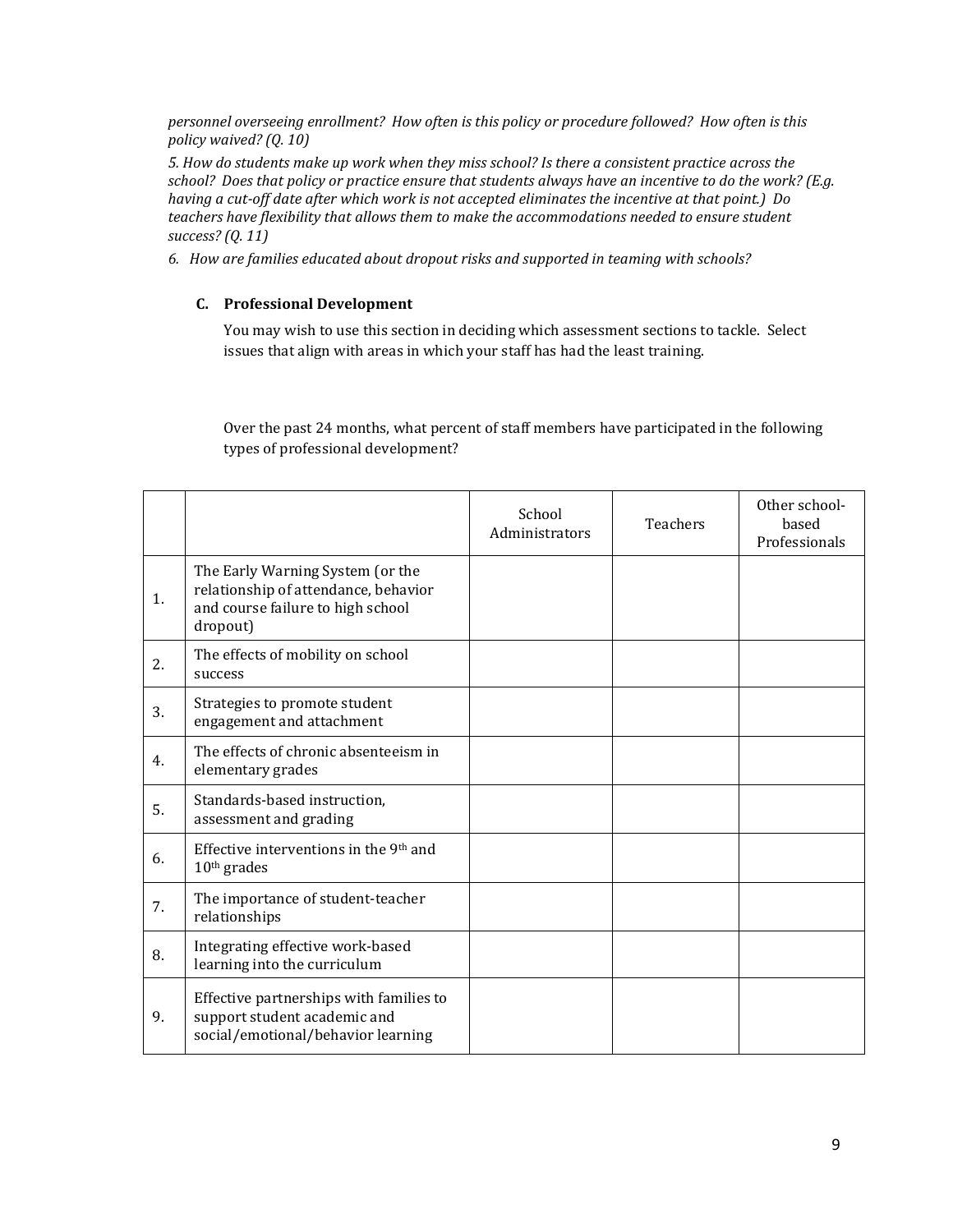| 10. | The effect of trauma on learning and<br>behavior, and effective trauma-<br>informed interventions                                          |  |  |
|-----|--------------------------------------------------------------------------------------------------------------------------------------------|--|--|
| 11. | Restorative justice practices in<br>educational settings                                                                                   |  |  |
| 12. | Welcoming new students mid-year                                                                                                            |  |  |
| 13. | Positive Behavioral Interventions and<br>Supports (PBIS) or some other<br>framework for supporting positive<br>school culture and climate. |  |  |

**Note: In no school will all personnel have had professional development in all these areas. However, the numbers should be adequate to indicate an ongoing effort to learn and implement current best practices in a number of areas. Assess the response to these questions in light of a school's stated priorities. If a school indicates that, for example, implementing restorative practices is an important initiative, yet a minority of staff has received training in such practices, that is a warning sign.** 

14. Are personnel responsible for data reporting in your school trained in the accurate use of exit codes such as student transfers, withdrawal and dropout?

☐**Yes**  $\square$  Somewhat. We are currently working on this. ☐*No* ☐Unsure

15. In your school, how likely is it that all teaching staff with ELL students have participated in professional development that directly supports the success of English language learners? ☐**Very likely**

☐Somewhat likely

☐*Not likely*

☐Unsure

## *Professional Development – Discussion Questions*

*1. Is professional development linked to the evaluation process of the Educator Effectiveness Teacher and Principal Effectiveness Standards that relate to dropout prevention – families, classroom success, advocacy, and evidence-based instruction?*

*2. What training do teachers receive to set up systems for grading and attendance tracking? Is this training part of their orientation? Is it adequate? Do teachers feel comfortable with the system and take full advantage of it?*

*3. Do teachers receive regular training, with follow-up, about the importance of teacher-student interactions? What are the components of this training, and are they all offered to the degree needed? Consider especially parts 3, 7, 9, 10 and 13. What practices are in place to encourage teachers who might be weak in these areas to take advantage of training options? Do you have a mentoring process in place by which more accomplished teachers can assist those who are less experienced?*

*4. What training is available to administrators so that they are able to set priorities and be models for excellent relationships with students, families and staff?*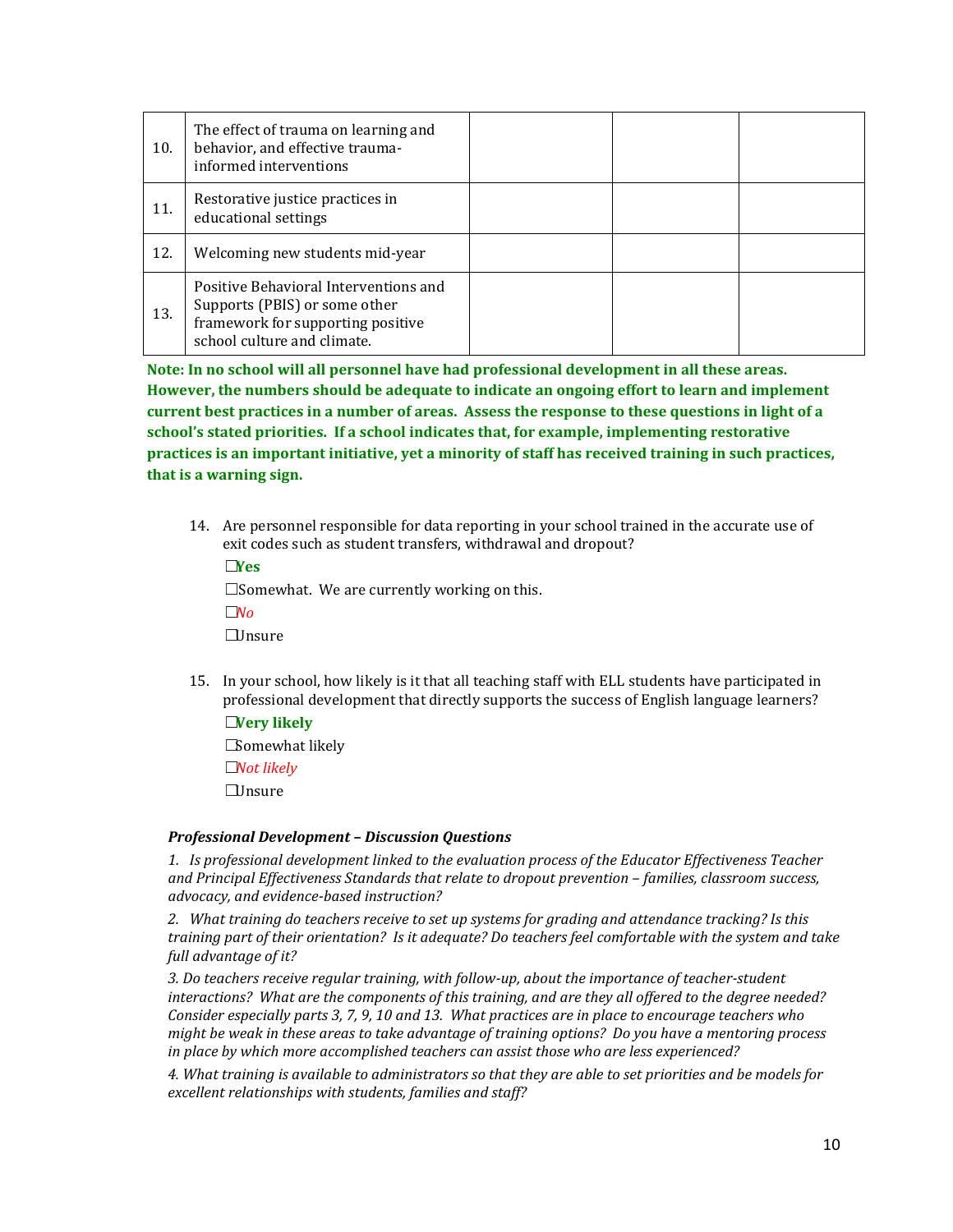*5. What incentives are in place for teachers who pursue additional professional development opportunities and effectively implement skills they learn? Are they adequate, and if not, how can they be expanded?*

#### **Section II**

#### **A. Early Warning System**

Research conducted by the Every1Graduates Center at Johns Hopkins University shows that attendance, behavior and course-performance (the ABCs of dropout prevention) are important indicators in identifying if a student is at risk of dropping out. Local policies and practices related to the ABCs must be aligned to support the success of students in their ability to complete school, culminating with a high school diploma.

1. Does your school track student accumulation of credits?

☐**Yes** □Somewhat. We are currently working on this. ☐*No*  $\Box$ Insure

2. Does your school identify students who are currently "off track" and "on track" to promotion and graduation?

☐**Yes** ☐Somewhat. We are currently working on this. ☐*No*  $\Box$ Insure

- 3. Does a team regularly review school-wide student data including attendance, truancy, disciplinary referrals, suspension, expulsion, failing grades, and proficiency measures? ☐**Yes**
	- ☐*No*

☐Unsure

4. When students begin to demonstrate troubling patterns of attendance, behavior and/or academic failure, do you promptly implement an intervention process? ☐**Yes, always**

☐Yes, most of the time ☐*No or not often* ☐Unsure

5. Does your school use your early warning system to identify high achievement in the ABCs as well as low achievement?

☐**Yes** ☐*No* ☐Unsure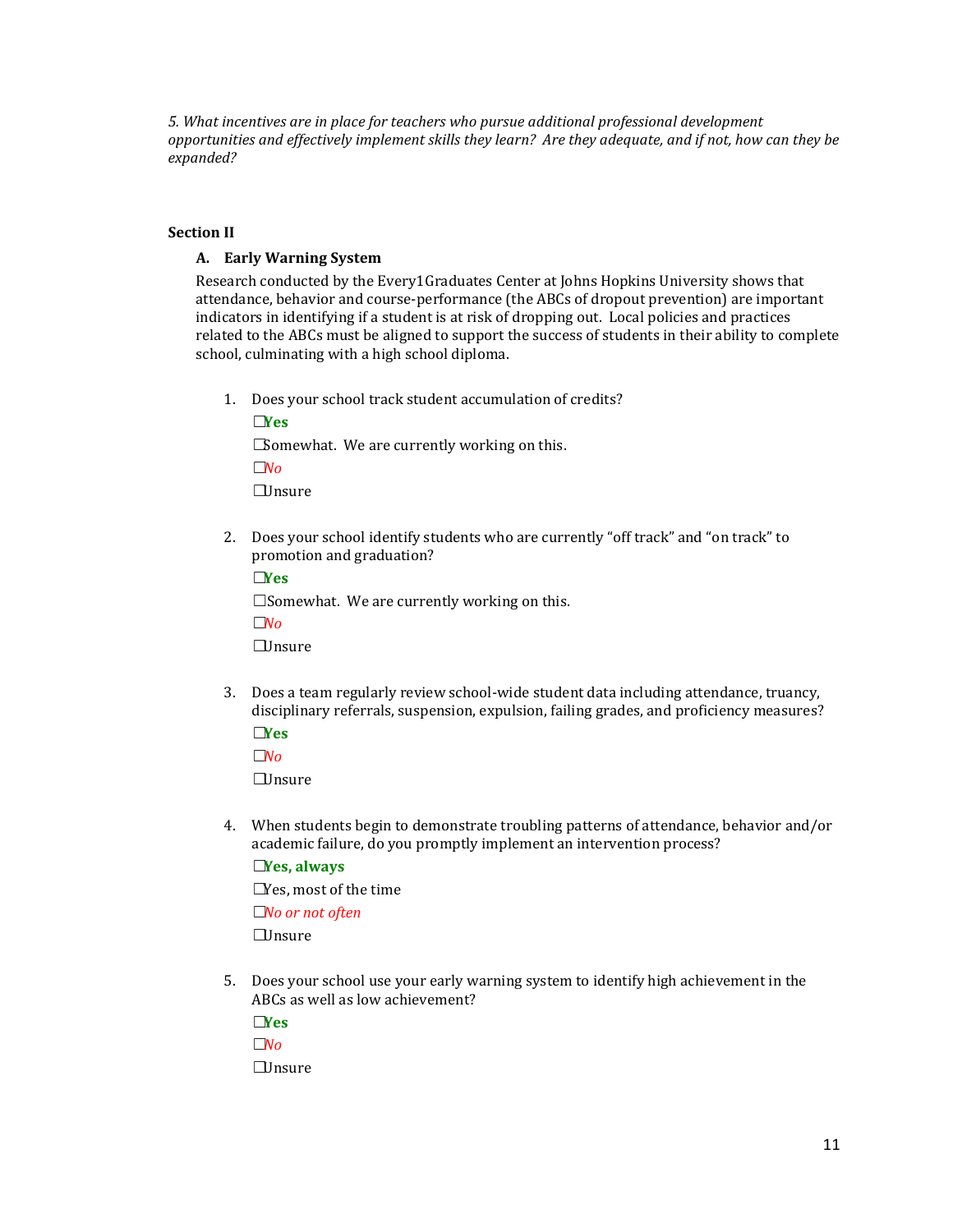6. Does a person at your school have the specific responsibility to support the intervention processes?

☐**Yes** ☐*No* ☐Unsure

7. Are policies and procedures in place and in practice to intervene with a student failing any course before the end of the course?

☐**Yes □Partially in place but need to improve** ☐*No* ☐Unsure

- 8. Does a person at your school have the specific responsibility to coordinate supports for students and families when there are issues in any of the following areas:
	- a. Attendance truancy, excused and unexcused absences and tardies

☐**Yes** ☐*No* ☐Unsure

- b. Behavior office referrals, out-of-school / in-school suspensions and expulsions ☐**Yes** ☐*No* ☐Unsure
- c. Course failure(s) including courses in sciences, social studies, reading, writing, math
	- ☐**Yes** ☐*No* ☐Unsure
- 9. What credit recovery options are available to your students? (check all that apply)

☐**Summer school.**

☐**After school credit recovery program.**

☐**In-school credit recovery program.**

☐*Retake the class that was failed.*

☐Unsure

 $\Box$ Other (Please describe)

Note: **Ideally we would like to see multiple green options selected.** *A school that selects only "retake the class" should be encouraged to develop a credit recovery option.*

10. Are fees charged for these credit recovery options?

☐*N/A: We have no credit recovery options*

 $\square$ Yes, and they are never or rarely waived

☐**Yes, but they are often waived (Also a good answer.)**

☐**No (Best answer)**

☐Unsure

#### *Early Warning System – Discussion Questions*

*1. If someone has the specific responsibility to coordinate supports for students struggling with attendance, behavior or course failure, what is his/her title? What does this responsibility entail? What other responsibilities does this individual have? How is their work integrated with supports at the*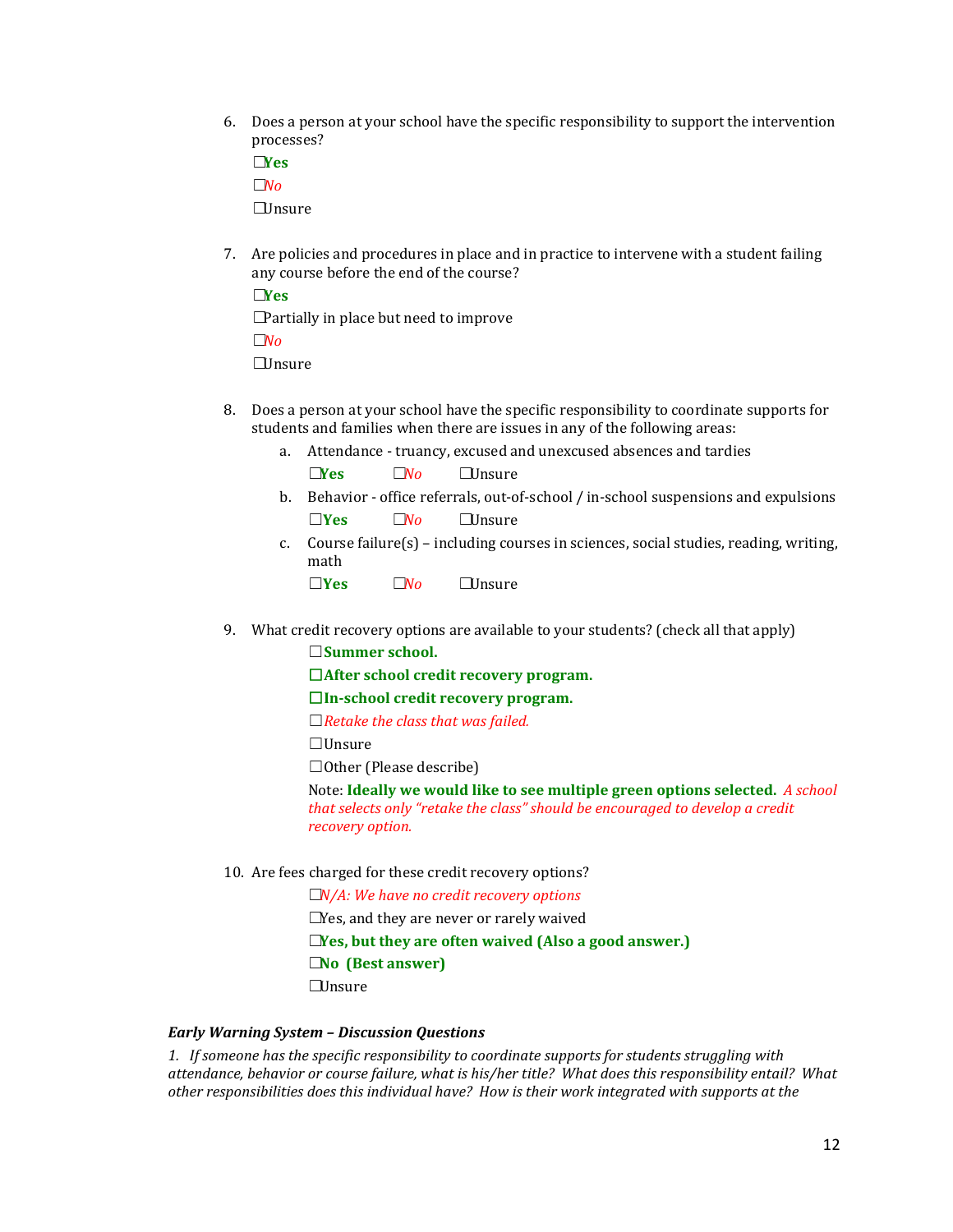*school level? How does their work involve family partnerships to address supports for individual students? (Q. 6)*

*2a. If there is a team that routinely reviews school-wide student data including attendance, truancy, disciplinary referrals, suspension, expulsion, failing grades, and proficiency measures, how often do they meet? What staff positions are represented on the team? Is this process tied with the UIP and Accountability processes? (Q. 3)*

*2b. If there is a team that routinely reviews school-wide student data, does the team use those data to inform prevention efforts and make recommendations for changes in practices at the Universal or Tier 1 level? And at the Targeted or Tier 2 level? (Q. 3) If your team uses the early warning system to identify high achievers, what opportunities do you present to those students as a result? Are those high achievers congratulated? Are they supported to achieve further? (Q. 5)*

*2c. How do school staff (teachers, counselors, support personnel) interact with the Early Warning System?*

*3. If students lose credit or receive an "F", are there opportunities to regain the credit or remediate the grade? If so, are these students immediately informed of or referred to a process to regain the credit or remediate the grade? (Qs. 1, 7, 9, 10)*

*4. What policies and procedures are in place and in practice regarding intervention with a student failing any course before that course period ends? Do policies and procedures align with MTSS (RtI) best practices, including screening, interventions, teaming, partnering with families, and progress monitoring? (Qs. 7, 8)*

*5. Are grading policies in need of revision to better support the attainment of credits and/or course completion, especially for students who have attendance and/or behavior issues? What elements could be improved? What are the barriers in revising policies? What/how are data used in decision-making for continuous improvement? (Qs. 1, 2, 3, 8)*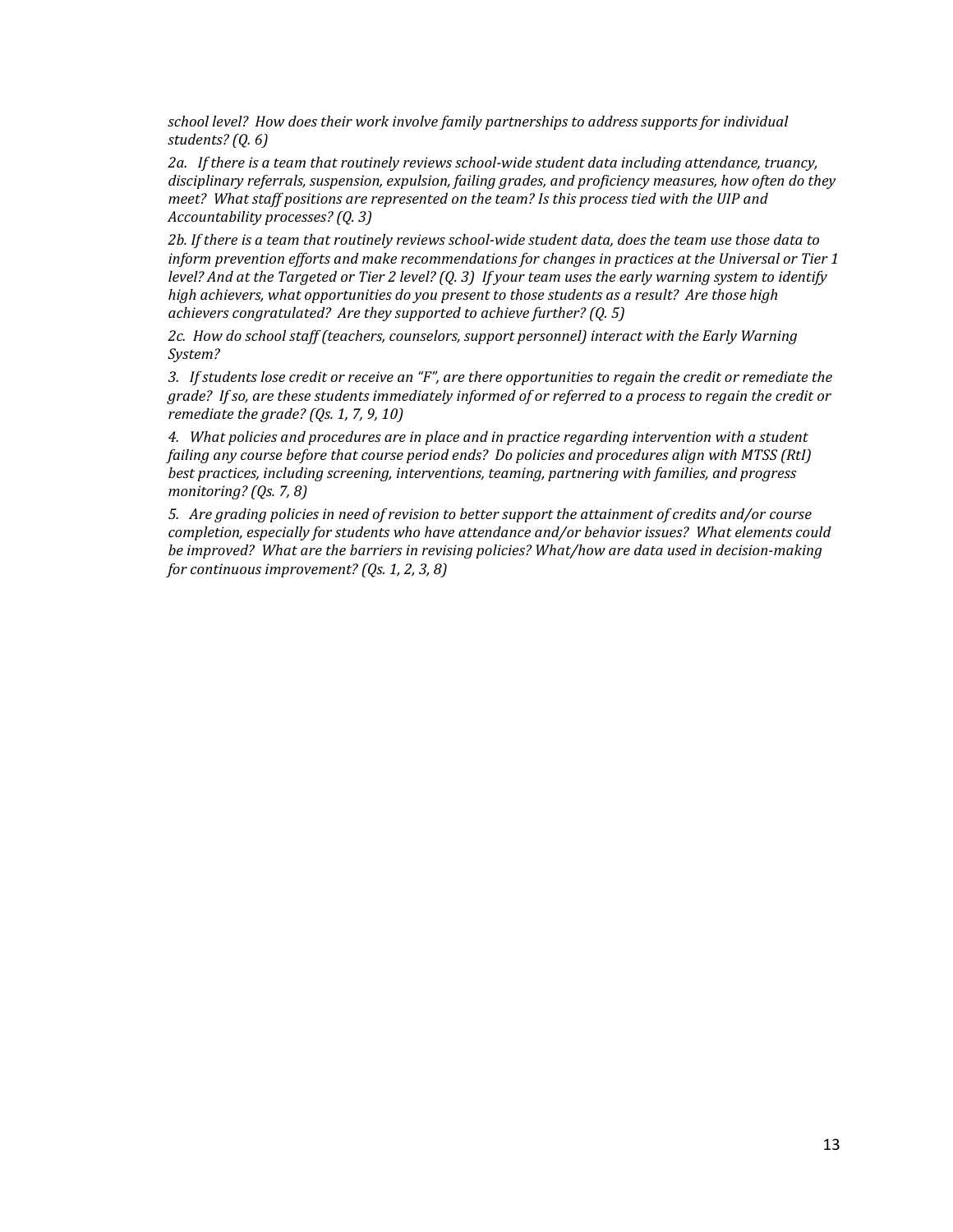#### **Section III**

#### **A. Attendance**

1. State statute C.R.S. 22-33-104(4)(a) no longer mandates that suspensions and expulsions be considered unexcused absences for purposes of a student attendance policy. Are absences due to suspension and expulsion considered excused in your attendance policy?

# ☐**Yes, they are always excused**

 $\Box$ Yes, until a student has been suspended for more than a designated number of days ☐*No, they are unexcused*

☐Unsure

- 2. When students are absent from class due to court-ordered treatment or other services scheduled during the school day, are these absences excused or unexcused?
	- ☐ **Excused**
	- ☐ *Unexcused*
	- ☐ Varies
	- ☐ Unsure
- 3. If your high school has an open campus, are there effective procedures in place to ensure that students are monitored leaving campus and that students return to campus when they are supposed to?
	- ☐ **N/A - no open campus**
	- ☐ **Yes**
	- $\Box$  *No*
	- □ Unsure
- 4. Does a person in your district have the specific responsibility to support your school with attendance interventions? (These positions are generally called Attendance Liaisons.)
	- ☐ **Yes**
	- ☐ *No*
	- ☐ Unsure
- 5. Does a person at the school have the specific responsibility to support teachers with attendance interventions? (These positions are often called Attendance Advocates or Attendance Coaches, but may have other titles as well.)
	- ☐ **Yes**
	- ☐ *No*
	- ☐ Unsure
- 6. Does the person in charge of attendance routinely work with other school staff such as the McKinney-Vento Liaison and the Child Welfare Educational Liaison to identify absences that may be due to homelessness or living transitions?
	- ☐ **Yes**
	- ☐ *No*
	- ☐ Unsure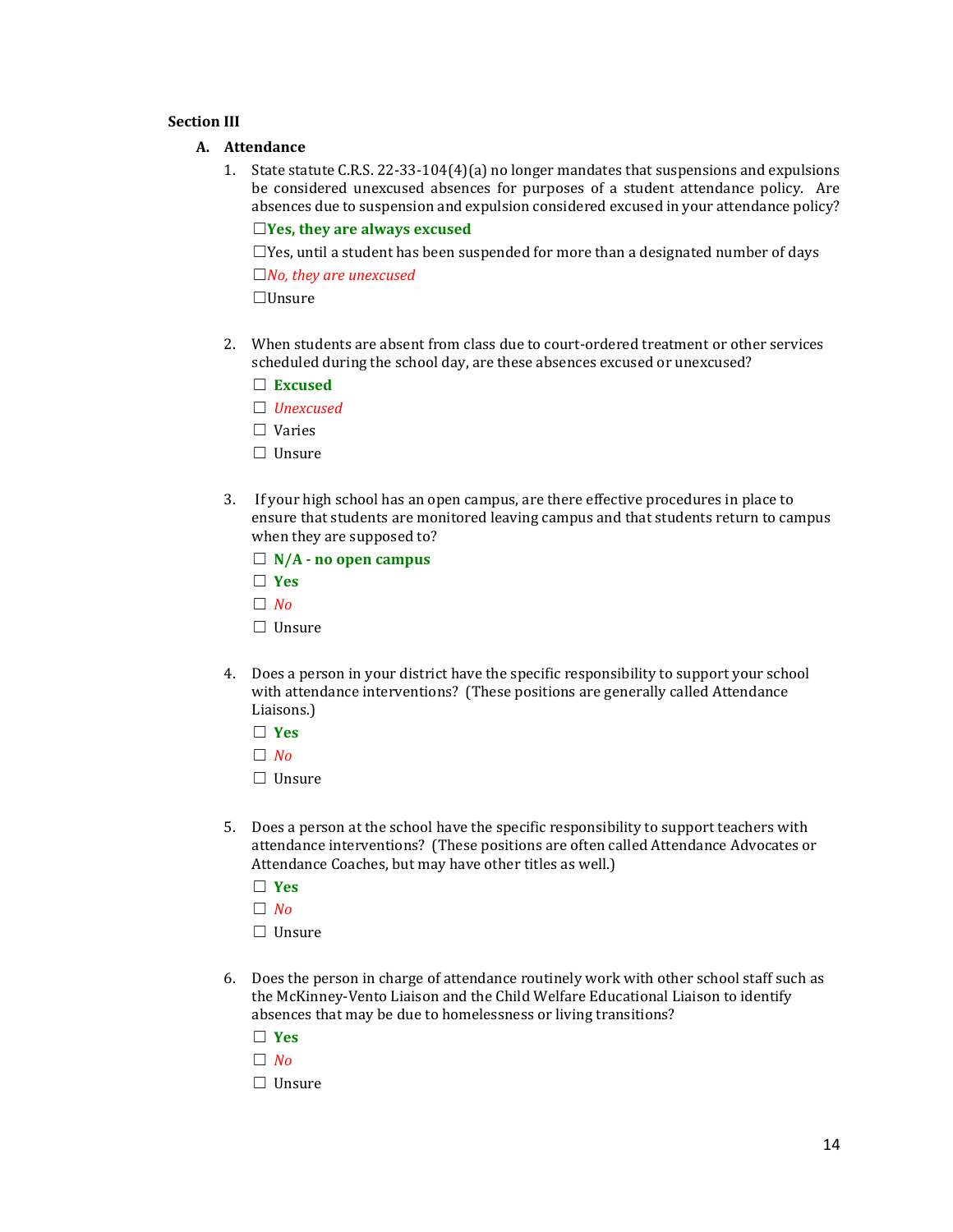- 7. At what levels of absence are you required to intervene with students and/or their families?
	- ☐ **1 day (Best answer)**
	- ☐ **2-3 days (Also an acceptable answer)**
	- $\Box$  4-5 days
	- $\Box$  6-9 days
	- ☐ **10 or more days**
	- ☐ Unsure
- 8. In your school, how often are the following activities implemented to address repeated absences, both excused and unexcused:

|                                         |                                                                         | Frequently<br><b>Sometimes</b><br>Rarely<br><b>Never</b>                                               |         |
|-----------------------------------------|-------------------------------------------------------------------------|--------------------------------------------------------------------------------------------------------|---------|
|                                         | <b>Intervention</b>                                                     | <b>Unsure</b>                                                                                          |         |
| <b>School Level and Type of Absence</b> |                                                                         | Unexcused                                                                                              | Excused |
| a.                                      | Automated phone call to home                                            | This is fairly ineffective<br>because numbers get<br>disconnected and students<br>intercept the calls. |         |
| b.                                      | Automated text message or phone call to parent/guardian's cell<br>phone |                                                                                                        |         |
| $C_{1}$                                 | Automated e-mail to parent                                              |                                                                                                        |         |
| d.                                      | Live phone call to parent/guardian(s)                                   | This is the most effective<br>intervention in which<br>schools can engage                              |         |
| е.                                      | Letter to parent/guardian(s)                                            |                                                                                                        |         |
| f.                                      | Face-to face meeting with family                                        |                                                                                                        |         |
| g.                                      | Individual attendance plans                                             |                                                                                                        |         |
| h.                                      | Intervention with child                                                 |                                                                                                        |         |
| i.                                      | Intervention with family                                                |                                                                                                        |         |
| j.                                      | Referral to truancy reduction program or SARB Board                     |                                                                                                        |         |
| k.                                      | Referral to county social services to pursue educational neglect        |                                                                                                        |         |

**Note: The more interventions, the better. Schools should pursue at least several of the supportive interventions listed in "a" through "i" and should only resort to "j" and "k" when the supportive interventions have failed. Most important is the live call to parents, preferably by a teacher, after no more than 2 or 3 absences.**

9. Do you make regular use of attendance contracts signed by the student, the parent/guardian and a school representative?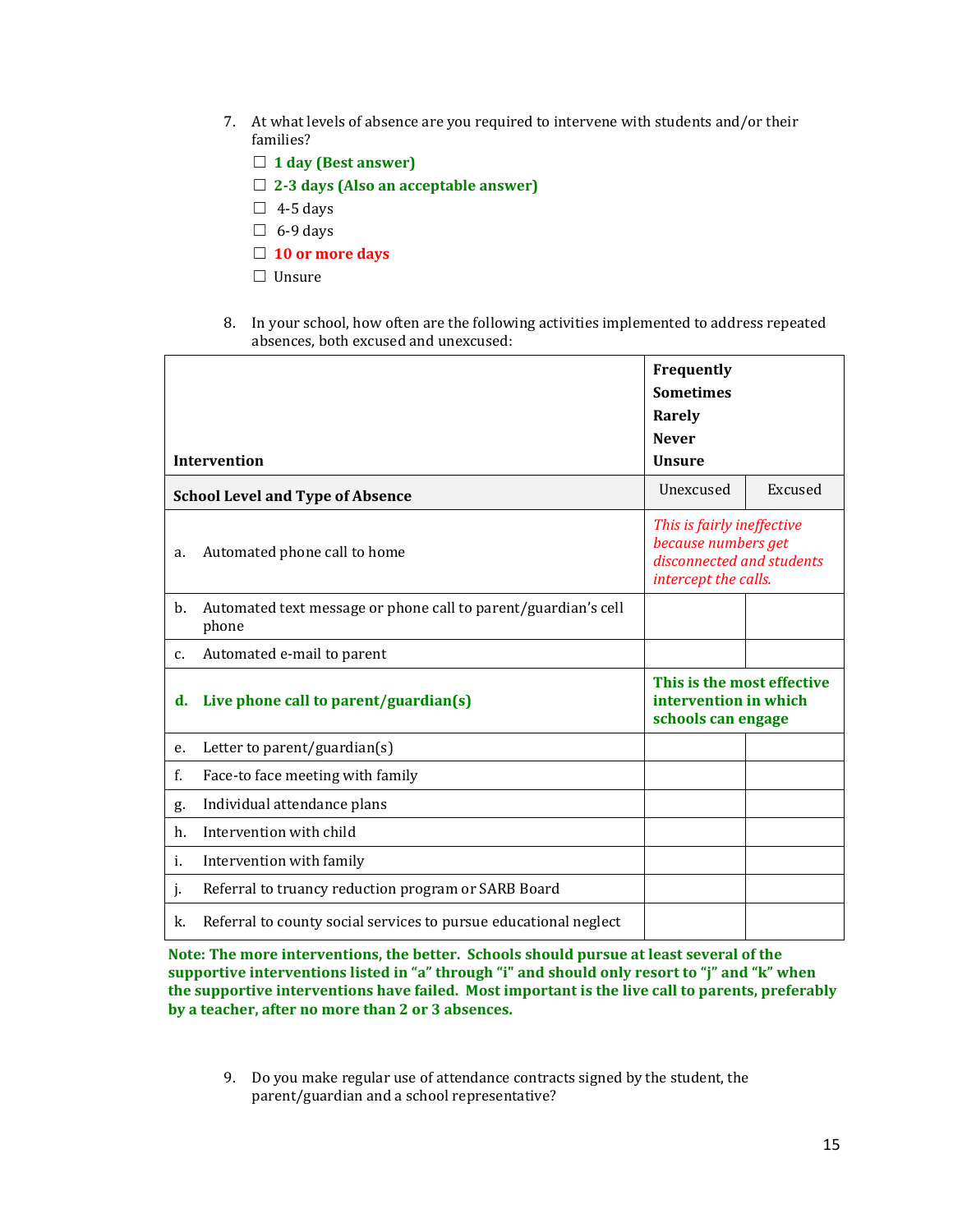☐**Yes**

 $\square$ We use them in some cases

☐*No*

☐Unsure

10. Do the attendance contracts seek to identify the root cause of the absences, and so they specify the responsibilities of the student, the parent/guardian and the school?

☐**Yes** ☐Sometimes ☐*No or not usually* ☐Unsure

11. Do you regularly make use of positive incentives (carrots) to motivate good attendance, and not just punitive responses (sticks) to absences?

☐**Yes** ☐To some extent ☐*No or not usually*

☐Unsure

12. Do you implement a tiered approach to providing positive incentives and, when needed punitive responses, to attendance and absence?

☐**Yes**

☐To some extent ☐No or not usually ☐Unsure

13. Can students make up classroom work and missing homework due to an EXCUSED absence?

☐**Yes, per policy**

☐*No, per policy*

☐Varies, teachers decide ☐Unsure

14. Can students make up classroom work and missing homework due to an UNEXCUSED absence?

☐**Yes, per policy**

☐*No, per policy*

☐Varies, teachers decide

☐Unsure

## **Note: Allowing makeup work no matter what means there is always an incentive for students to accomplish the learning.**

15. In your school, do students lose credit in a class, either by getting an incomplete or an "F", when a specified threshold of unexcused absence is reached in that class regardless of the quality of their graded work?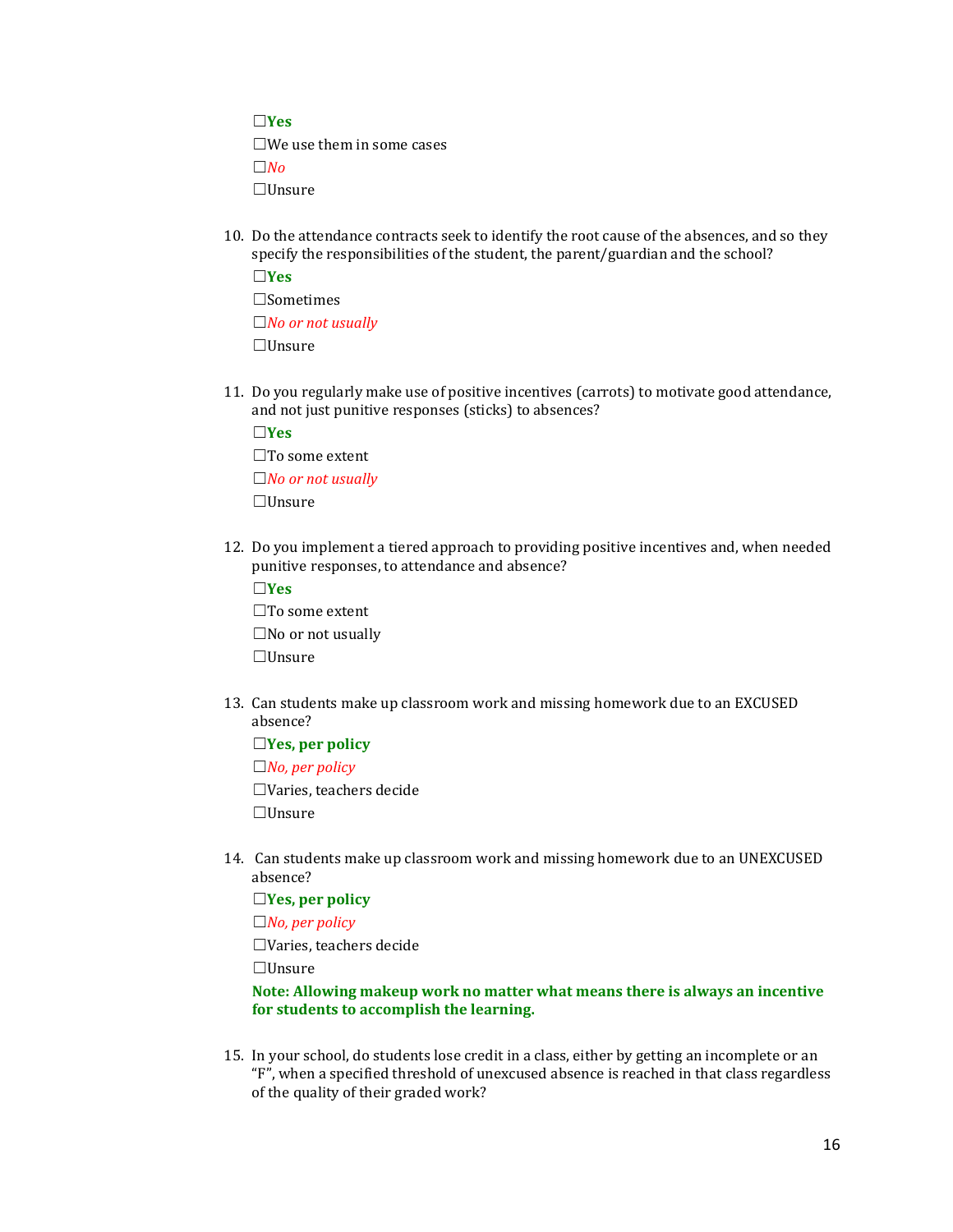☐*Yes, by policy* ☐Varies by teacher ☐**No** ☐Unsure

16. Does your school refer habitually truant students to truancy court?

☐**Yes**  $□*No*$ ☐Sometimes ☐Unsure

17. If you refer habitually truants to truancy court, is there a person at your school with the responsibility to follow up with students and support them in complying with the judge's orders?

☐*N/A: We do not make court referrals* ☐**Yes** ☐No ☐Unsure

## *Attendance - Discussion questions*

1. *What does preventative, two-way communication with families look like about the importance of attendance and how families and schools will work together around attendance? (Qs. 7, 8, 9, 10)*

2. *What is the process for developing individual attendance plans to help solve problems for students who are habitually truant? At a minimum, are plans/contracts developed, monitored and reviewed/revised by students, parents/guardians, teachers and school administrators? (Qs. 9, 10, 11, 12)*

3. *What constitutes an excused or unexcused absence? Is modification in order? (Qs. 1, 2, 6, 10)*

4. *What are the school attendance patterns? Periods of high attendance? Periods of low attendance? (Q. 3)*

5. *If a person at your school has the specific responsibility to support teachers with attendance interventions, what does this support look like? (Qs. 4, 5, 6)*

6. *How are teachers trained and supported in reaching out to families and students to problemsolve around attendance? (Qs. 5, 6, 13, 14)*

7. *Does the school have a tiered approach to attendance interventions? Have you mapped out the available resources/initiatives to support students at each level? What does this approach look like? How is this approach communicated to school level employees? How is this approach monitored to determine effectiveness? (Qs. 7, 8, 11, 12, 16, 17)*

8. *What is working well to support good attendance in all grade levels? How can these supports be strengthened or enhanced?*

9. *Are personnel at your school adequately informed about Colorado's education neglect statute and how it can be used to support student attendance?*

# **Notes:**

C.R.S. 22-33-107 states that the board of education of each school district shall designate one or more of the employees of the district to act as attendance officer for the district, or in cooperation with any court of record in the county, the probation officer of that court may be appointed the attendance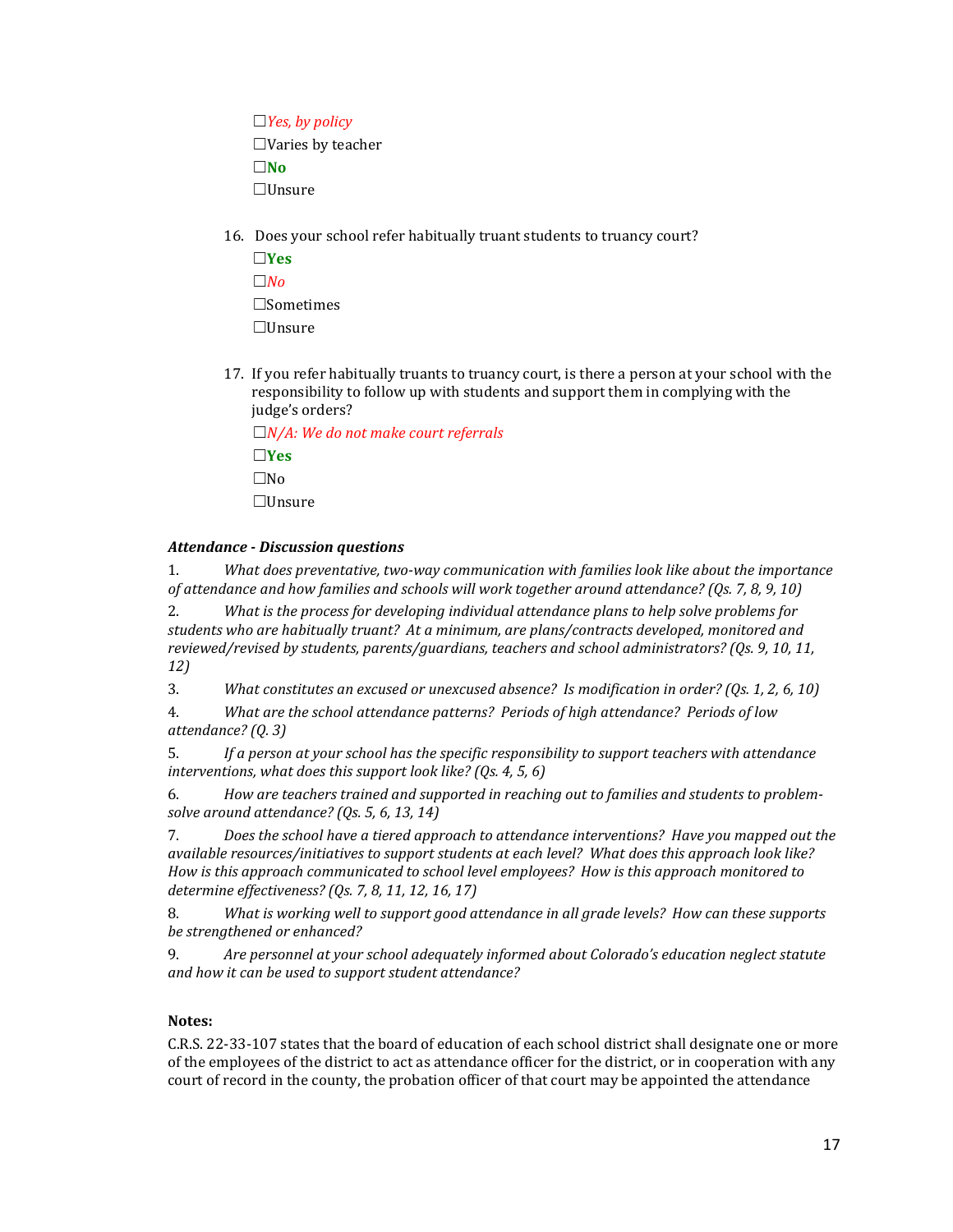officer. It is the attendance officer's duty in appropriate cases to counsel with students and parents and investigate the causes of nonattendance and report to the local board of education.

C.R.S. 22-33-107(3)(b) states that school districts must adopt and implement policies and procedures concerning children who are habitually truant. The policies and procedures shall include provisions for development of a plan based on the reasons for the truancy and, when practicable, must be developed with parents/guardians. The plan shall be developed with the goal of assisting the child to remain in school.

C.R.S. 22-33-107 (4) On or before September 15, 2010, and on or before September 15 each year thereafter, the board of education of each school district shall report to the department of education the number of students identified as habitually truant, as defined in paragraph (a) of subsection (3) of this section, for the preceding academic year. The department shall post this information for each school district on its web site for the public to access and may post additional information reported by school districts related to truancy.

As of 2009, C.R.S 22-33-104(4)(a) no longer states that penalties for nonattendance due to unexcused absence may include the imposition of academic penalty for classes missed while unexcused.

C.R.S. 22-33-108(5) states that the initiation of court proceedings against a truant minor to compel compliance with the compulsory attendance statute shall be initiated by a school district as a lastresort approach, to be used only after the school district has attempted other options for addressing truancy that employ best practices and research-based strategies to minimize the need for court action and the risk of detention orders against a child or parent.

## **Section IV - Discipline**

## **A. Suspensions/Expulsions**

| <b>Offense</b>                             | Frequently<br><b>Sometimes</b><br><b>Rarely or never</b><br><b>Unsure</b><br>NA (No in-school suspension) |                                     |
|--------------------------------------------|-----------------------------------------------------------------------------------------------------------|-------------------------------------|
| <b>School Level and Type of Suspension</b> | Out-of-School                                                                                             | In -School                          |
| a) Truancy                                 | <b>Rarely or never</b>                                                                                    | <b>Rarely or never</b>              |
| b) Habitual Disruption                     | <b>Rarely or never</b>                                                                                    | <b>Sometimes</b>                    |
| c) Physical harm to student/staff          | <b>Frequently</b>                                                                                         | <b>Sometimes/Rarely</b><br>or never |
| d) Threat to harm student/staff            | <b>Frequently/Sometimes</b>                                                                               | <b>Sometimes</b>                    |
| e) Vulgarity                               | <b>Rarely or never</b>                                                                                    | <b>Sometimes</b>                    |
| f) Being rude /insubordination             | <b>Rarely or never</b>                                                                                    | <b>Sometimes</b>                    |
| g) Dress code violations                   | <b>Rarely or never</b>                                                                                    | <b>Rarely or never</b>              |
| h) Failure to complete assignments         | <b>Rarely or never</b>                                                                                    | <b>Rarely or never</b>              |
| i) Alcohol                                 | <b>Frequently/Sometimes</b>                                                                               | <b>Sometimes</b>                    |
| j) Tobacco                                 | <b>Frequently/Sometimes</b>                                                                               | <b>Sometimes</b>                    |

1. In your school, how often do students receive out-of-school and in-school suspensions for the following offenses?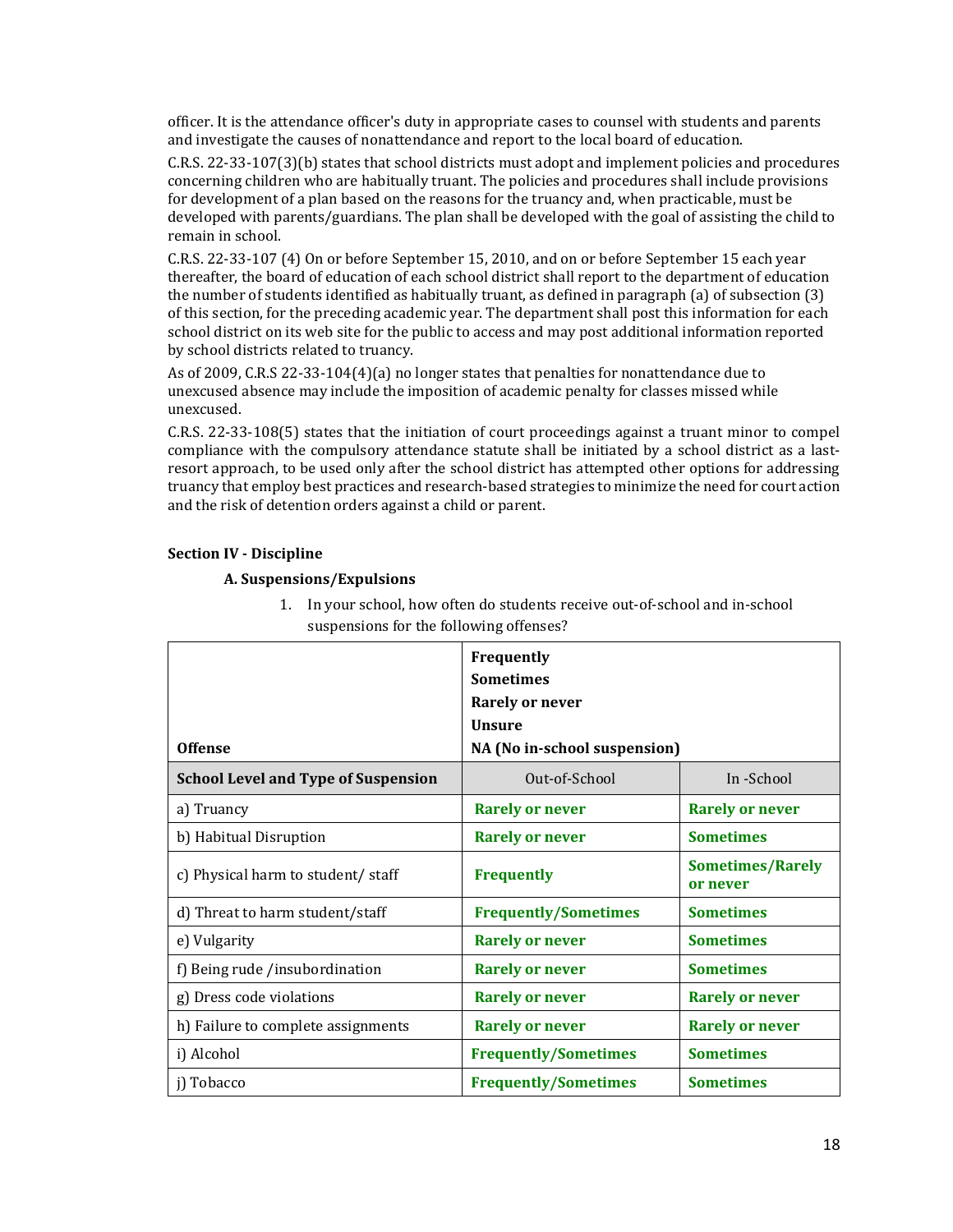| k) Marijuana and other drugs | <b>Frequently</b>                          | <b>Sometimes</b>       |
|------------------------------|--------------------------------------------|------------------------|
| l) Bullying                  | <b>Sometimes/Rarely or never Sometimes</b> |                        |
| m) Weapons/facsimile         | <b>Frequently</b>                          | <b>Rarely or never</b> |

2. Are positive strategies and supports (not just punitive consequences) routinely used for students with attendance, behavior and academic problems, such as goal-setting, incentives, individual problem-solving, individual learning plans, student-family contracts, mentors or individual advisory?

| $\Box$ Frequently |
|-------------------|
| $\Box$ Sometimes  |
| $\Box$ Rarely     |
| $\Box$ Never      |
| $\Box$ Unsure     |

3. Do you currently implement Positive Behavior Interventions and Supports (PBIS) on a school-wide basis?

| l IYes        |
|---------------|
| l INo         |
| $\Box$ Unsure |

- 4. How often does your school disaggregate disciplinary data to determine disproportionality among subpopulations including race, disability, highly mobile and socioeconomic status?
	- ☐**Annually (Best answer)**
	- ☐**Every other year (Also a good answer)**
	- $\Box$ It has been several years
	- ☐*We have never done this*

☐Unsure

5. If you offer in-school suspension, are students required to work on assignments during this time?

☐**Yes** ☐**Yes, unless they are actively engaged in counseling or restorative work** ☐*No*

☐Unsure

6. Have you undertaken efforts to reduce both in-school and out-of-school suspensions?

☐**Yes, and our suspensions are very low as a result**

☐Yes, we are working on this now

 $□ *No*$ 

☐Unsure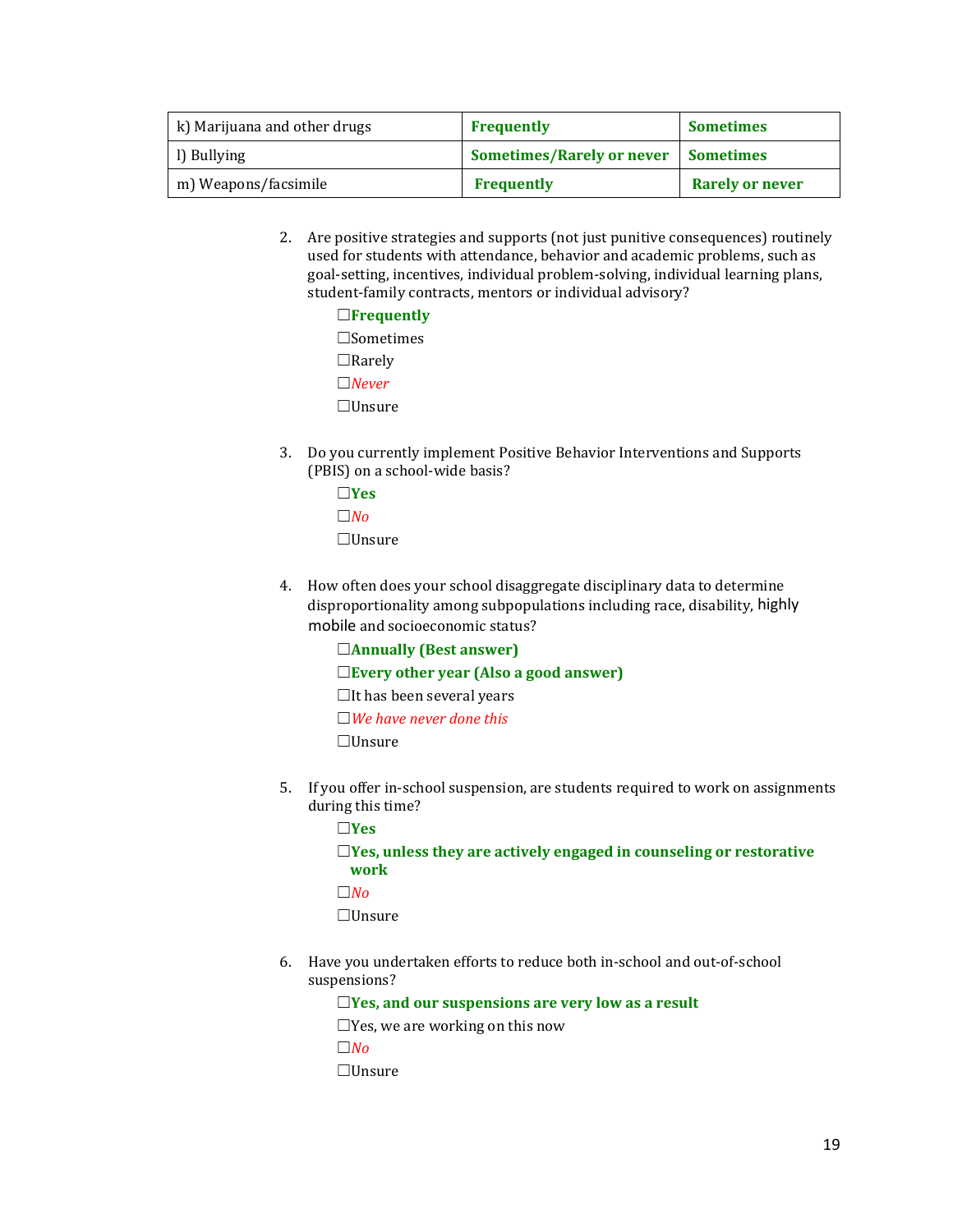- 7. Do you use any of these methods to reduce suspensions?
	- a. Full restorative justice circles

| a. Full restorative justice circles                                  |  |                                                                        |
|----------------------------------------------------------------------|--|------------------------------------------------------------------------|
|                                                                      |  | $\square$ Yes $\square$ No $\square$ Unsure                            |
| b. Restorative justice practices                                     |  |                                                                        |
|                                                                      |  | $\square$ Yes $\square$ No $\square$ Unsure                            |
|                                                                      |  | c. Ongoing professional development in classroom management strategies |
|                                                                      |  | $\square$ Yes $\square$ No $\square$ Unsure                            |
| d. Empathy training                                                  |  |                                                                        |
|                                                                      |  | $\square$ Yes $\square$ No $\square$ Unsure                            |
| e. Mindfulness training for students                                 |  |                                                                        |
|                                                                      |  | $\square$ Yes $\square$ No $\square$ Unsure                            |
| f. Trauma-informed practices                                         |  |                                                                        |
|                                                                      |  | $\square$ Yes $\square$ No $\square$ Unsure                            |
| Note: Hopefully schools will use multiple methods including training |  |                                                                        |
|                                                                      |  | for teachers (c, d, and/or f) and something geared toward students (a  |

**for teachers (c, d, and/or f) and something geared toward students (a, b, and/or e).** *Hopefully no school will select "no" for all these methods.*

8. State statute C.R.S. 22-33-104(4)(a) no longer mandates that suspensions and expulsions be considered unexcused absences for purposes of a student attendance policy. Are absences due to suspension and expulsion considered excused in your attendance policy?

☐**Yes, they are excused**

 $\Box$ Yes, until a student has reached a certain number of suspended days

☐*No, they are unexcused*

☐Unsure

9. Does your discipline policy specifically address bullying in the following ways? a. Bullying on school premises

|                                 |           | <b>Nes</b> $\Box$ <i>No</i> $\Box$ Unsure          |  |  |  |
|---------------------------------|-----------|----------------------------------------------------|--|--|--|
| b. Bullying off school premises |           |                                                    |  |  |  |
|                                 |           | $\square$ Yes $\square$ <i>No</i> $\square$ Unsure |  |  |  |
| c. Cyber-bullying               |           |                                                    |  |  |  |
| $\neg$ Yes                      | $\Box$ No | $\Box$ Unsure                                      |  |  |  |

10. Do you pay special attention to bullying of special populations such as GLBT youth, religious minorities and special needs students?

```
☐Yes
☐Sometimes
☐No
☐Unsure
```
#### *Discipline – Discussion Questions*

*1. To what extent are disciplinary practices proactive, positive, and instructional? Are there areas in which disciplinary practices could be revisited in light of the goal of student engagement and dropout prevention? (Qs. 2, 3, 4, 6, 7, 9, 10)*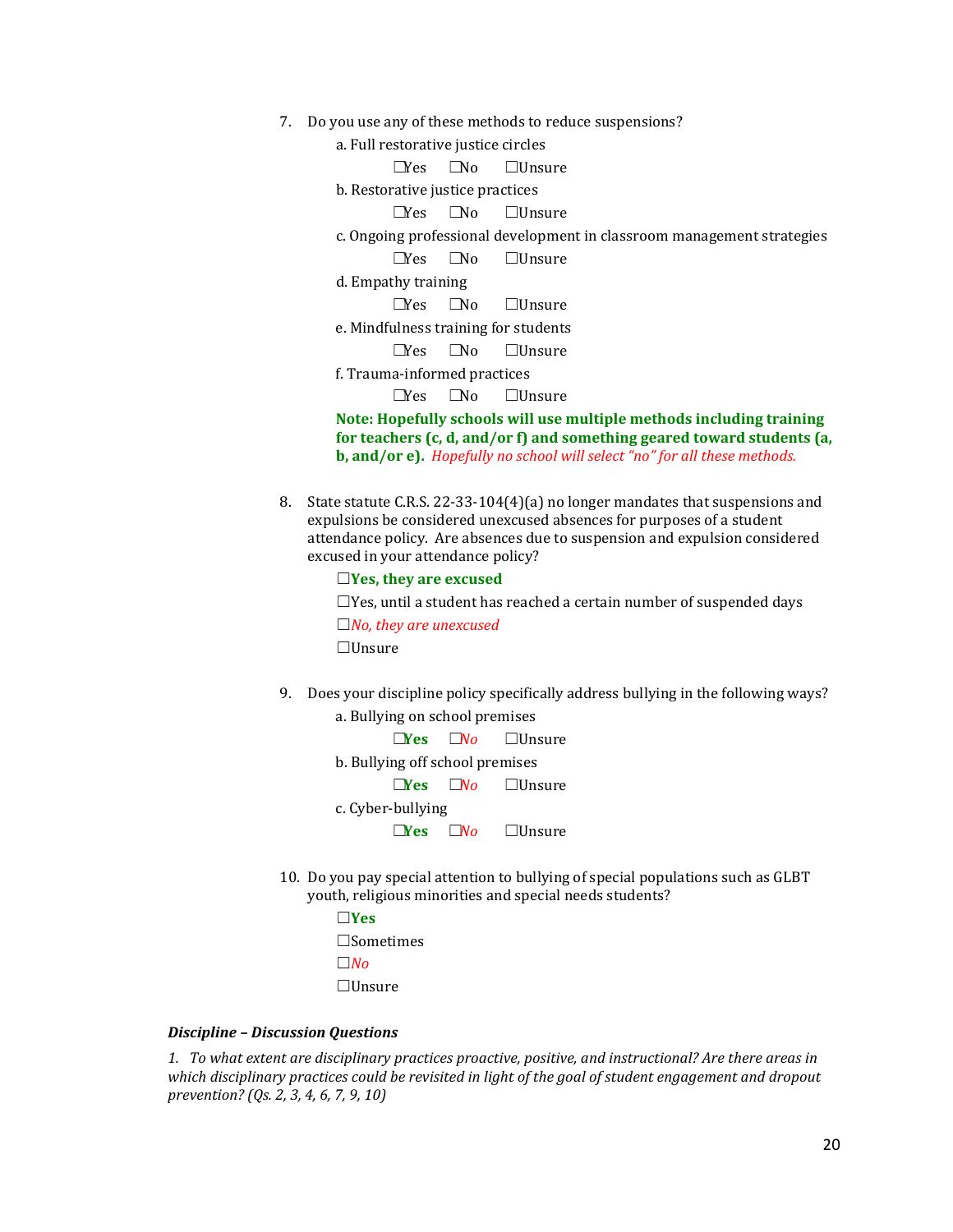*2. In reviewing your school's safety and discipline incidence reports, what offenses are most likely to result in expulsion? In suspension? What are the trends? Where is the low-hanging fruit in terms of reducing suspensions? (Qs. 1, 6)*

*3. If you analyze disciplinary data for disproportionality, what does your analysis show? If an analysis has revealed discrepancies, what steps are you taking to correct the imbalance? (Q 4)*

*4. State statute C.R.S. 22-33-106 no longer mandates that districts expel a habitually disruptive student, and encourages administrators to consider the age of the student; the disciplinary history of the student; whether the student has a disability; the seriousness of the violation; whether the violation threatened the safety of any student or staff member; and whether a lesser intervention would properly address the violation. (The only circumstances under which expulsion remains mandatory are those that involve a student who is found to have brought a firearm to school or possessed a firearm at school. Even this may be waived in writing.) Has your policy been updated to reflect consideration of student factors in deciding whether or not to suspend or expel a student? How has the current policy been communicated to school level employees? How are you monitoring the implementation of the current policy? What additional supports do you need to fully implement the current policy? What additional supports do you need to support student behavior change? (Qs. 1, 2, 3, 6, 7)*

*5. How and how effectively is bullying being addressed? Do you have student survey data to support your conclusions? (Q. 9, 10)*

*6. Are policies and procedures for student conduct and discipline reviewed and/or updated every three years at a minimum? When did you last review/update your student conduct and discipline policies? Month/Year\_\_\_\_\_\_\_\_\_\_\_\_\_\_\_\_ Are you due for another review?*

*7. How do students, families and community cultural groups provide input on behavioral policies and/or procedures?* 

*8. Does your school examine trends for students with repeat suspensions? How is this process aligned with best practices for MTSS (RtI)? What alternatives exist for students facing a possible suspension? What determines 'success' after a student is done with suspension? (Qs. 2, 3)*

*9. What educational options are available for expelled students in your district? How do expelled students access these options? Are these educational options monitored for quality and compliance? What determines 'success' after a student fulfills the expulsion obligation? How is the student reintegrated into the school environment?* 

*10. How effectively does your school support educators (teachers and educators in charge of discipline) by providing training on culturally responsive practices regarding behavior? What does this support look like? How do you monitor cultural proficiency skills regarding classroom level behavior expectations and management? How are educators supported in working with families in a culturally proficient manner to address behavioral issues?* 

*11. How effectively does your school support educators (teachers and educators in charge of discipline) by providing training on recognizing and responding to trauma, its impact, and the application of approaches, strategies, and supports that are trauma informed and designed to improve emotional regulation and pro-social behaviors and reduce undesirable behavior? (Q. 7)*

*12. What procedures are in in place to ensure school personnel consider issues related to homelessness prior to taking disciplinary action?*

*13. How is your school utilizing School Resource Officers? Are expectations and training in place for SROs to work towards preventative as well as reactive services? How are these expectations communicated to school level employees? How are these expectations supported at the school level?* 

*14. What training or guidance do school personnel receive to ensure that safety and discipline policies are consistently applied, including bullying legislation (HB 1254), safe school plan, conduct and discipline code, including required behavior plans and family notification after classroom release requirements (CRS 22-32-109.1)?*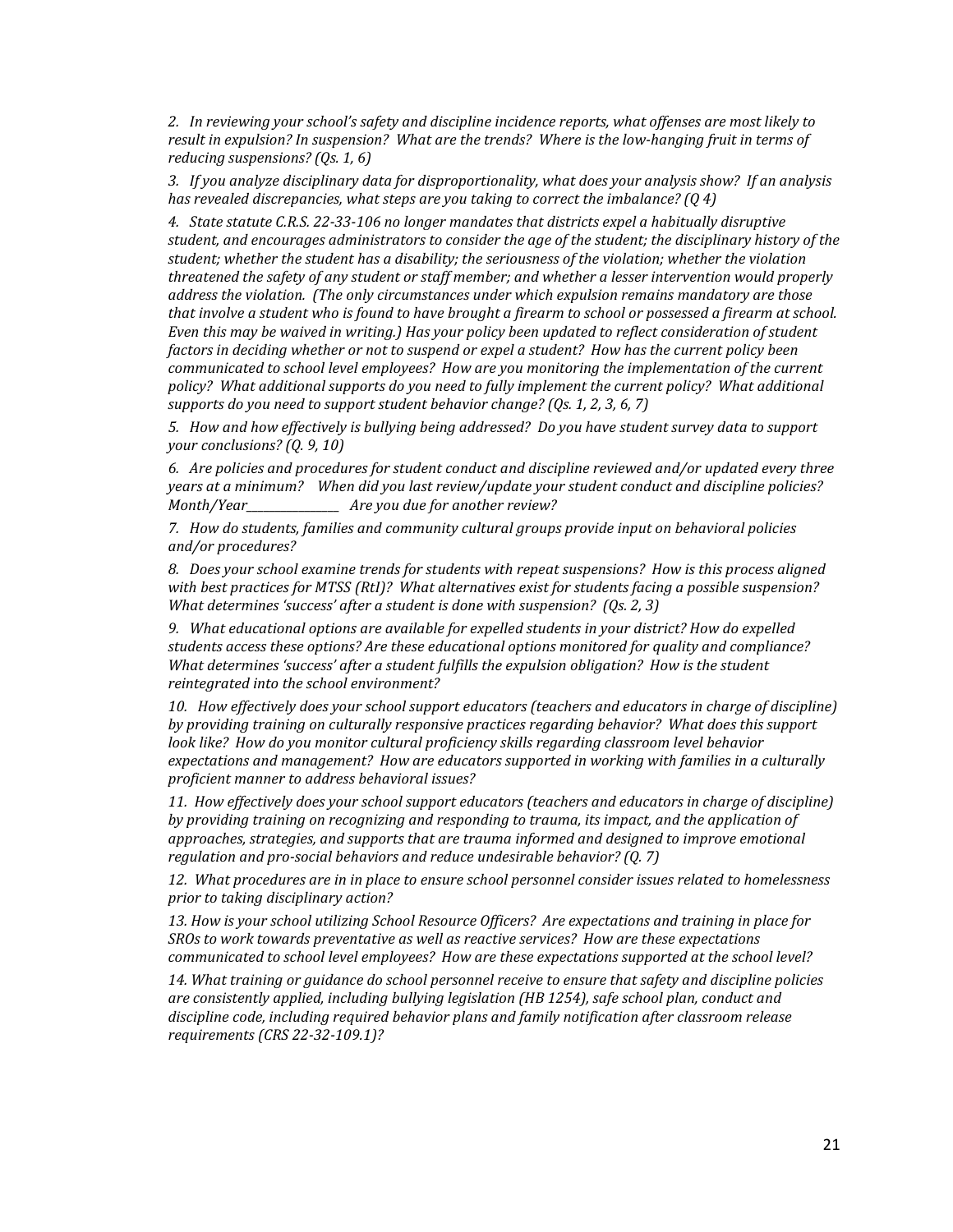#### **Notes:**

S.B. 09-237 Grounds for suspension or expulsion – firearm facsimile – authorization policy. Permits, rather than requires, a school district to suspend or expel a student for carrying, using, actively displaying, or threatening the use of a firearm facsimile. Requires school districts to develop a policy that authorizes students to bring a firearm facsimile to school for a school-related or non-schoolrelated activity. Requires the policy to allow the discipline to be determined on a case-by-case basis. H.B. 11-1254 Measures to reduce the frequency of bullying in schools. Creates the school bullying prevention and education grant program. Creates the school bullying prevention and education board. Requires each local school district board of education's (including charter schools) bullying policy to include a requirement that the administration of each school shall maintain a record of each confirmed incident of bullying that occurs in the school. Requires dress code policy of each local board to encourage school pride and unity and promote uniformity of dress. Requires each principal to report specific information concerning incidents of bullying that occurred at the school during the preceding school year. Requires each board of education to ensure that each teacher receives professional development training at least every two years concerning how to prevent and address instances of bullying. Requires each school to annually survey each student concerning the student's impressions of severity of bullying. Requires principal to report annually summary information concerning the surveys.

CRS 22-32-109.1, Section 2.a.B Safe School Plan – Conduct and Discipline Code. General policies and procedures for dealing with students who cause a disruption on school grounds, in a school vehicle, or at a school activity or sanctioned event, including a specific policy allowing a teacher to remove a disruptive student from his or her classroom. The policy shall state that, upon the third such removal from a teacher's class, the teacher may remove the disruptive student from the teacher's class for the remainder of the term of the class; except that a disruptive student shall not be removed from a teacher's class for the remainder of the term of the class unless the principal of the student's school or his or her designee has developed and implemented a behavior plan for the student. A behavior plan may be developed after the first such removal from class and shall be developed after the second removal from class. The general policies and procedures shall include a due process procedure, which at a minimum shall require that, as soon as possible after a removal, the teacher or the school principal shall contact the parent or legal guardian of the student to request his or her attendance at a student-teacher conference regarding the removal. Any policy or procedure adopted shall comply with applicable federal and state laws, including but not limited to laws regarding students with disabilities.

#### **Section V – Academic Supports**

#### **A. General Academic Supports**

1. Do all teachers work in teams to coordinate instruction?

☐**Yes, all or almost all do** ☐Most do ☐*No, none or only a few do* ☐Unsure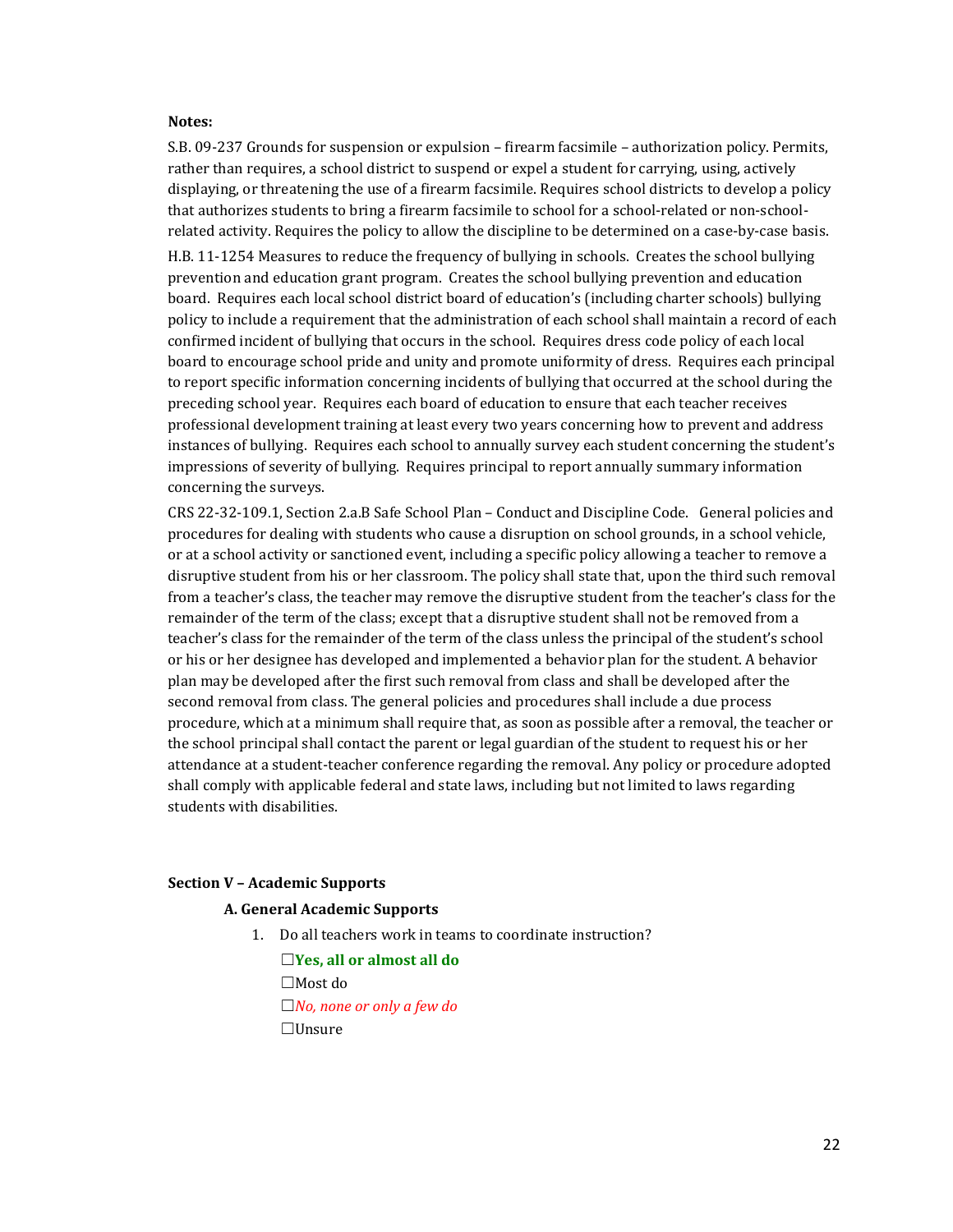2. Do all teachers work in teams to develop rigorous and engaging curricula?

☐**Yes, all or almost all do** ☐Most do ☐*No, none or only a few do* ☐Unsure

3. Do teachers work in teams to discuss or problem-solve for individual students?

☐**Yes, all or almost all do** ☐Most do ☐*No, none or only a few do* ☐Unsure

4. If you offer in-school suspension, are students required to work on assignments during this time?

☐**Yes**

# ☐**Yes, unless they are actively engaged in counseling or restorative wor**k ☐*No*

☐Unsure

5. Do students have at least one period per day where they can do out-of-class work and have access to teachers for help during that time?

☐**Yes, all or almost all our students do**

☐Only struggling students or those with special needs do ☐*No, almost none of our students do* ☐Unsure

- 6. If tutoring is available, at what times can students access these services? (check all that apply)
- ☐**During the school day** ☐**During lunch** ☐**On Saturdays** ☐**After school** ☐**Before school** ☐*By appointment only* ☐*Not applicable/No tutoring* ☐Unsure **Note: Hopefully tutoring is available during at least two of these time periods, and even more.**
- 7. Which of the following instructional practices are used routinely at the classroom level by teachers in your school? (Check all that apply)

☐Scaffolding  $\Box$ Graphic displays and organizers

 $\Box$ Modeling & sequencing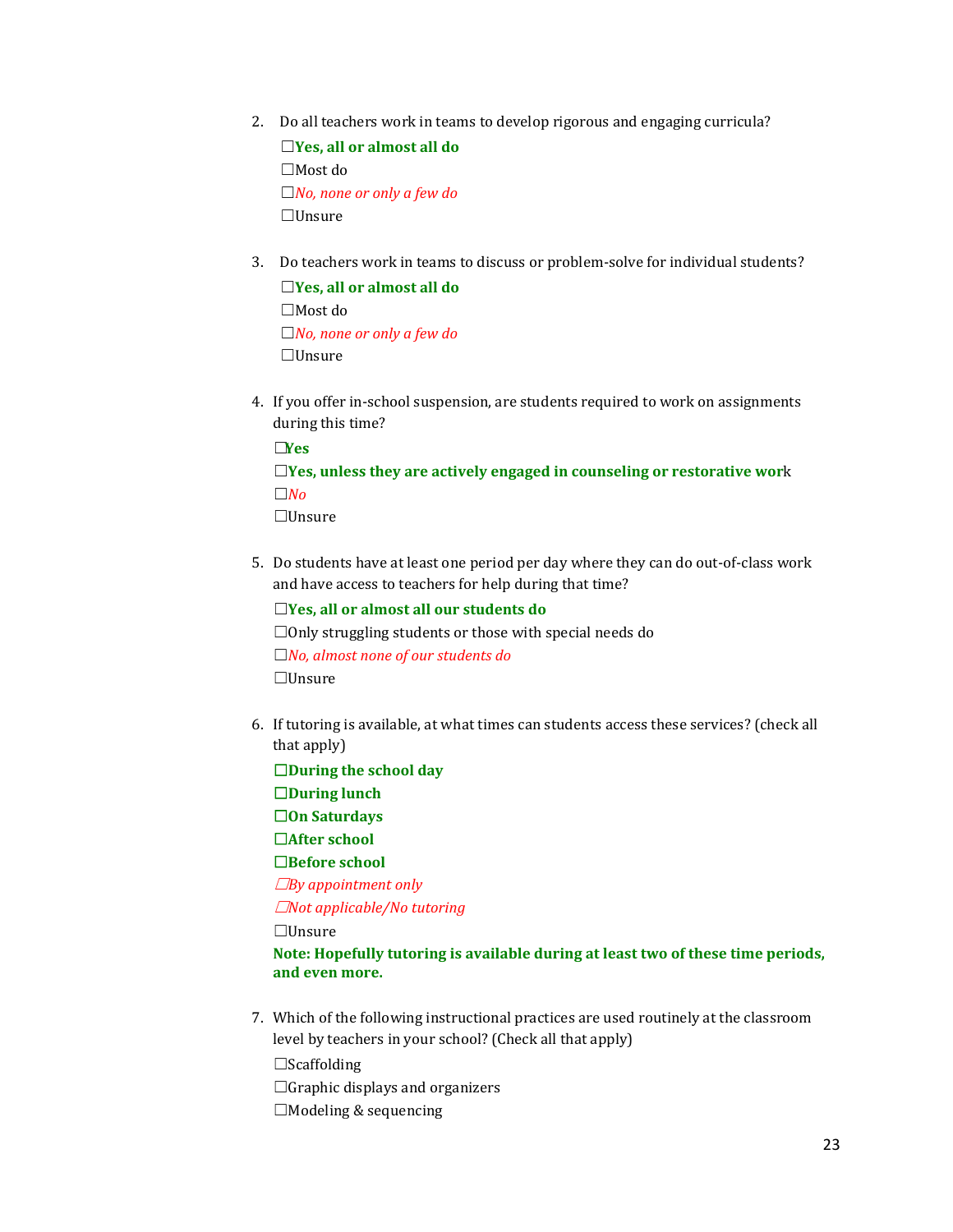☐Differentiated instruction ☐Small group learning ☐Peer processing techniques e.g. "think aloud" or "pair and share" activities ☐Unsure **Note: The more the better. Hopefully all the practices will be checked.**

- 8. Can students who enroll in your school mid-year or mid-course earn credit for demonstrating mastery of the course material?
	- ☐**Yes** ☐*No* ☐Rarely ☐Unsure
- 9. When high school students can demonstrate need, does your school arrange class schedules to accommodate the following?
	- a. Paid employment ☐**Yes** ☐*No* ☐Unsure b. Caring for younger siblings ☐**Yes** ☐*No* ☐Unsure c. Caring for other family members ☐**Yes** ☐*No* ☐Unsure d. Other extenuating life circumstances ☐**Yes** ☐*No* ☐Unsure
- 10. What core classes such as math, language arts, social studies and science are available during the summer? (Select Yes, No, or Unsure)

| Core Course | Was available last<br>summer | Will be available<br>next summer | Not available in<br>the summer |
|-------------|------------------------------|----------------------------------|--------------------------------|
| a. Math     |                              |                                  |                                |
| b. Writing  |                              |                                  |                                |
| c. Science  |                              |                                  |                                |
| d. Reading  |                              |                                  |                                |

- 11. Do you offer 12th grade interventions for students who are not college ready?
	- ☐**Yes** ☐*No* ☐Unsure

12. Does your school have specialized transition supports such as: (Check all that apply)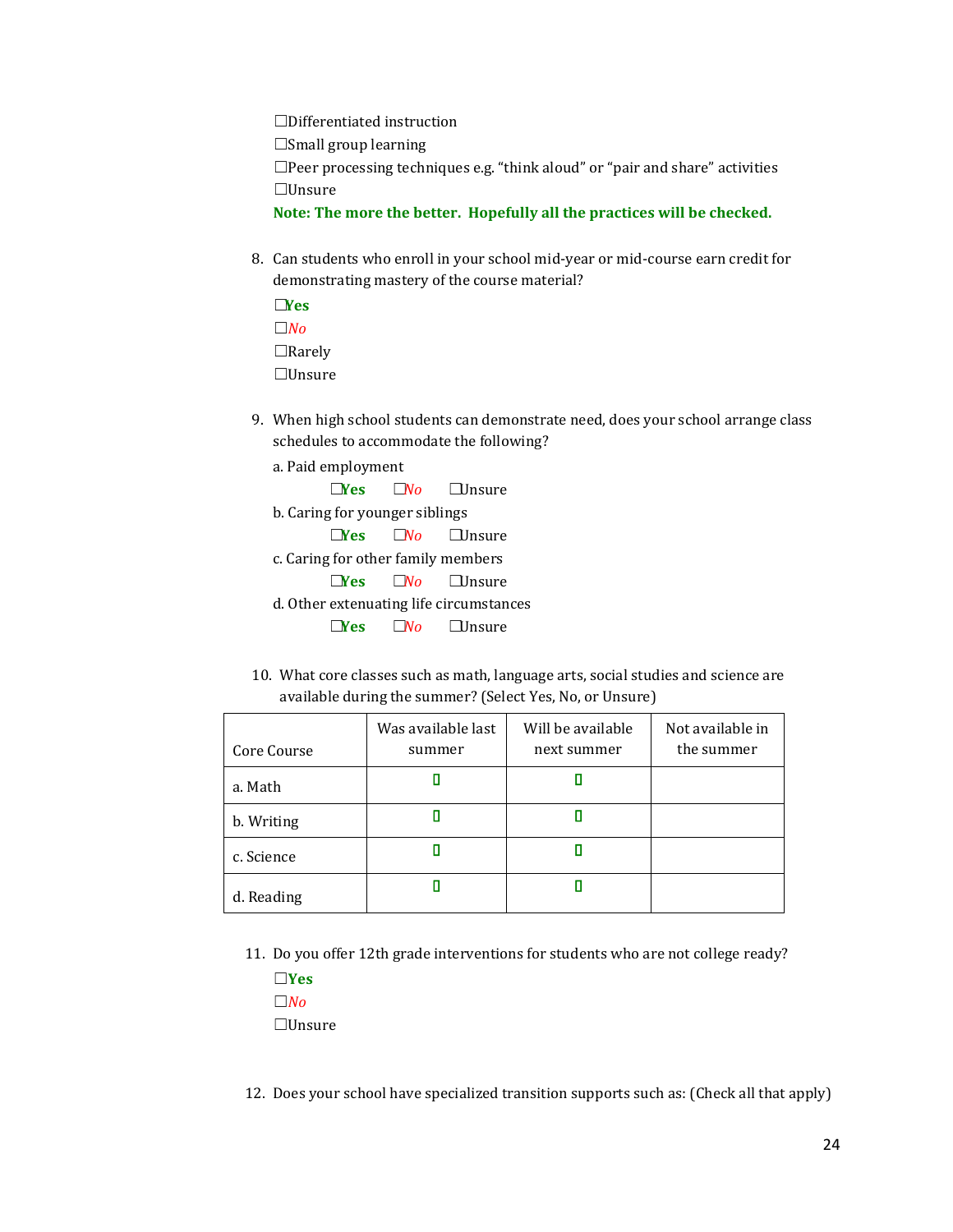☐Freshman Academy ☐Freshman Seminar ☐9th Grade Advisement ☐Summer Orientation ☐Academic Support Classes ☐New Student Buddy System, or similar program ☐Other (please describe) ☐Unsure **Note: The more the better. Hopefully at least three are being used.**

## *General Academic Supports – Discussion Questions*

- *1. Is tutoring provided for students who are struggling academically? (Qs. 5, 6)*
- *2. How do you assess your tutoring needs and effectiveness?*
- *3. How are students supported and encouraged to utilize academic supports available to them?*

*4. Is there two-way communication with families about supports available and how families can team at home?*

*5. Social and Emotional Wellness standards are included in the Colorado Academic Standards (Comprehensive Health and Physical Education). It is recommended that schools develop steering committees to plan and oversee Social Emotional Learning efforts. Is there an individual at your school that supports these efforts? How are these expectations communicated to and supported by school personnel? How are they integrated or aligned with PBIS efforts?*

*6. What level of collaboration occurs to align expectations and implementation between the ICAP, transition IEP and ALP (Advanced Learning Plan)?*

*7. If you offer in-school suspension, does the ISS room have the resources students need to work on current assignments? What resources might be missing? (Q. 4)*

*8. Understanding that "two heads are better than one," are teachers encouraged to create joint lesson plans and homework assignments? Are teachers provided with common planning time to facilitate coordination? (Qs. 1, 2, 3)*

## **B. Individual Career and Academic Plans (ICAP)**

1. Are school personnel aware that all secondary students are required to have Individual Career and Academic Plans (ICAP)?

## ☐**Very aware**

☐Somewhat aware ☐Not aware of this ☐Unsure

2. Does a person at your school have the specific responsibility to support the effective implementation of ICAPs?

☐**Yes**

 $\square$ No ☐Unsure

3. Does your school utilize College in Colorado, along with other postsecondary resources to assist them in the financial aspect of individual postsecondary planning?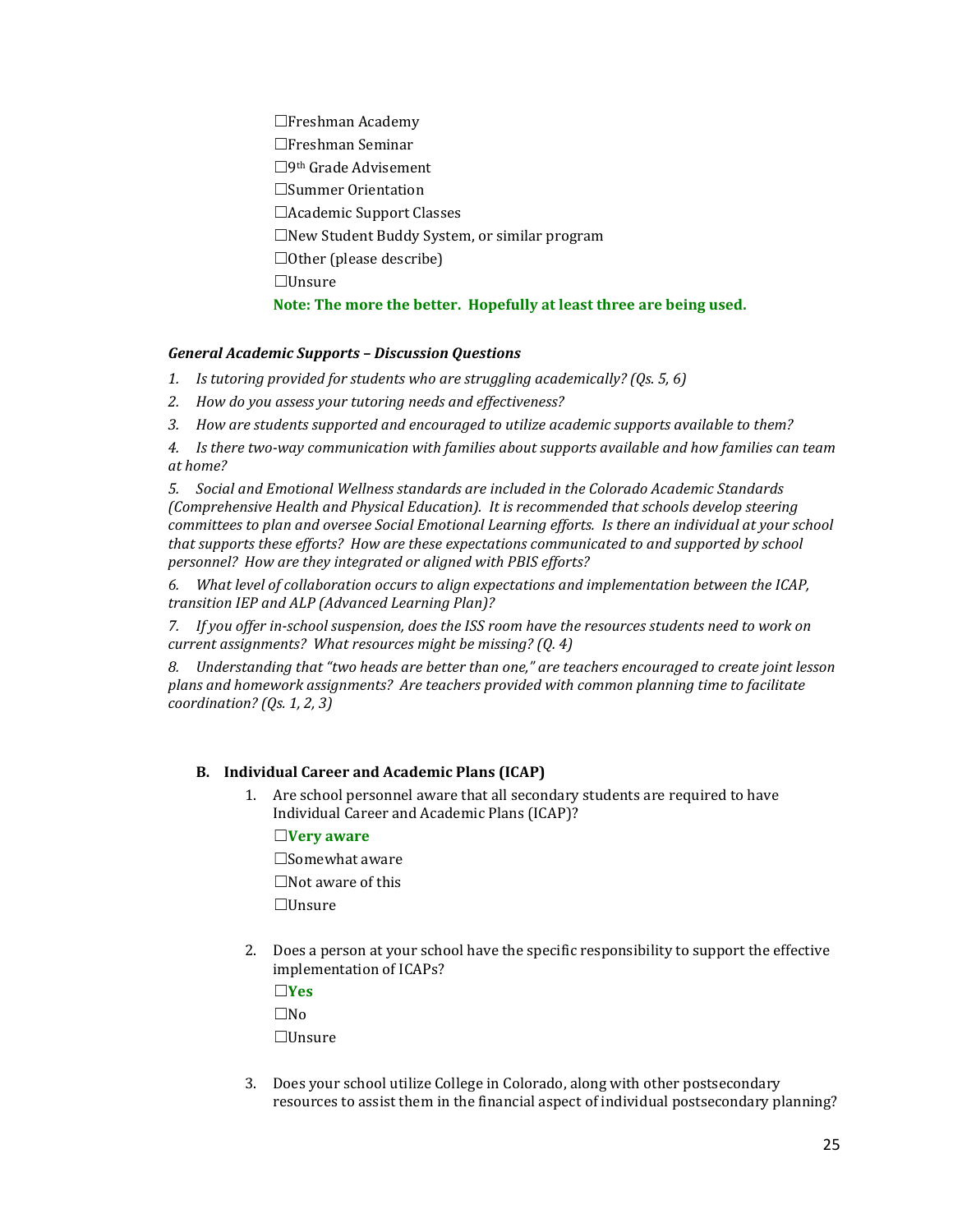# ☐**Yes**

 $\square$ No

☐Unsure

4. Do your ICAP expectations include:

|                                                                                                                                                                                                                     | <b>Yes</b> | Somewhat | N <sub>0</sub> | <b>Unsure</b> |
|---------------------------------------------------------------------------------------------------------------------------------------------------------------------------------------------------------------------|------------|----------|----------------|---------------|
| a. Self-Awareness                                                                                                                                                                                                   | П          |          |                |               |
| b. Career Awareness                                                                                                                                                                                                 | п          |          |                |               |
| c. Postsecondary Aspirations                                                                                                                                                                                        | П          |          |                |               |
| d. Postsecondary Options                                                                                                                                                                                            | п          |          |                |               |
| e. Environmental Expectations, which<br>constitute an ecological system in<br>which school, family, community,<br>culture, and worldview influence the<br>students' career development and<br>post-secondary plans. | п          |          |                |               |
| f. Academic Planning                                                                                                                                                                                                | п          |          |                |               |
| g. Employability Skills                                                                                                                                                                                             | п          |          |                |               |
| h. Personal Financial Literacy                                                                                                                                                                                      |            |          |                |               |

- 5. Does your School Utilize the ICAP Program Readiness and Development Tool? ☐**Yes**
	- ☐No

☐Unsure

6. Does your school measure ICAP implementation? ☐**Yes**  $\square$ No

☐Unsure

- 7. Does your school measure student-level ICAP completion?
	- ☐**Yes**  $\square$ No ☐Unsure
- 8. Are school personnel aware that ICAPs are required to address a student's progress in visual and/or performing arts if applicable to that student? ☐**Very aware**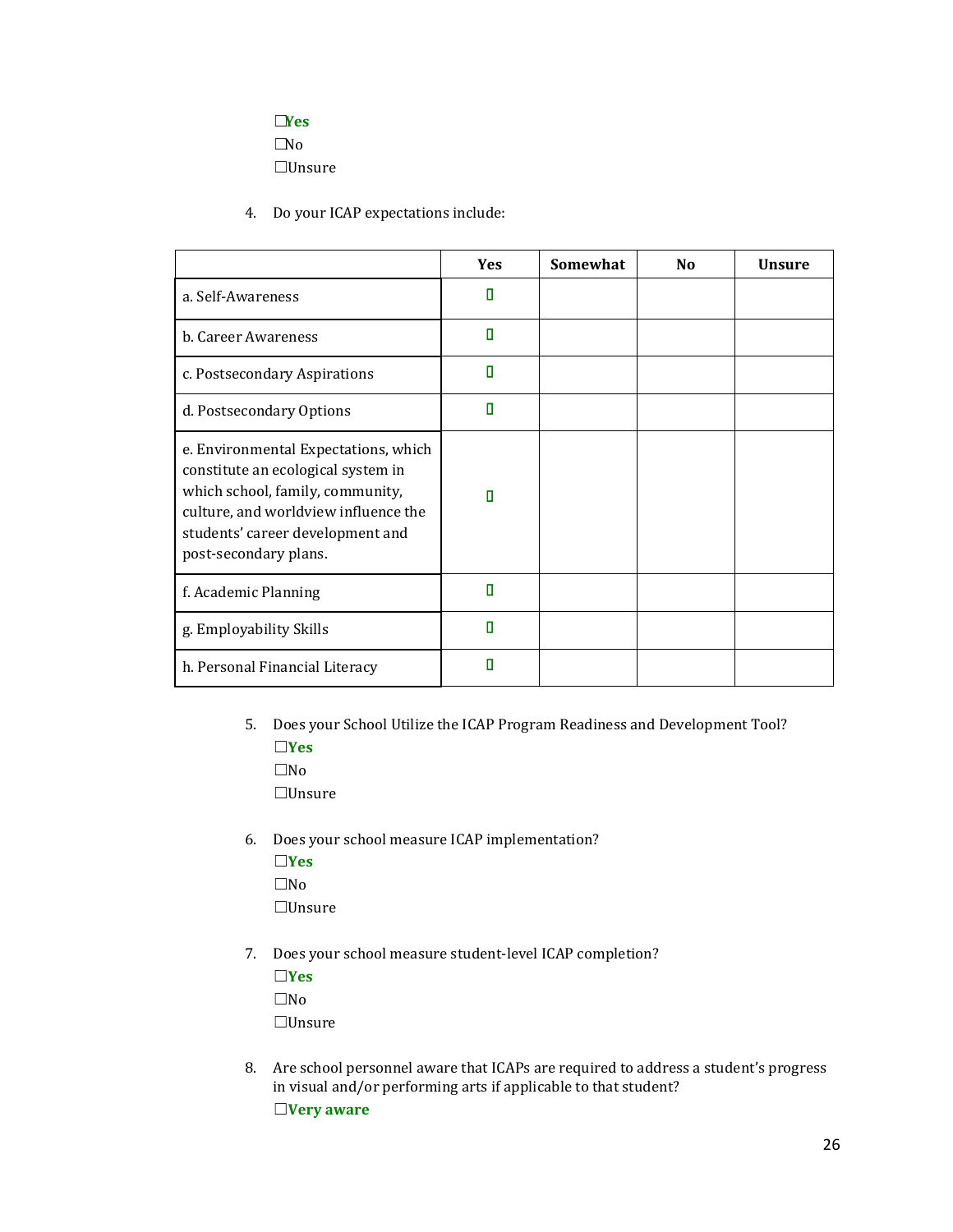☐Somewhat aware ☐Not aware of this ☐Unsure

9. Are student Individual Career and Academic Plans (ICAPs) shared with professionals from other systems (juvenile justice, child welfare and foster care) upon request? ☐**Yes**

 $\square$ No ☐We share ICAPs with some systems but not others ☐Unsure

# *Individual Career and Academic Planning: Discussion Questions*

*1. Are school personnel aware that the ICAP is to be developed by "the student and the student's parent or legal guardian in collaboration with school counselors, school administrators, school personnel and/or approved post-secondary service providers"? (Q. 1)*

*2. What does family involvement with students' ICAPs look like in your district? How have your school's ICAP expectations been communicated to all families? How is family involvement in the ICAP process monitored and measured?*

*3. Have school personnel had discussions about the elements of a high-quality ICAP that could be used as an effective student engagement tool? (Qs. 3, 4, 8)*

*4. How are classroom teachers involved in the ICAP process? How do teachers integrate students' ICAP information into their regular classroom instruction?*

- *5. How have your district's ICAP expectations been communicated to all school personnel?*
- *6. What does school support of effective implementation of ICAPs look like?*

# **C. Credits and Grades**

- 1. How many students who were in grades 9 through 12 last year did not complete enough credits to advance to the next grade this year? (Enter a number or "unsure".)
	- a. Grade 9
	- b. Grade 10
	- c. Grade 11
	- d. Grade 12

## **Note: Small numbers are good. Watch out for small numbers in 9, 10 and 11th grades, then a larger number in 12th. Consider the size of the school.**

2. In your school, do students lose credit in a class, either by getting an incomplete or an "F", when a specified threshold of unexcused absence is reached in that class regardless of the quality of their graded work?

 $\square$ Yes, by policy  $\Box$ Varies by teacher ☐**No** ☐Unsure

3. Can students make up classroom work and missing homework due to an EXCUSED absence?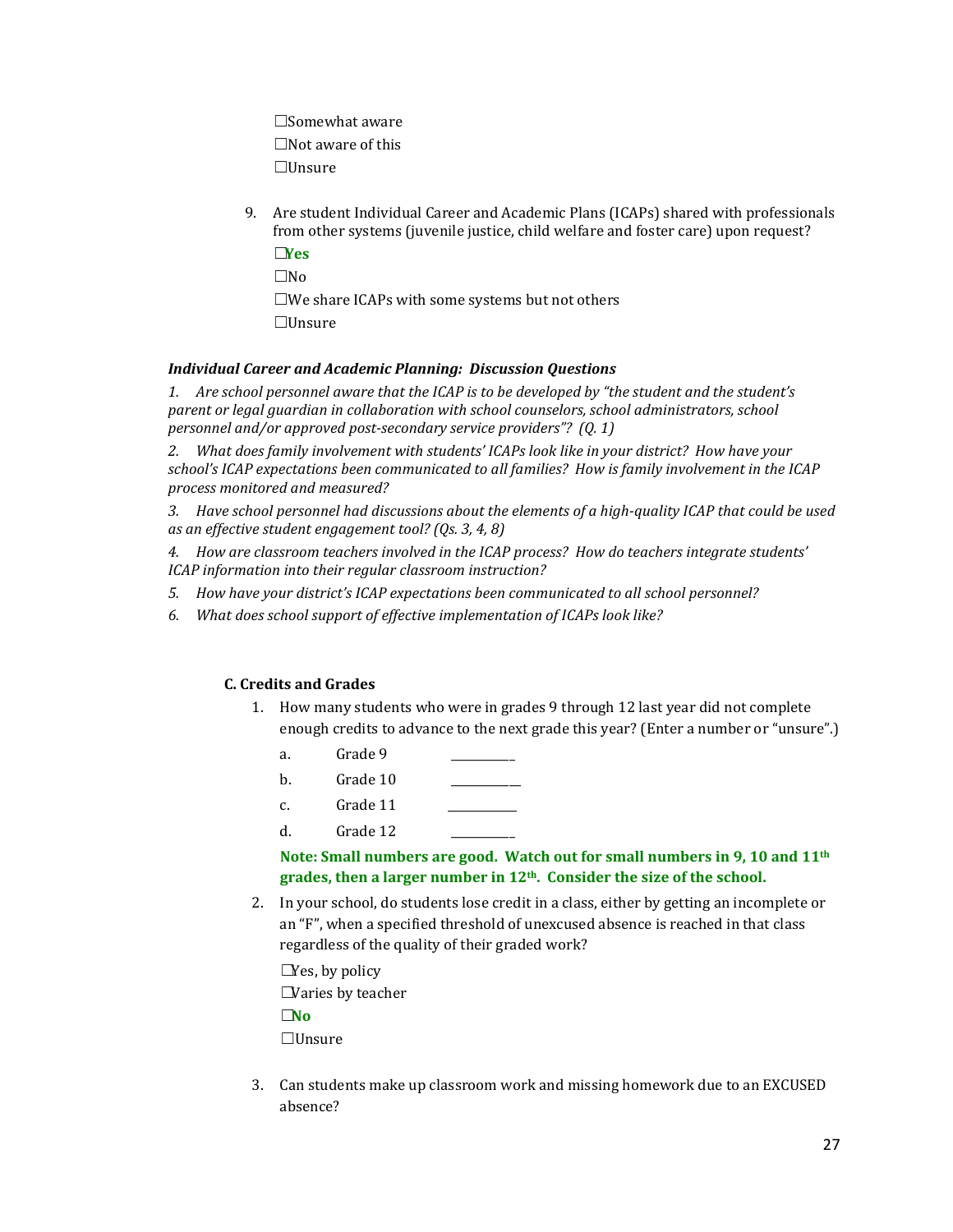## ☐**Yes, per policy**

 $\square$ No, per policy ☐Varies, teachers decide ☐Unsure

4. Can students make up classroom work and missing homework due to an UNEXCUSED absence?

# ☐**Yes, per school policy**

 $\square$ No, per school policy ☐Varies, teachers decide ☐Unsure

5. If classroom work and missing homework are turned in late, is there a school-wide policy as to what level of credit or letter grade students can receive for the work?

☐**Yes**  $\square$ No, this is a teacher decision ☐Unsure **Note: Students should receive enough credit that there is always an incentive for them to do the work.**

6. Can teachers in your school give an "Incomplete" for a course rather than an "F"?

☐**Yes, our teachers frequently do this**  $\Box$ Yes, but our teachers rarely do this ☐No ☐Unsure

7. Can students earn partial credit for courses?

☐**Yes, this is standard practice in our high school** ☐**Sometimes, but only in special cases** ☐Never ☐Unsure

**Note: This is particularly good option for transfer students or students who have experienced a serious health challenge.**

8. If your school uses an online grade and attendance posting program such as Infinite Campus or Power School, how often are teachers required to update it?

☐**At least every week** ☐At least every two weeks ☐*Before mid-term and final grades must be submitted.*  $\square$ Not applicable/No online grade and attendance program  $\Box$  Other: (Please define)  $\Box$ ☐Unsure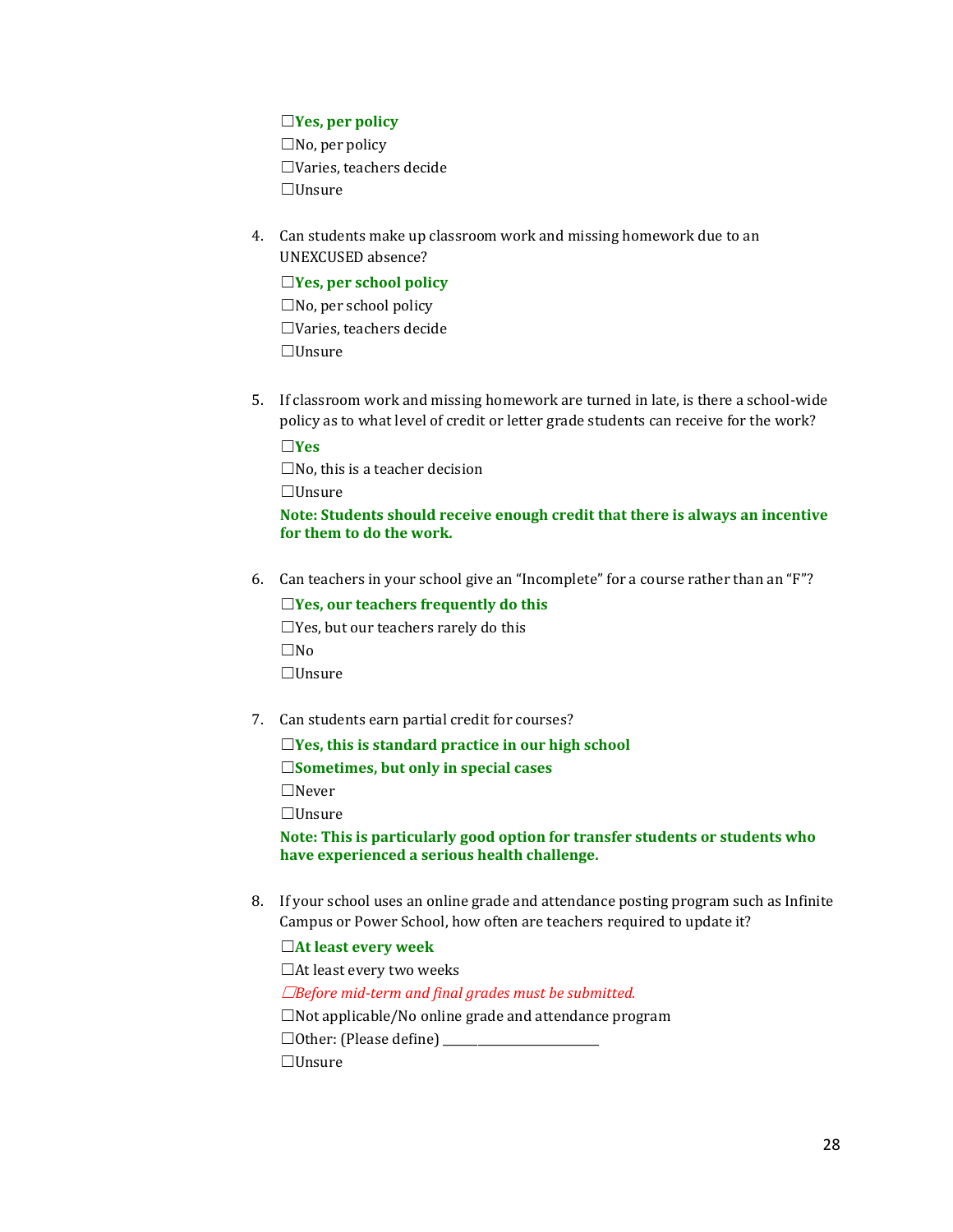**Note: It is in both students' and teachers' interest to post at least weekly so that parents can help make sure work gets done before a student is so behind there is no hope of catching up.**

9. Do you refer students to another learning environment, such as online learning, or a different school if your educational setting is not appropriate for their needs?

☐**Yes, this is standard practice in our high school**

☐Sometimes, but only in special cases ☐Never

☐Unsure

## *Credits and Grades – Discussion Questions*

*1. What is the district guidance on grading policies? How often are these policies reviewed?*

*2. Are grading policies in need of revisions to better support the attainment of credits and/or course completion, especially for students who have attendance and/or behavior issues? What elements could be improved? What are the barriers in revising policies? (Qs. 2-7)*

*3. What/how are data used in decision-making for continuous improvement?*

*4. To what extent to teachers comply with guidance regarding the frequency with which they update your online attendance and grade posting program? Are efforts made to assess which parents have not logged in and ensure they know how? (Q. 8)*

#### **D. Arts**

- 1. Are the appropriate personnel at the school level informed about the legislation (HB-10-1273) regarding visual and performing arts education in all Colorado public schools?
	- ☐**Yes**
	- ☐*No*

 $\Box$ Insure

2. Are school personnel aware that ICAPs are required to address a student's progress in visual and/or performing arts if applicable to that student?

☐**Very aware**

☐Somewhat aware ☐*Not aware*

☐Unsure

3. Which courses in VISUAL ARTS are currently offered in your school? (Enter Yes, No or Unsure)

| <b>Visual Art Courses</b> | Was offered last<br>vear | Yes, this is<br>currently offered | Will be offered<br>next year |
|---------------------------|--------------------------|-----------------------------------|------------------------------|
| a. Drawing                |                          |                                   |                              |
| b. Painting               |                          |                                   |                              |
| c. Ceramic Arts           |                          |                                   |                              |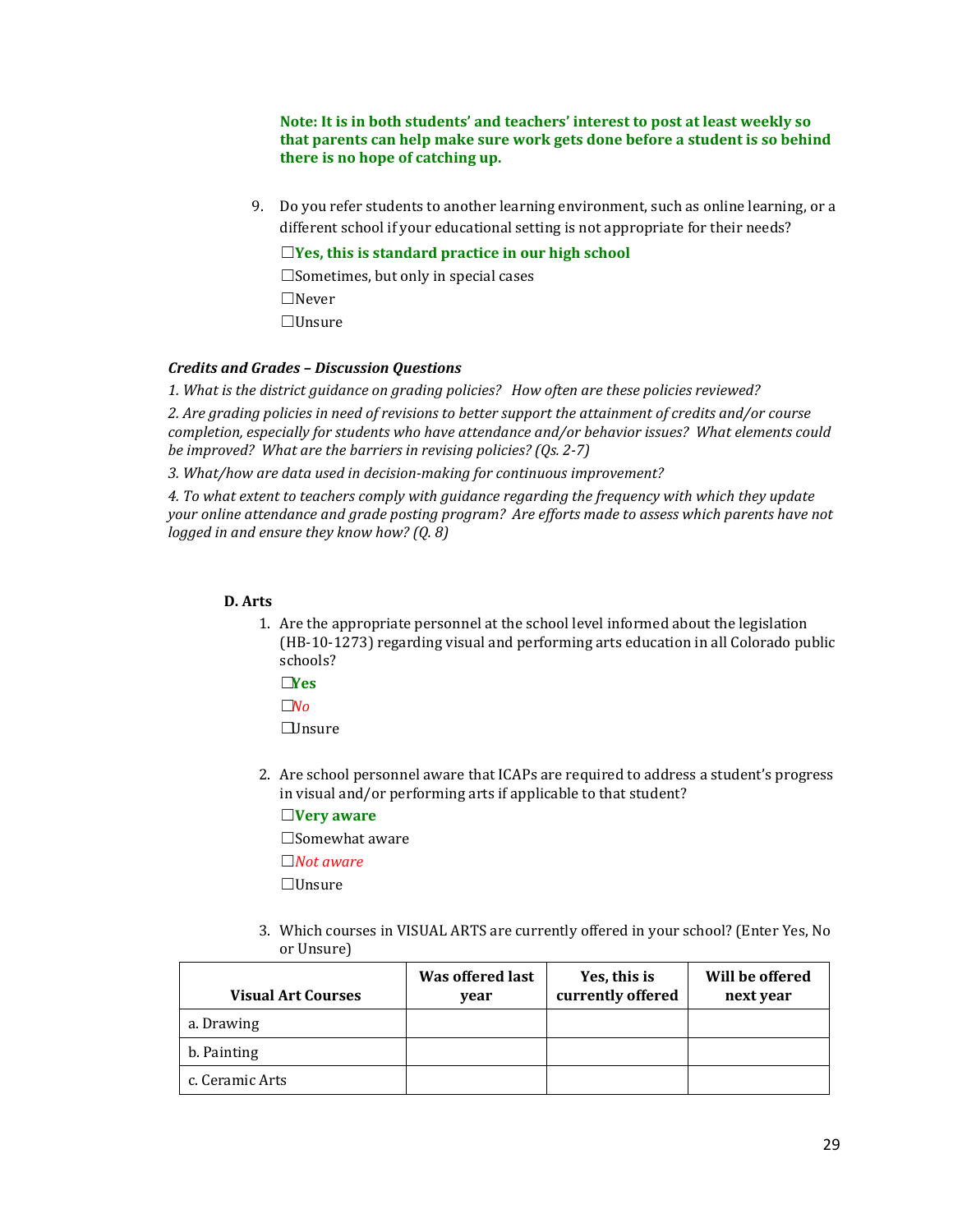| d. Sculpture                    |  |  |
|---------------------------------|--|--|
| e. Photography                  |  |  |
| f. Graphic Arts                 |  |  |
| g. Printmaking                  |  |  |
| h. Media Arts                   |  |  |
| i. Textiles                     |  |  |
| j. Jewelry                      |  |  |
| k. Fine Woodworking             |  |  |
| l. Glass Arts                   |  |  |
| m. Electronic or Digital Design |  |  |

**Note: Few schools will be able to offer all of these, but hopefully there is a selection of options with enough classes that students are not perpetually closed out due to oversubscription.**

| 4. Which performing arts courses are currently offered in your school? (Enter Yes, No |  |  |  |
|---------------------------------------------------------------------------------------|--|--|--|
| or Unsure)                                                                            |  |  |  |

| <b>Performing Art Courses</b>                                                | <b>Was offered last</b><br>year | Yes, this is<br>currently offered | Will be offered<br>next year |
|------------------------------------------------------------------------------|---------------------------------|-----------------------------------|------------------------------|
| a. Dance - Ballet                                                            |                                 |                                   |                              |
| b. Dance - Tap                                                               |                                 |                                   |                              |
| c. Dance - Ballroom                                                          |                                 |                                   |                              |
| d. Dance - Latin                                                             |                                 |                                   |                              |
| e. Dance - Modern                                                            |                                 |                                   |                              |
| f. Dance - Break                                                             |                                 |                                   |                              |
| g. Dance - Other                                                             |                                 |                                   |                              |
| h. Instrumental music lessons                                                |                                 |                                   |                              |
| i. Music theory                                                              |                                 |                                   |                              |
| j. Music appreciation                                                        |                                 |                                   |                              |
| k. Music composition and<br>production                                       |                                 |                                   |                              |
| l. Band/Orchestra - Open to<br>everyone                                      |                                 |                                   |                              |
| m. Band/Orchestra -<br>Advanced, audition required                           |                                 |                                   |                              |
| n. Specialty instrumental<br>groups, e.g. Big Band, Irish,<br>Mariachi, etc. |                                 |                                   |                              |
| o. Choir - Open to everyone                                                  |                                 |                                   |                              |
| p. Choir - Advanced, audition<br>required                                    |                                 |                                   |                              |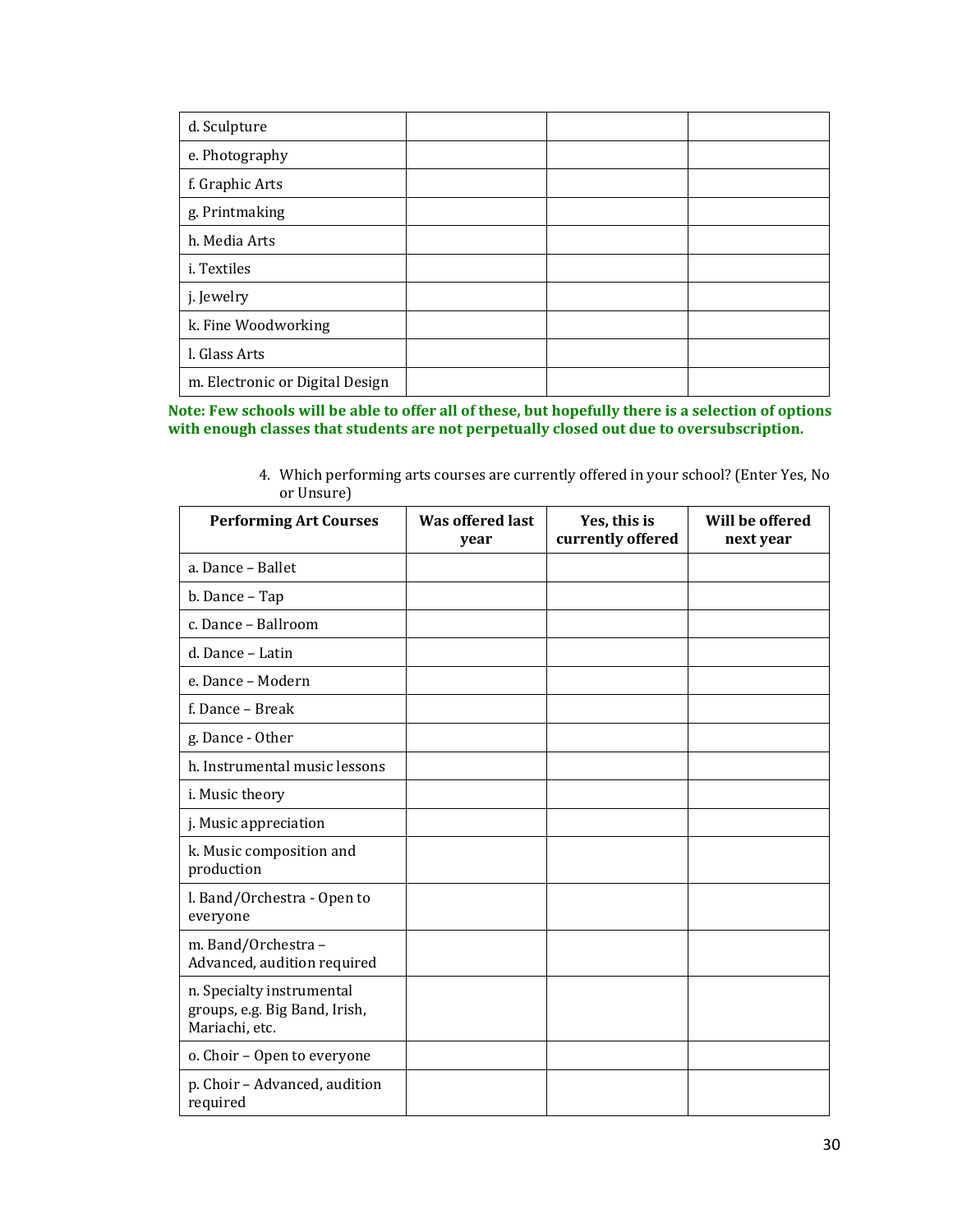| q. Specialty choirs, e.g. a<br>cappella, girls only, boys only,<br>etc. |  |  |
|-------------------------------------------------------------------------|--|--|
| r. Acting                                                               |  |  |
| s. Theater Production                                                   |  |  |
| t. Video and film production                                            |  |  |

**Note: Few schools will be able to offer all of these, but hopefully there is a selection of options with enough classes that students are not perpetually closed out due to oversubscription.**

#### *Arts – Discussion Questions*

*1. Is arts integration pursued within your curricular planning? If NO, why not? If YES, to what degree? (Qs. 1, 2)*

*2. How broad are your visual and performance arts course offerings? Do you have unmet demand for arts classes as evidenced by oversubscribed classes? (Qs. 3, 4)*

**Note:** SECTION 8. 22-7-1013 (1) (b), Colorado Revised Statutes, is amended to read: 22-7-1013. Local education provider - preschool through elementary and secondary education standards adoption. (1) (b) In revising its preschool through elementary and secondary education standards, each local education provider shall ensure that it adopts standards, at a minimum, in those subject matter areas that are included in the state preschool through elementary and secondary education standards, including but not limited to English language competency AND VISUAL ARTS AND PERFORMING ARTS EDUCATION.

## **E. Afterschool Activities**

1. Are buildings open during non-school hours for after school programming and other extra-curricular activities?

☐**Yes**

☐*No*

 $\Box$ Varies depending on available space ☐Unsure

| <b>CLUB</b>                                       | YES | NΟ | <b>UNSURE</b> |
|---------------------------------------------------|-----|----|---------------|
| a. Varsity sports                                 |     |    |               |
| b. Club sports in which anyone may<br>participate |     |    |               |
| c. Performance arts                               |     |    |               |
| d. Visual arts                                    |     |    |               |
| e. STEM themed clubs                              |     |    |               |
| f. Speech and Debate team                         |     |    |               |
| g. Mock Trial                                     |     |    |               |
| h. Culturally themed clubs                        |     |    |               |

2. Do you offer afterschool clubs or teams in the following areas?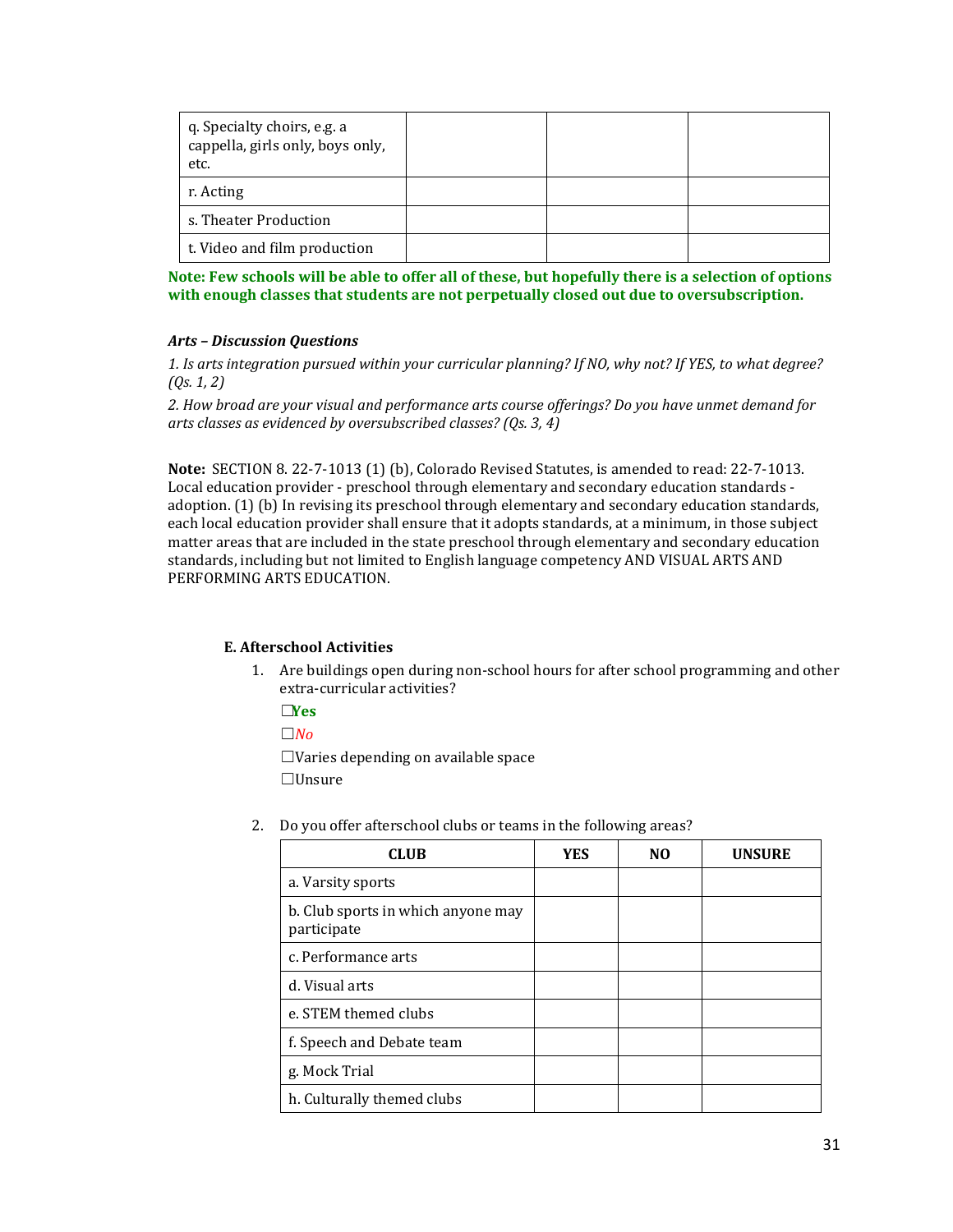| i. Yearbook           |  |  |
|-----------------------|--|--|
| j. Student newspaper  |  |  |
| k. Student leadership |  |  |
|                       |  |  |
| l. Other:             |  |  |

## **Note: Schools may not offer all of these, but hopefully there is a selection of options and all students can participate in the activity of their choice.**

3. Does your school currently support extra-curricular activities off school premises outside the regular school day? (Note "support" is defined as transportation to activities, specialized referral to activities, scholarships for students or partnerships with post-secondary institutions)

## ☐**Yes, for a range of activities and many students**

 $\Box$ Yes, but only in special cases

 $\Box$ *No* 

☐Unsure

## **Note: The fewer in-school options there are, the more important the offcampus options become.**

4. In your school, are fees charged to the student to participate in extra-curricular activities?

☐*Yes*

☐**No** ☐Varies

☐Unsure

5. In your school, is a "late bus" or other transportation provided to students who want to participate in after school activities?

☐**Yes**  $□$ *No* 

☐Varies

☐Unsure

## *Afterschool Activities – Discussion Questions*

*1. Is action needed to strengthen enrichment opportunities? Expanded Learning? Arts Education?*

*2. What successful arts, enrichment and expanded learning programs are in place? How can they be expanded? Do opportunities include a broad diversity of cultural influences? (Q. 2)*

*3. If fees are charged, what are the options for students who cannot pay the fees? How is this communicated to students and families? (Q. 4)*

*4. How do you support communication about the importance of extra-curricular activities, as well as options for students who cannot pay fees, in a culturally responsive, sensitive manner? (Q. 4)*

# **F. Graduation Guidelines**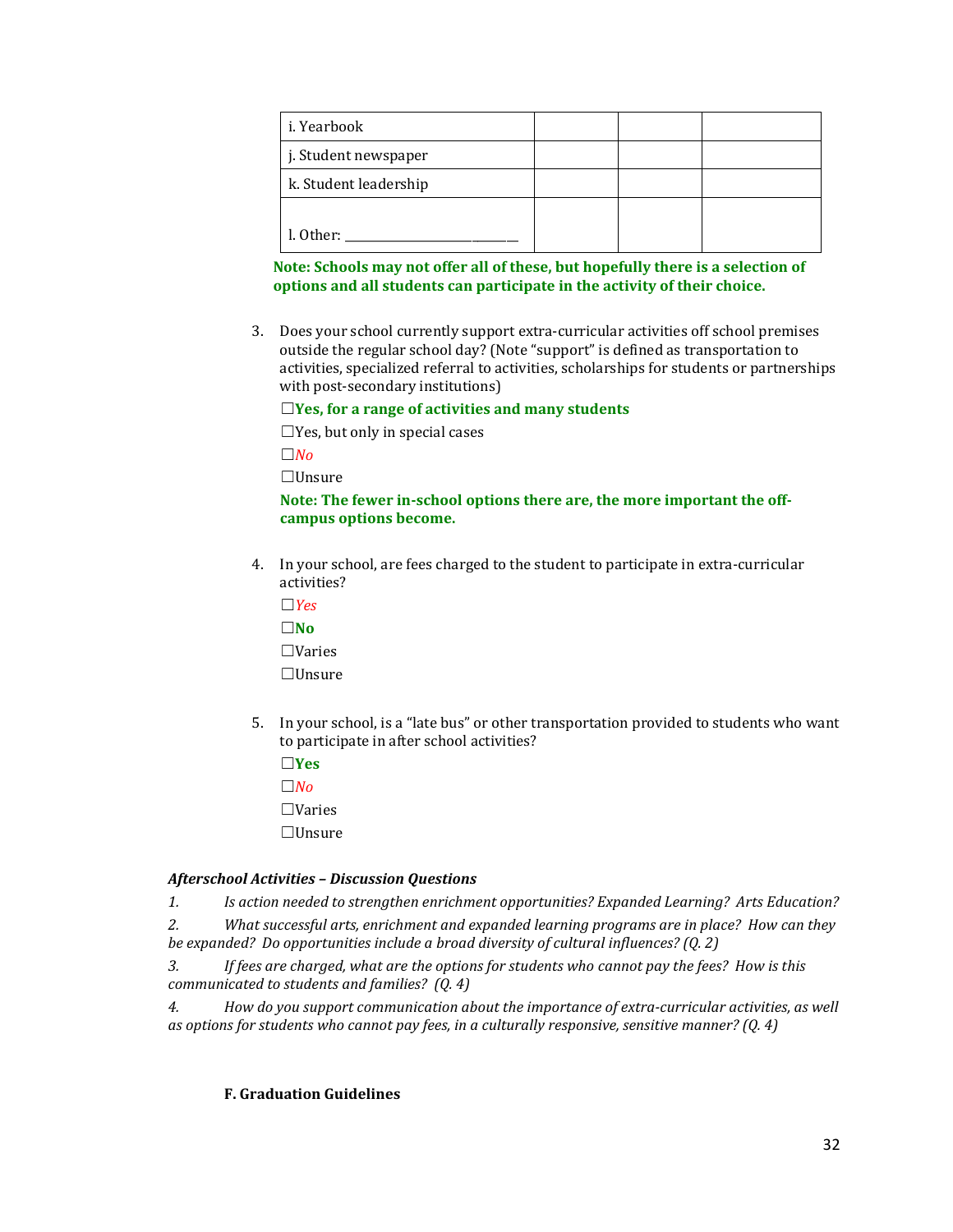1. Are administrators and staff at your school aware that CDE implemented a new set of graduation guidelines that should be implemented for the graduating class of 2021?\*

☐**Yes**

☐*No*

☐Unsure

2. Have you seen the Graduation Guidelines Engagement Toolkit available at [http://www.cde.state.co.us/postsecondary/graduationguidelinesengagementtoolki](http://www.cde.state.co.us/postsecondary/graduationguidelinesengagementtoolkit) [t?](http://www.cde.state.co.us/postsecondary/graduationguidelinesengagementtoolkit)

☐**Yes**

☐*No*

3. Where is your school in terms of implementing each of the new graduation guidelines?

|                                                  | Adopt,<br>Decide | Plan,<br>Prepare | Already<br>Implemented | Unsure |
|--------------------------------------------------|------------------|------------------|------------------------|--------|
| a. Concurrent enrollment                         |                  |                  |                        |        |
| b. District capstones                            |                  |                  |                        |        |
| c. Industry certificates                         |                  |                  |                        |        |
| d. International<br>Baccalaureate diploma        |                  |                  |                        |        |
| e. Minimum math and<br><b>English SAT scores</b> |                  |                  |                        |        |
| f. Accuplacer                                    |                  |                  |                        |        |
| g. SAT                                           |                  |                  |                        |        |
| h. ACT WorkKeys                                  |                  |                  |                        |        |
| i. Compass with<br>conditions                    |                  |                  |                        |        |
| j. Advanced Placement                            |                  |                  |                        |        |
| k. ASVAB                                         |                  |                  |                        |        |

4. Do you use "interest inventories" to help students guide their program choices in high school?

☐**Yes** ☐Sometimes ☐*No* ☐Unsure

5. Do school counselors in your school have a clear understanding of the minimum ACT and SAT scores required by local state and community colleges for admission without remediation?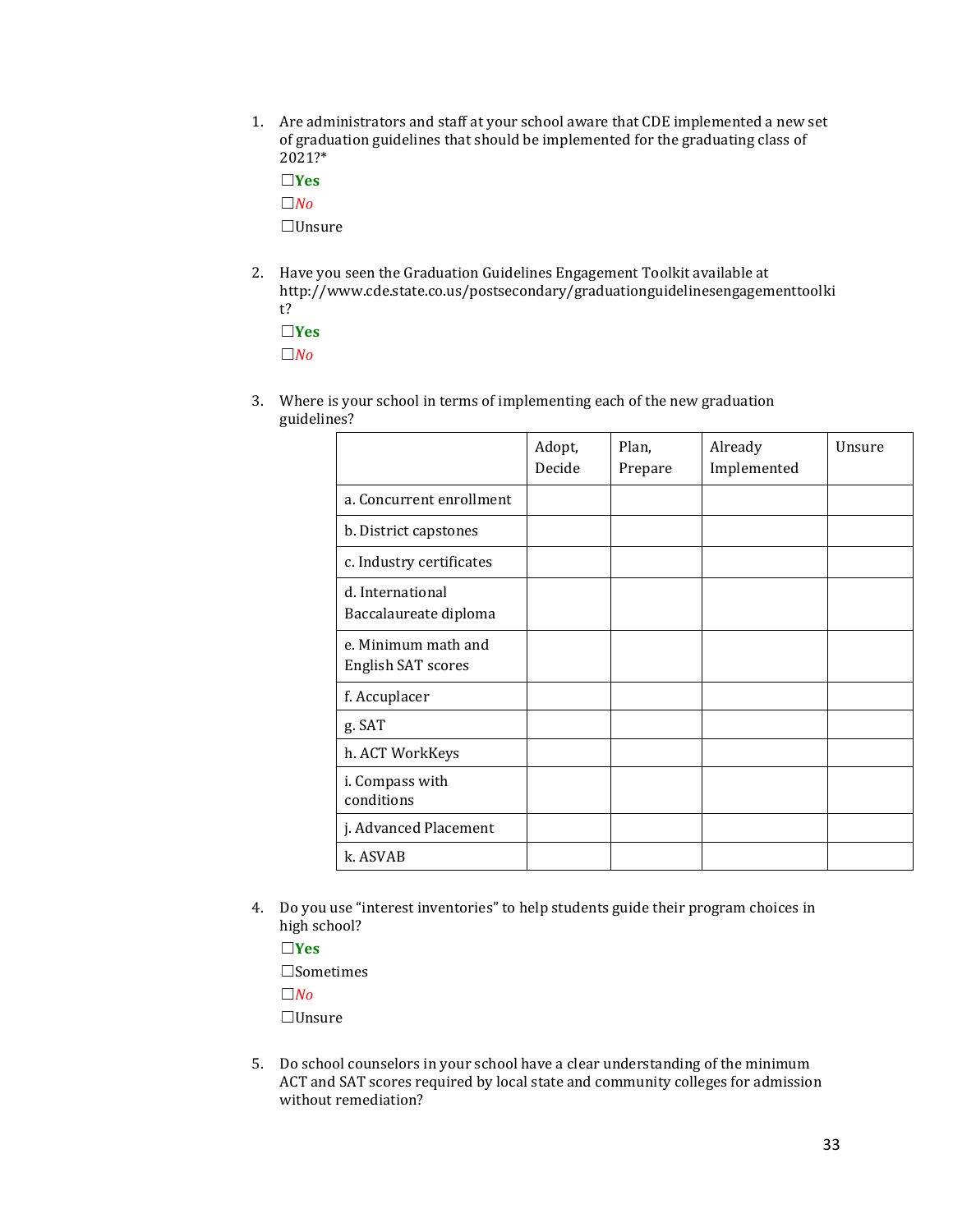☐**Yes**

☐*No*

☐Unsure

6. Do junior and senior students in your school understand that minimum high school graduation requirements may not qualify them to attend local state and community colleges without remediation?

☐**Yes**  $\Box$ *No* 

☐Unsure

7. Does your school work with local two and four-year colleges and universities in addressing graduation guidelines regarding the areas of Math and Reading?

☐**Yes**

☐*No* ☐Unsure

8. Has your school engaged in discussions with community colleges and/or universities regarding efforts to reduce remediation rates in the areas of reading and math?

☐**Yes**

 $\Box$ *No* 

☐Unsure

9. What types of industry certificates are available in your school or district? Example  $1:$ 

| Example 2:   |  |
|--------------|--|
|              |  |
| Example $3:$ |  |

10. If there are costs associated with industry certifications, who pays?

☐*The student and his/her family*

# ☐**The school or district**

 $\Box$ Typically, the student and family, but some resources are available to assist lowincome students

☐Unsure

11. Does your school district require students to take a class in civics that covers both the national and the Colorado state governments?

☐**Yes**

 $\Box$ *No* 

☐Unsure

# **Notes:**

CRS 22-1-104 requires that students take a civics class as a requirement of high school graduation. (http://www.cde.state.co.us/cosocialstudies/civcsgradreq)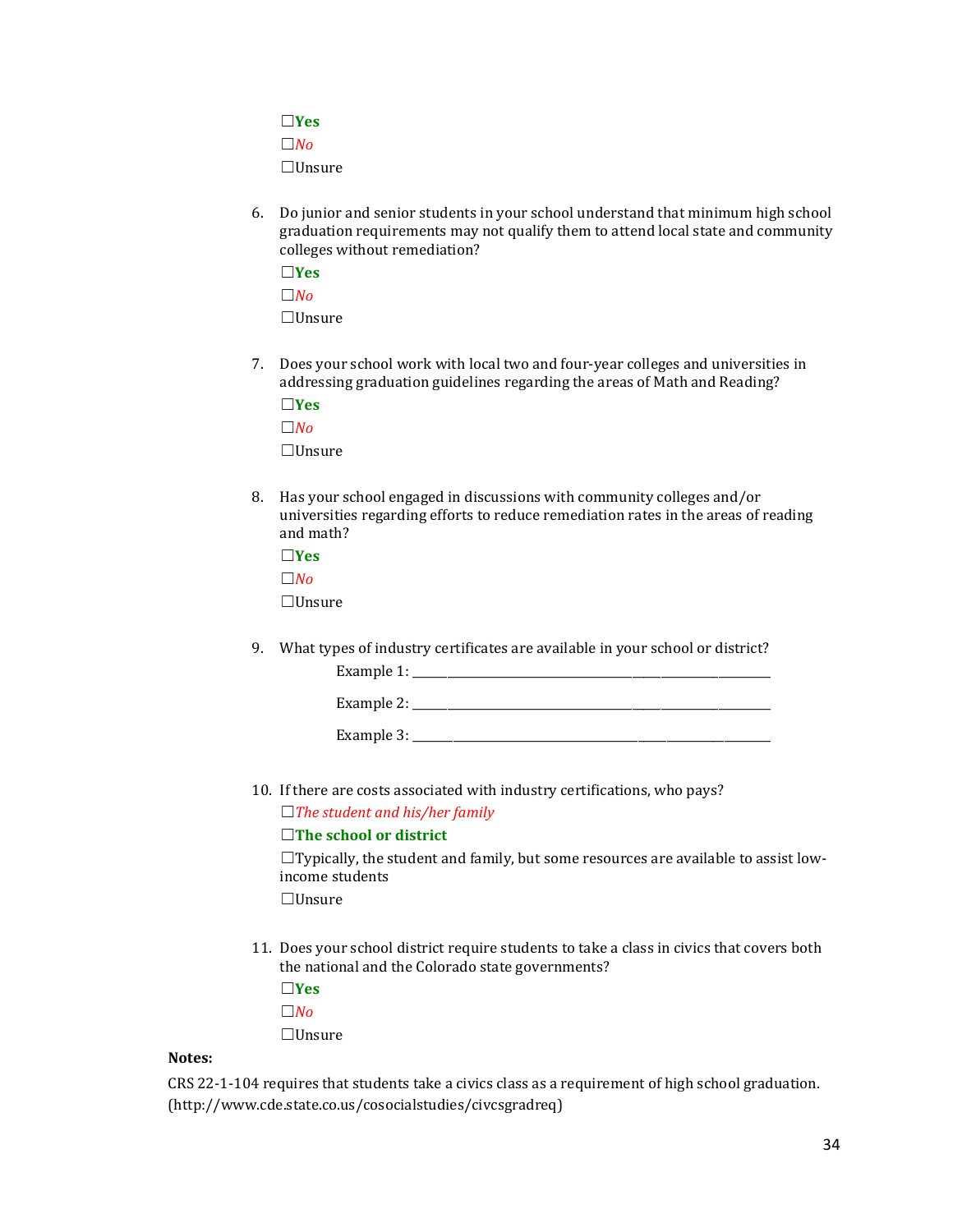## *Graduation Guidelines – Discussion Questions*

*1. Which graduation paths are well-established at your school, and which need further development? Do you have an individual or a team tasked with developing additional pathways? What resources do those individuals need? (Qs. 3, 9)*

*2. What percentage of students choose one of the newly offered paths to graduation? Which paths do students gravitate toward? Why? (Qs. 3, 4, 9, 10)*

*3. At what point do you encourage students to select a pathway? When do reviews occur, and is it easy for students to change their minds? How are parents involved in the decision-making?* 

*4. What skills do students in our community need to be successful in the 21st century? What skills do they need to be successful in the workplace? In college? In what areas are we doing a good job preparing our students? Where do we need to improve?*

## **G. Concurrent Enrollment**

1. Do students in your school have the option of earning college credit in concurrent enrollment classes?

☐**Yes**

 $\Box$ Not yet, but we are working on this now. (Skip to Section H Work-based Learning, Question 1)

☐*No* (Skip to Section H Work-based Learning, Question 1)

☐Unsure (Skip to Section H Work-based Learning, Question 1)

- 2. Is there a written policy or procedure regarding eligibility and enrollment requirements for students interested in concurrent enrollment?
	- ☐**Yes**
	- ☐*No*

☐Unsure

3. In our school, concurrent enrollment courses are open to students in the following grades as long as they meet prerequisites as determined by the credit-granting college. (Select all that apply.)

☐9th

 $\Box 10^{\text{th}}$ 

- ☐**11th**
- ☐**12th**

☐Unsure

**Note: CE should be open at least to 11th and 12th graders. If it is open to younger students who are advanced enough to be successful, that is great.**

| Qth<br>Q <sub>th</sub><br>u<br>ັ<br>1401<br>. .<br>$\sim$ $\sim$ |
|------------------------------------------------------------------|
|------------------------------------------------------------------|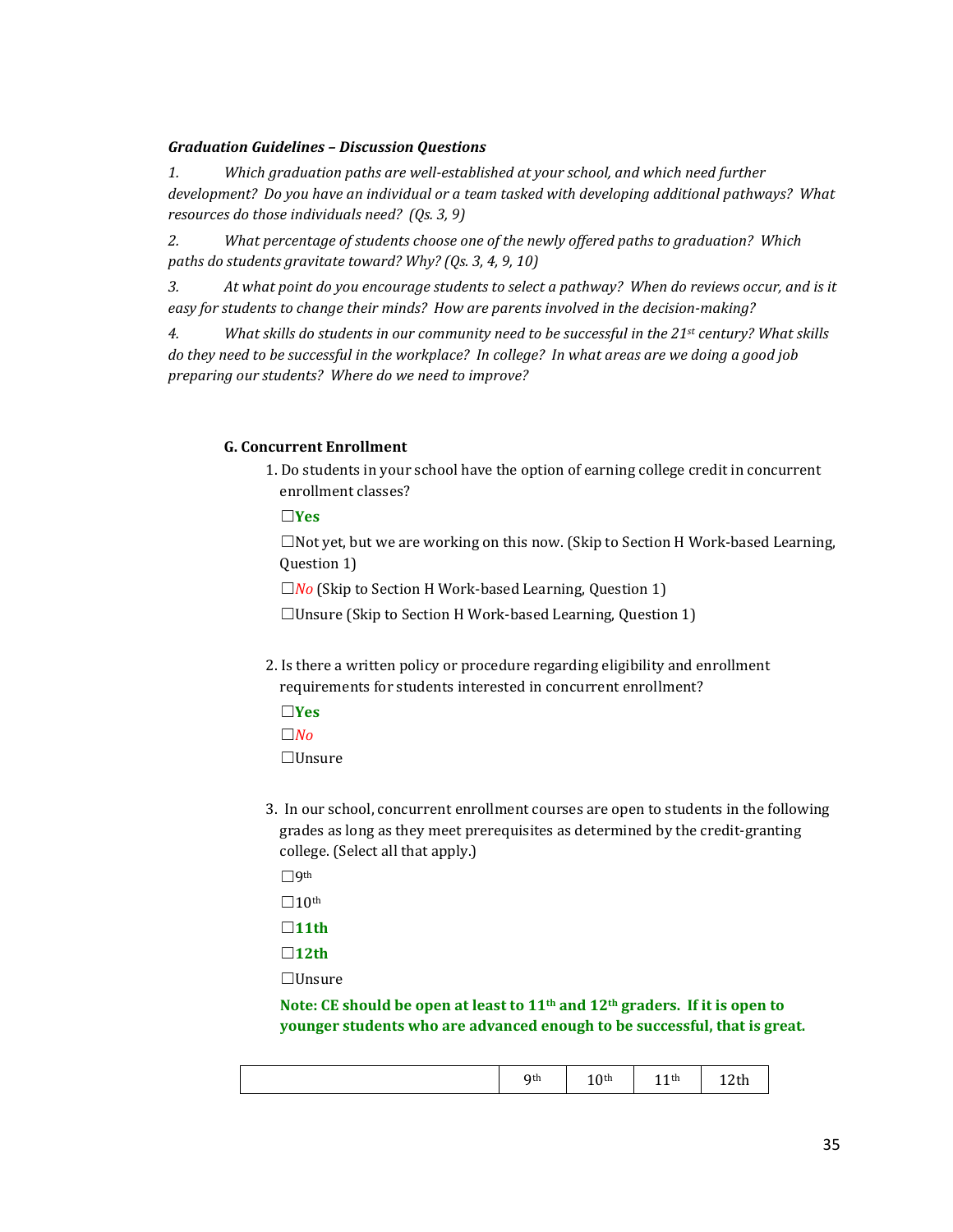| 4. % of students attempting at least<br>one Career and Technical Education<br>course |  |  |
|--------------------------------------------------------------------------------------|--|--|
| 5. % of students attempting at least<br>one Concurrent Enrollment Course             |  |  |

**Note: The more, the better, particularly among upperclassmen. Of course, pass rates matter as well.**

6. Is there a cap on the number of concurrent enrollment credits a student can earn?

☐*Yes, we have an official cap.* ☐We have an unofficial cap. ☐**No, we have no cap.** ☐Unsure

7. Have you studied minority underrepresentation in enrollment in concurrent enrollment courses?

 $\Box$ Yes and we found meaningful differences

☐**Yes, but we found no meaningful differences**

☐*No*

☐Unsure

8. Have you studied minority underrepresentation in enrollment in concurrent enrollment pass rates?

 $\Box$ Yes and we found meaningful differences

☐**Yes, but we found no meaningful differences**

☐*No*

☐Unsure

9. Do you have a Concurrent Enrollment Cooperative Agreement with at least one college or community college that includes the following?

|                                                                   | YES | NΟ | <b>UNSURE</b> |
|-------------------------------------------------------------------|-----|----|---------------|
| a. How financial responsibilities will be<br>shared               |     |    |               |
| b. What courses will be offered                                   |     |    |               |
| c. Where and how they will be offered                             |     |    |               |
| d. Who will teach the courses                                     |     |    |               |
| e. If and how HS teachers and college<br>faculty will collaborate |     |    |               |
| f. Student access to college facilities                           |     |    |               |

10. Do you have teachers who are certified as adjunct faculty members at an affiliated college?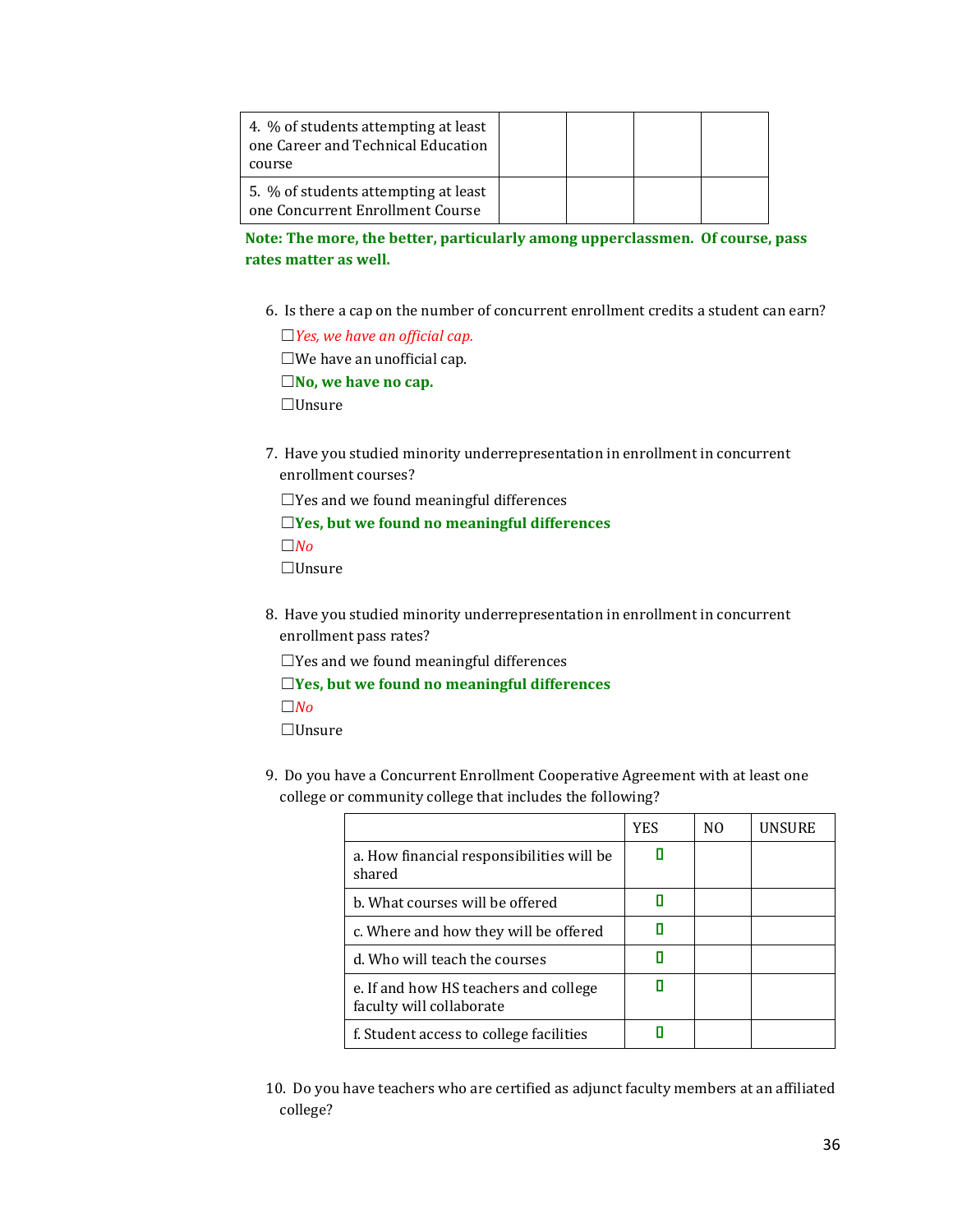☐**Yes**

 $\square$ No, but we have some teachers who are in the certification process

 $\Box$ *No* 

☐Unsure

11. Do you create structured opportunities for concurrent enrollment students to learn about the ways in which college classes differ from high school classes? (E.g., the ratios of in-class to out-of-class time differ, the number of assessments is fewer, etc.)

☐**Yes, this instruction is mandatory for all concurrent enrollment students**  $\square$ We provide this information to concurrent enrollment students on a voluntary basis

☐*No, we have no formal opportunities for this* ☐Unsure

12. If your students take concurrent enrollment classes on a college campus, do you have an advising program in which those students have check-ins at the high school and in which their course progress is monitored?

☐**Yes, we have a formal system**

 $\square$ We do this informally

☐*No, the student is responsible for his/her own progress* ☐Unsure

## *Concurrent Enrollment Discussion Questions*

*1. Is your concurrent enrollment program an option for ALL students? What are the limitations for this program beyond the state requirements (only certain students, only for students with transportation, etc.)? Is the student's or family's ability to pay for additional fees and expenses considered in advising students to participate in CE? Are students who participate in CE given financial literacy support and instruction? Are individual student situations considered when advising students to participate in CE? Are these procedures written out? How are these expectations communicated to school personnel? (Qs. 1, 2, 3)*

*2. There are pros and cons to offering CE courses on the high school campus and offering them on the college campus. Have you considered both possibilities? Have you tried both, and compared the results in terms of enrollment, percent of students passing, and percent of students enrolling in college after graduation? Have you consulted students and families about their preferences? (Qs. 9, 10, 12)*

*3. What additional steps, if any, are needed to increase access and minority student participation in CE offerings? (Qs. 7, 8)*

*4. What recruitment efforts are in place to encourage students who might not see themselves as college-goers to take CE courses? And what support mechanisms are in place to get them ready to take and succeed in CE courses? (e.g. communicating entrance requirements, practice tests for placement purposes or guidance around GPA and correct preparatory courses) (Qs. 7, 11)*

*5. Do you have any structured methods by which parents are engaged in the CE program? Are parents given information on what college classes are like and how they differ from high school classes? On the benefits of CE? On ways to support their children in CE courses?*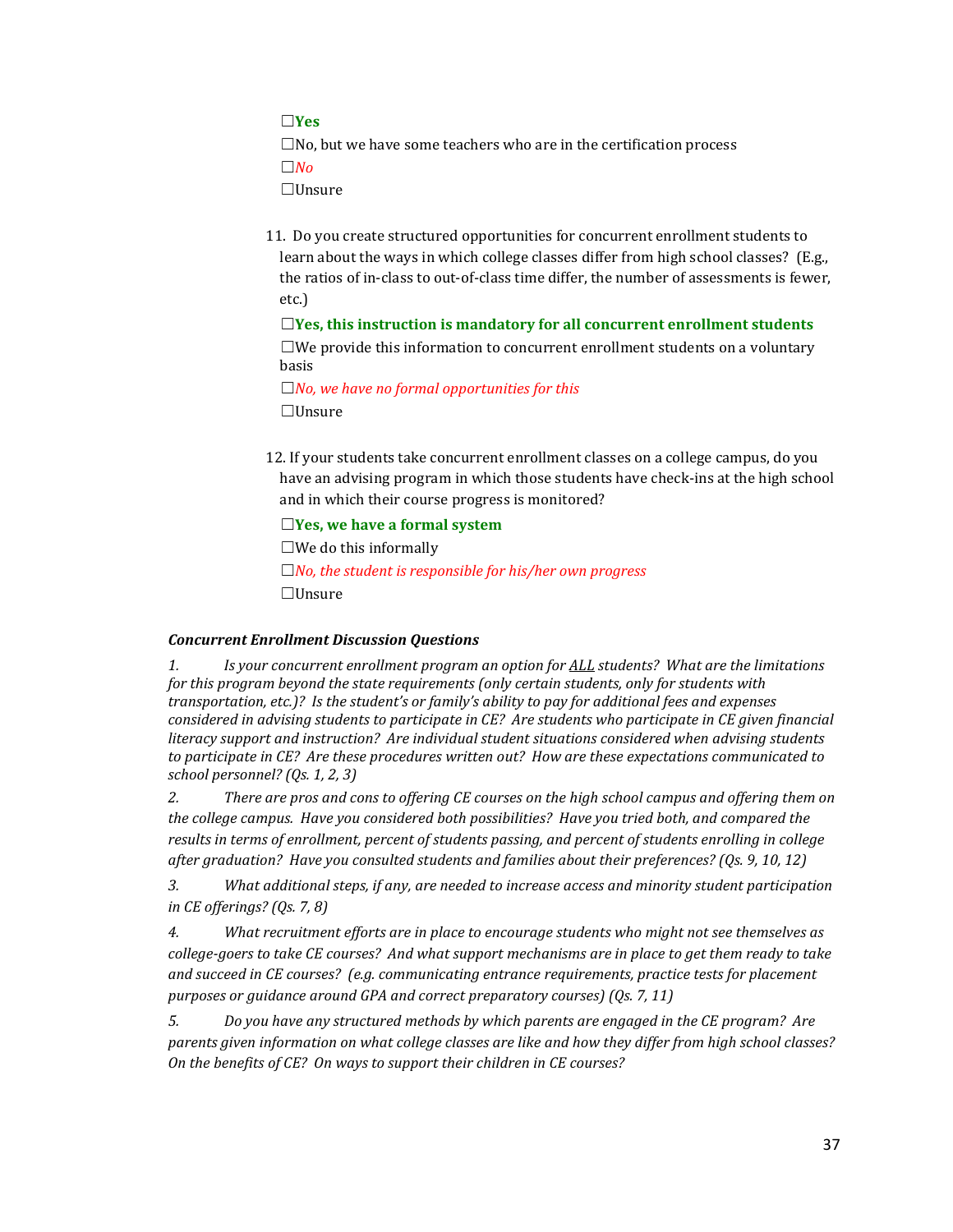#### **Note:**

#### **C.R.S. 22-35-104 Concurrent Enrollment Act**

Any qualified student enrolled in a district or BOCES high school, or a charter high school who has applied to the district and received permission may concurrently enroll in an institution of higher education. The Act furthermore states that "each local education provider shall annually notify all students and parents or legal guardians of students enrolled in the local education provider of the opportunity for concurrent enrollment by qualified students in postsecondary courses, including academic courses and career and technical education courses, which may include course work related to apprenticeship programs and internship programs." Part 6 lays out requirements for a cooperative agreement between the district and the institution of higher education. Institutions of higher education are not required, but are strongly encouraged, to allow concurrent enrollment.

#### **H. Work-based Learning**

1. Do you offer high school credit for work-based learning experiences?

☐**Yes, for all students who want it** ☐Yes, for some students ☐*No, or only in exceptional cases*

☐Not yet, but we are working on this ☐Unsure

2. Do you have an individual or team with the responsibility to create work-based learning opportunities for students?

☐**Yes, we have an individual (Ok for smaller schools)** ☐**Yes, we have a team (Larger schools will need a team.)**  $□*No*$ ☐Unsure

3. Is your work-based learning facilitator/team fully versed in the advantages and subsidies to employers who provide work-based learning opportunities?

☐**Yes**  $\Box$ Partially ☐*No* ☐Unsure

4. What degree of supervision does your school exercise over work-based learning programs that take place off campus?

☐*We set them up in the beginning and check in with employers and students at the end.*

☐We check in with the employer at designated periods, but not with each student. ☐**We check in with each employer and student regularly to monitor goals and progress toward meeting those goals.**

 $\Box$  Other (please describe)

☐Unsure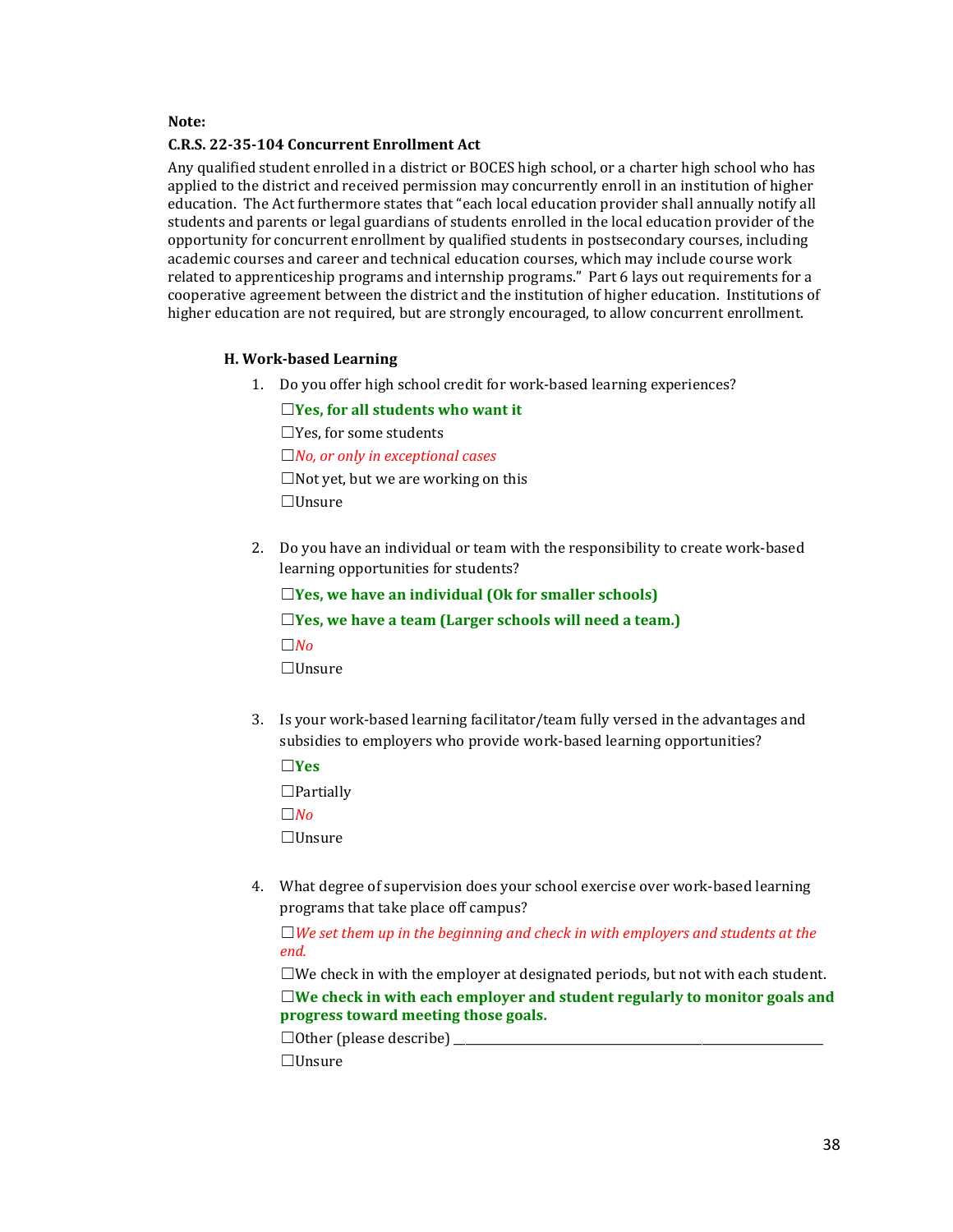5. Do you develop explicit learning objectives with structured activities to achieve them for each student and work-based experience?

☐**Yes, we do this for all our work-based experiences.**  $\Box$ It depends on the teacher supervisor and the situation. ☐*No, we usually do not do this.* ☐Unsure

- 6. When do workplace performance assessments take place? ☐*At the end of the designated employment or internship period* ☐**At regular intervals throughout the employment or internship period**  $\Box$ Whenever it seems there may be a problem ☐Unsure
- 7. Are workplace performance assessments linked to grades?  $\square$ Yes, but these are generally seen as easy "A's" ☐**Yes, and we take the grading seriously**  $\square$ No, these are pass/fail ☐Unsure
- 8. Are students carefully matched with workplace opportunities in their areas of interest?

☐**Yes, always or almost always** ☐Sometimes, when it works out ☐*Students generally have to compromise quite a bit* ☐Unsure

9. Is there a culminating project or other demonstration of learning?

☐**Yes, always**  $\Box$ It depends on the staff person coordinating the placement  $\square$ No, generally not ☐Unsure

10. Does your school or district provide transportation (either school busses, bus passes, etc.) to employment sites so that all students can participate?

## ☐**Yes, quite often (This is most important in rural areas without public transportation.)**

 $\Box$ These options are limited

☐*No. Students are responsible for their own transportation.* ☐Unsure

11. Is professional development regarding work-based learning curricula available for teachers?

☐**Yes, this is available to all teachers**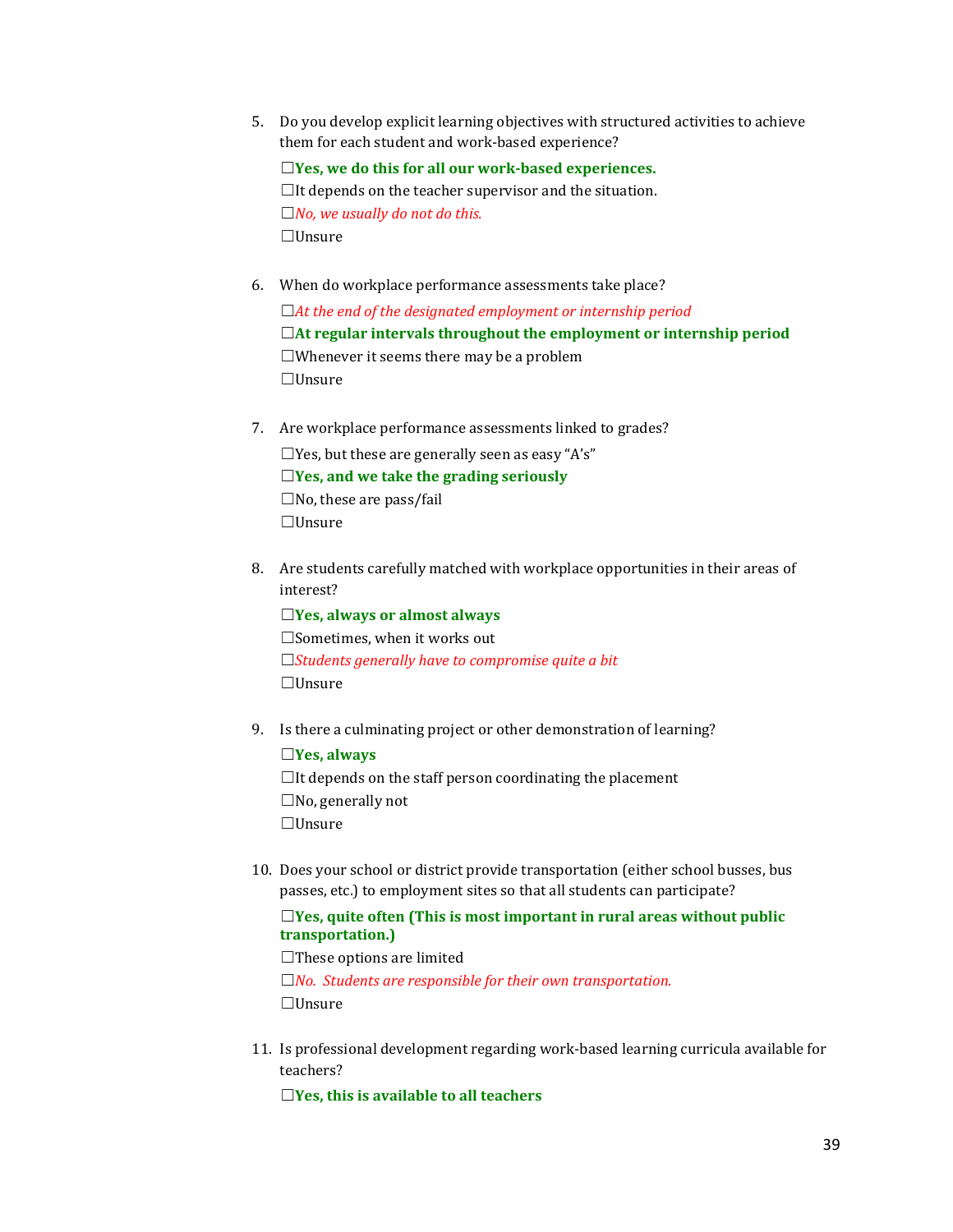## ☐**Yes, to the teacher-team in charge of work-based learning**

☐*No, we have not had this.* ☐Unsure

12. Do you provide work-based learning opportunities for students with disabilities?

☐**Yes, quite a few** ☐Yes, some ☐*No* ☐Unsure

13. Do counselors and work-based learning coordinators take care to ensure that workbased learning opportunities do not substitute for higher level courses?

☐**Yes** ☐Sometimes ☐*No* ☐Unsure

14. Does your school participate in (and receive the financial incentives associated with) the Career Development Success Pilot Program for students who complete a qualified industry program or AP course?

☐**Yes, we have begun implementing**

 $\Box$ Yes, we are in the planning phase ☐*We have decided not to participate yet* ☐Unsure

## *Work-based Learning – Discussion Questions*

*1. To what extent do your work-based learning opportunities incorporate curricula that include goals for both students and employers? To what extent do they include instruction from both teachers and industry-related individuals? How can these aspects be more broadly and deeply incorporated into your planning? (Qs. 1, 4, 5, 7, 9)*

*2. Many special education coordinators have considerable experience setting up and monitoring work-based learning opportunities. Are you taking full advantage of their expertise in setting up appropriate activities for other interested students? (Qs. 2, 12)*

*3. Do you have a full range of supports in place that allow students to participate in work-based learning opportunities? Are you making use of block scheduling and summer sessions? Do you provide or coordinate transportation? (Qs. 3, 10, 14)*

*4. Has your team considered all forms of work-based learning including paid work, unpaid internships, job shadowing, and school-based employment? Are team members aware of the advantages of paid positions over unpaid internships? (Q. 5, 11)*

*5. Are you communicating and sharing with other school districts to learn from them and/or assist them in developing work-based learning opportunities? Have you visited nearby school districts that are farther along in the process? How can you initiate some mutually beneficial relationships with other districts? (Q. 2, 11)*

*6. Are students required to reflect on their work-based learning in meaningful ways? Are these reflections geared toward helping students present their work experience and their skills to future employers or in college interviews? (Q. 4, 5, 6, 7)*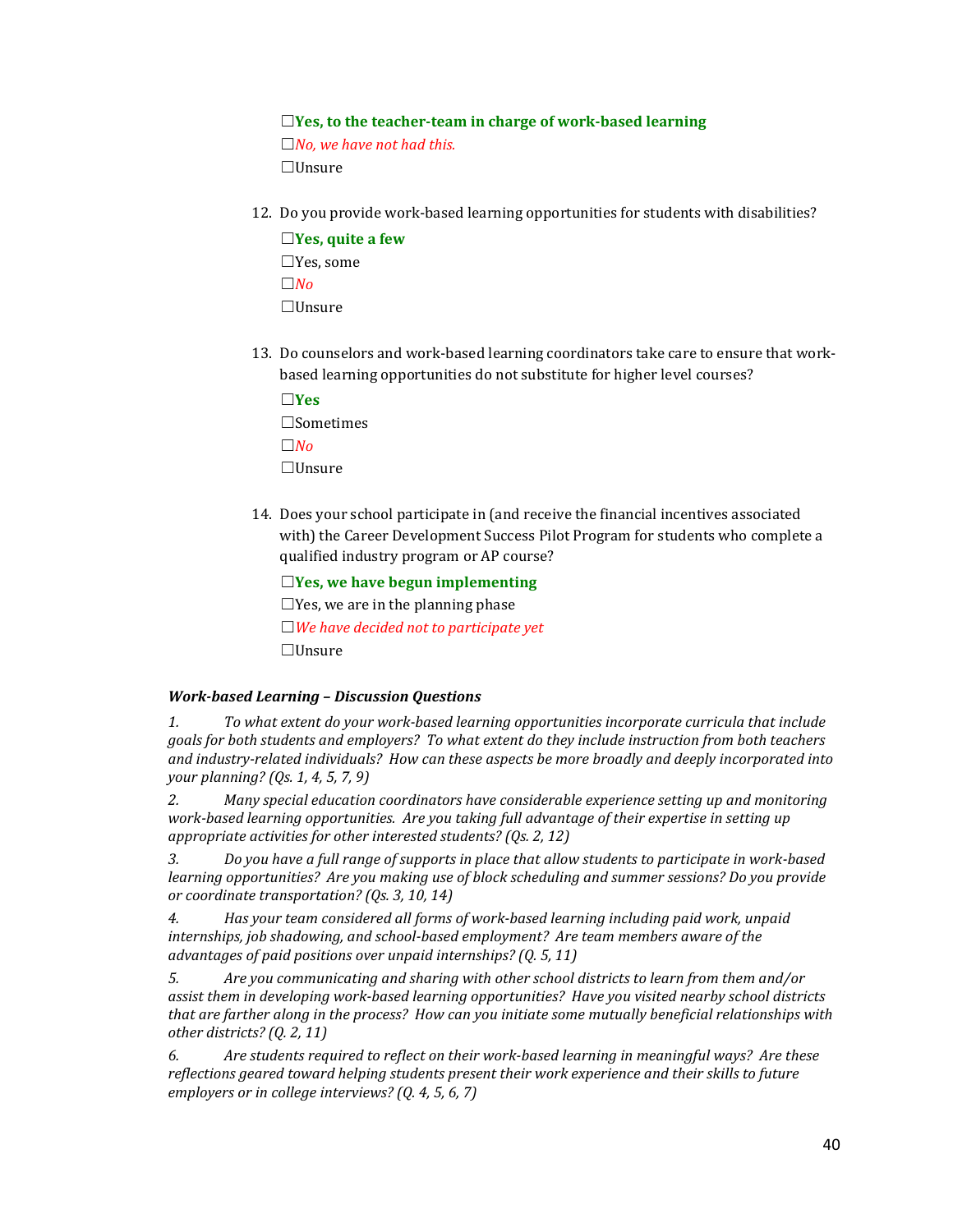#### **Notes:**

#### C.R.S. 24-46.3-104 Career Pathways

Career Pathways legislation tasks "the state council to work collaboratively with the department of higher education, the department of education, the department of labor and employment, and the Colorado office of economic development to create the talent pipeline development infrastructure for use in creating career pathways for students." It further requires that the council create at least one career pathway by the 2016-17 school year.

Part 2 defines apprenticeships as "a registered apprenticeship program with a written plan that is designed to move an apprentice from a low- or no-skill entry-level position to full occupational proficiency."

#### C.R.S. 24-46.3-105 Innovative Industries Workforce Development Program

The Innovative Industries Workforce Development Program code states that internships are a way for high school students, particularly those from historically underrepresented communities, to learn about careers in innovative industries in preparation for seeking post-secondary education in highneed fields. It establishes stipends for business that create paid, high-level internships for high school students. It defines innovative industries as "advanced manufacturing, aerospace, bioscience, construction, electronics, energy and natural resources, engineering, and information technology industries, and any other innovative industry as determined by the department" of labor and employment.

## C.R.S. 22-54-138 Career Development Success Pilot Program

"There is hereby created the career development success pilot program in the department of education to provide financial incentives for participating districts and participating charter schools to encourage pupils enrolled in grades nine through twelve to enroll in and successfully complete qualified industry-credential programs, qualified internship, residency, or construction industry preapprenticeship or apprenticeship programs, and qualified advanced placement courses. For the 2017-18 budget year and each budget year thereafter, each participating district and each participating charter school, as provided in subsection (5) of this section, may receive up to one thousand dollars for each pupil who, in the preceding budget year, successfully completes a qualified industry-credential program, qualified internship, residency, or construction industry preapprenticeship or apprenticeship program or qualified advanced placement course."

For more information se[e https://www.cde.state.co.us/postsecondary/hb16-1289](https://www.cde.state.co.us/postsecondary/hb16-1289)

## **I. Supporting Students Academically Off-Track**

- 1. How many students in each grade right now are behind on credits? (Enter a number, proportion or "unsure".)
	- a. 9th graders \_\_\_\_\_\_\_\_\_\_\_
	- b.  $10^{th}$  graders
	- c.  $11<sup>th</sup>$  graders
	- d. 12th graders \_\_\_\_\_\_\_\_\_\_
	- e.  $12<sup>th</sup>$  graders who may not graduate this year: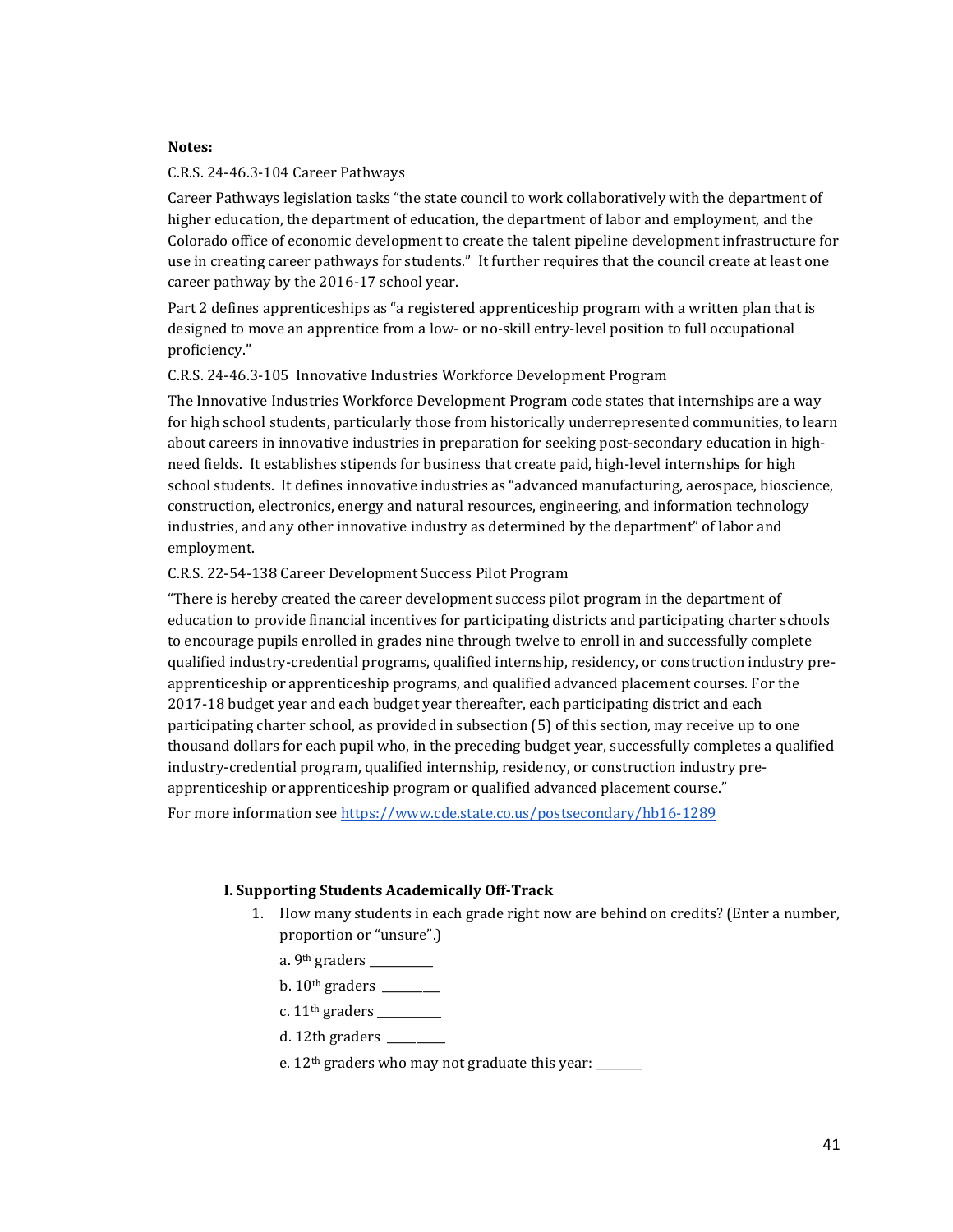**Note: Small numbers are good. Watch out for small numbers in 9, 10 and 11th grades, then a larger number in 12th. Take into consideration the size of the school.**

2. Do you have supportive practices in place for off-track students, designed to increase their engagement in school?

☐**Yes** ☐Some ☐*Most of our interventions are punitive* ☐Unsure

3. When students fail a class, how do they regain credit?

☐*They must take the entire class again the next semester.*

 $\Box$ They can often regain credit via online classes, but they must repeat the entire class.

☐**They can regain credit via online classes, and they can test out of sections in which they were already successful.**

☐Unsure

4. When transfer students are off track to graduate, do you make every effort to award credit for work and learning already accomplished?

☐**Yes** ☐Sometimes ☐*No; we can improve.* ☐Unsure

5. Do you routinely target supports to 12th grade students who need just a few extra credits to graduate?

☐**Yes, always**  $\Box$ If we notice the credit deficiency in time ☐*Not usually; there is not much we can do* ☐Unsure

6. In your school, how often do you retain struggling K-8 students in order to repeat their grade level?

 $\Box N/A$  We have no K-8 students

☐*Frequently* ☐Sometimes ☐**Rarely** ☐**Never** ☐Unsure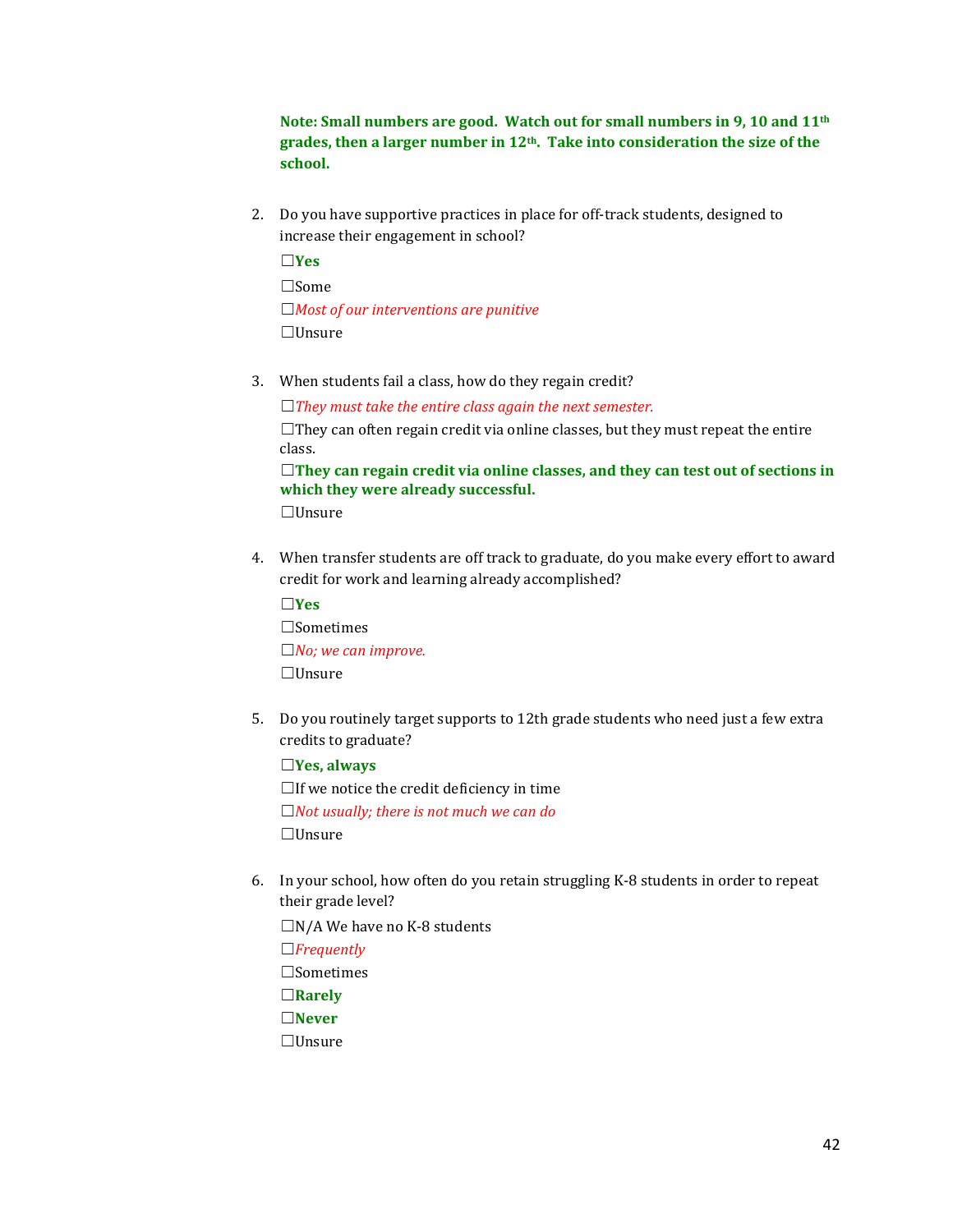7. In your school, if a student is promoted to the next grade although they are below proficiency, are remedial academic supports automatically put in place for that student?

☐**Yes**  $\square$ Sometimes, but it is not automatic ☐*No* ☐Unsure

# *Academically Off-track Students – Discussion Questions*

*1. What supports do you have in place to help keep 9th graders on track during that critical transition year? Transition programs that help freshmen negotiate high school? A freshman wing or school-within-a-school? Freshman study period? Frequent monitoring of 9th graders' academic progress? How can you improve your freshman supports? (Qs. 2, 3, 5)*

*2. What do interventions for students "off-track to graduate" look like? Do they kick in soon enough to prevent dropout? (Qs. 1, 2, 3, 5)*

*3. How is the identification of students, grades 9-12, who are currently "off track" and "on track" to graduation communicated to school personnel? To families? How is the use of this identification by school personnel supported? With families?*

*4. How are families involved in the decision-making process around retention and academic support planning?*

*5. Are school personnel aware of the research relating grade retention to increased dropout risk? If a student is retained, what remedial academic supports are provided? (Qs. 6, 7)*

*6. Are adequate interventions in place to support remediation? (Qs. 1, 7)*

7. *What policies in this area need revision to better support students*?

*8. Of the students who were retained last year, how many have made sufficient academic progress to be on grade level this year? Using what data do you verify that academic progress? How often does your school look at academic progress specifically for students who were retained? (Qs. 7, 8)*

## **J. Online Learning**

1. Do students in your school have the option of earning credit in online classes? ☐Yes

☐Not yet, but we are working on this now. (Skip to Section K High School Equivalency, Question 1)

☐No (Skip to Section H High School Equivalency, Question 1)

 $\Box$ Unsure (Skip to Section H High School Equivalency, Question 1)

2. Is your online model based on achieving competency rather than seat time?

□ **Yes, it is entirely about competency**

 $\Box$  We have both competency and seat time requirements

 $\Box$  Our online courses proceed at a fixed pace, just like other courses.

□ Unsure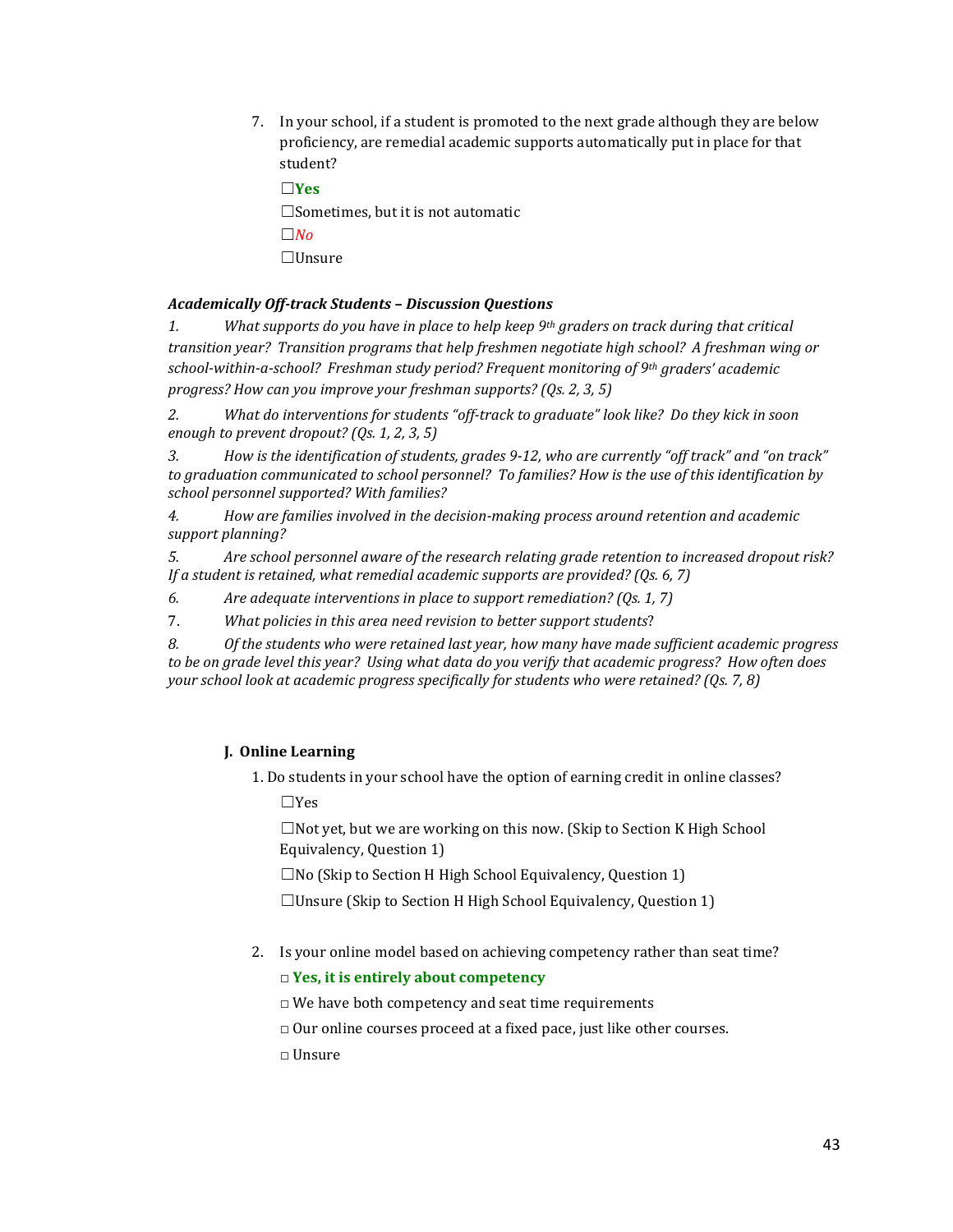3. Do you incorporate multiple forms of assessment into your online courses, e.g. oral presentations, written papers, and visual projects, rather than just online quizzes and tests?

#### □ **Yes, we regularly utilize multiple forms of assessment**

- $\square$  <br> We sometimes utilize multiple forms of assessment
- □ *No, we rarely utilize multiple forms of assessment*

□ Unsure

- 4. Are parents/guardians notified of student progress regarding online work? (Check all that apply.)
	- □ **Yes, we notify parents by email, phone call and/or written notice**
	- $\Box$  Yes, it is the same website for parents as our regular courses
	- $\Box$  Yes, but parents need to log into a different website
	- □ *There is no formal mechanism of parent notification for online courses*

□ Unsure

- 5. Do you assess student readiness to determine if online is the best educational pathway for students?
	- □ **Yes, always or almost always**
	- □ Yes, usually
	- $\square$  Sometimes
	- □ *Not usually*
	- □ Unsure
- 6. Do you provide an orientation to students who are registering for an online class for the first time?
	- □ **Yes, always or almost always**
	- □ *No, we have no orientation*
	- □ Unsure
- 7. For which of the following do you use online classes? (Check all that apply)
	- □ Credit recovery
	- □ Advanced classes you would not otherwise be able to staff
	- $\Box$  Regular classes for any students who want them
	- $\Box$  Classes for students who have difficulty getting to school (e.g. due to health needs or childcare responsibilities)
	- □ Concurrent enrollment classes
	- □ Unsure

**Note: There is really no right or wrong answer to this question. The issue is whether the school can significantly improve offerings by expanding its online capacity.**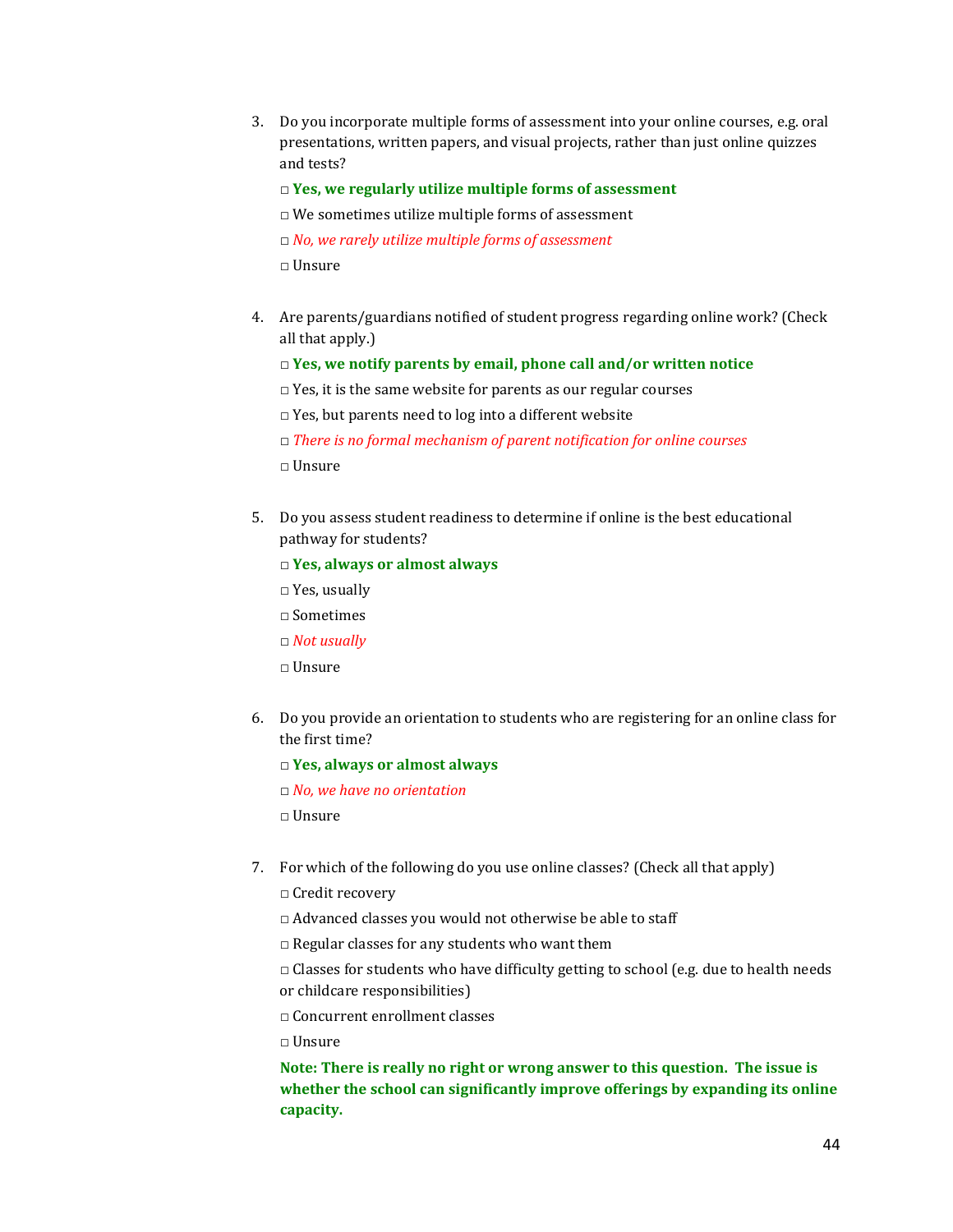8. Do you have certified teachers for each subject area (Math, Language Arts, Social Studies, Science and Electives) responsible for supporting online students?

□ **Yes**

□ In part

□ *No*

□ Unsure

9. Do you have a certified special education teacher responsible for supporting online students when needed?

□ **Yes**

□ *No*

- □ Unsure
- 10. Do you withdraw students from online courses for non-participation (i.e. not logging on or not completing work)?
	- □ *Yes, they are informed that it happens automatically after a certain period of time*
	- $\Box$  Yes, but we make sure they receive live warnings (not emailed) ahead of time
	- □ **We rarely do this**
	- □ **No**
	- □ Unsure
- 11. Do you have a tiered system of interventions for students who are not achieving or working regularly?
	- □ **Yes, this is fully in place**
	- $\Box$  This is partially in place
	- □ *No*
	- □ Unsure
- 12. Can students earn credit toward graduation through online learning mechanisms?

```
□ Yes, for all classes
```
- □ Yes, but only for a few classes
- □ *No*
- □ Unsure

## *Online Learning – Discussion Questions*

*1. What is involved in accessing online learning mechanisms? Is there a fee? Is there an assessment? Is there a registration process? Is there an effective orientation that covers the mechanics of the online system AND provides coaching on maintaining momentum and engagement? (Qs. 5, 6)*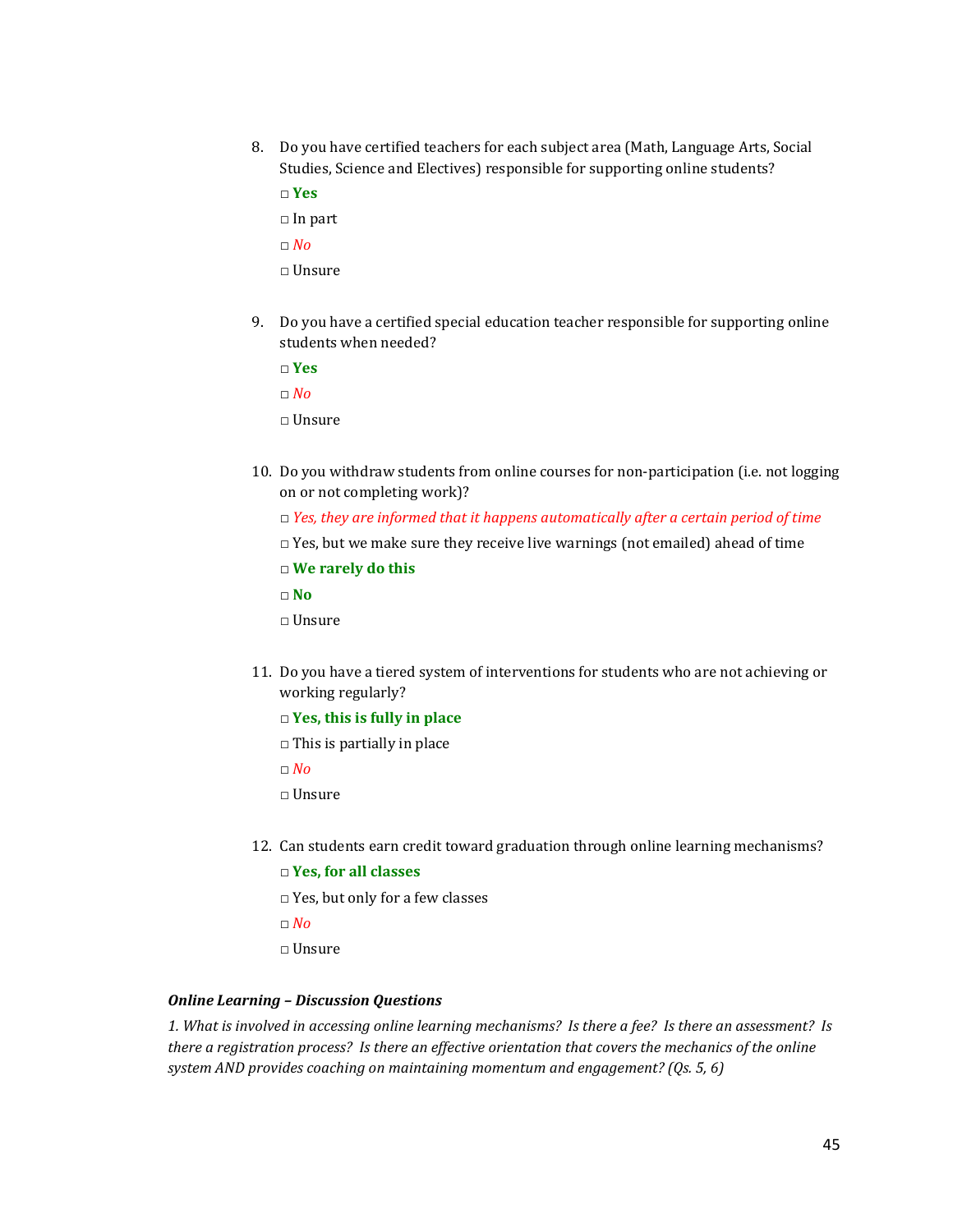*2. Do you have an effective method of recording attendance in your online program? Is your method linked to progress in the curriculum and not just hours logged in? (Qs. 2, 10)*

*3. What is the process for reaching out to students who are not logging in? How does the school support students who are off-track with online coursework? How are families incorporated into this process? (Qs. 4, 11)*

#### **K. High School Equivalency**

1. When students withdraw from your school, stating their intent to pursue a high school equivalency degree, do you have a process to:

|  |  |  |  |  |  |  |  |  | a. Verify that they enroll in a preparatory program? |
|--|--|--|--|--|--|--|--|--|------------------------------------------------------|
|--|--|--|--|--|--|--|--|--|------------------------------------------------------|

| $\neg$ Yes                              | $\sqcap$ No | $\square$ Unsure |
|-----------------------------------------|-------------|------------------|
| b. Track their progress in the program? |             |                  |
| $\square$ Yes                           | $\sqcap No$ | $\square$ Unsure |
| c. Record their successful completion?  |             |                  |
| $\neg Yes$                              | $\sqcap No$ | $\square$ Unsure |

- 2. The Colorado State Board of Education made a determination in 2016 to recognize two new high school equivalency tests - the TASC and the HiSET - as suitable to demonstrate high school equivalency. For which of the assessments do you offer preparatory classes? (Check all that apply.)
	- □ GED
	- $\neg$  HiSET
	- □ TASC

□ *None of these*

**Note: The schools themselves may not offer preparatory classes, but as long as there is a local place to which they refer students, that "counts." Hopefully students have a choice of tests and someone who can help them decide which is best.**

- 3. To which of the tests do you refer students? (Check all that apply.)
	- □ GED
	- $\Box$  HiSET
	- □ TASC
	- □ *None of these*

#### **Note: Hopefully at least two of the three are available.**

- 4. Have you, or has someone in your school, investigated the pros and cons of the three assessments?
	- □ **Yes**
	- □ *No*
	- $\Box$  Our school is working on this now
	- □ Unsure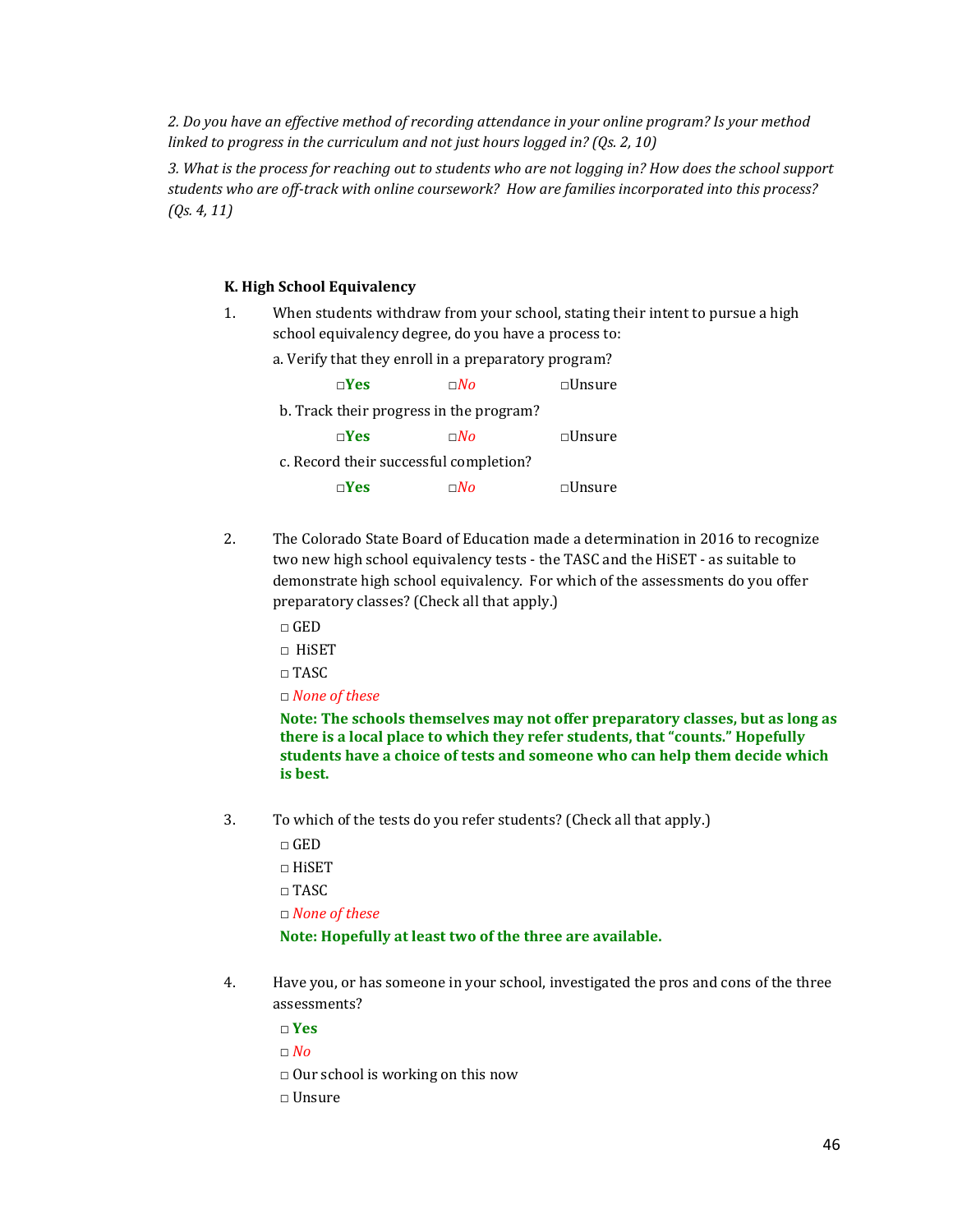5. Have you, or has someone in your school, examined the content of all three assessments?

□ **Yes**

□ *No*

- $\Box$  Our school is working on this now
- □ Unsure
- 6. In your school, are students struggling with attendance, behavior or academics advised to seek a high school equivalency degree? (Check all that apply)
	- □ Never as long as they are still enrolled
	- □ Sometimes, if they are persistently disruptive

□ Sometimes, if they need to work

 $\Box$  Sometimes, if they struggle academically

 $\Box$  Sometimes, if they are unable to change their attendance patterns after repeated interventions

 $\Box$  Sometimes, if they have already attempted other alternative educational options.

- $\Box$  Sometimes, if they are significantly overage and under-credited.
- □ No
- □ Unsure

**Note: The point here is that the school should never push difficult students into equivalency programs just because they are difficult, either in terms of academic advancement or behavior. However, if the school has tried and been unable to prevent a student from dropping out, an equivalency degree is much better than no degree. Seek the balance.**

7. Is there a written policy or procedure to address how and when to advise students to seek a high school equivalency degree?

□ **Yes**

□ *No*

□ Unsure

8. As a school, how do you typically respond to students who are unlikely to graduate on time but can graduate with additional time, such as a 5th year or 6th year?

□ **We always counsel the student to stay and complete a regular high school degree if he/she is willing.**

## □ *Those students are rarely able to finish, so the best thing we can do is refer them to an equivalency program.*

 $\Box$  We refer them to another local program where they can get regular high school degree.

□ Unsure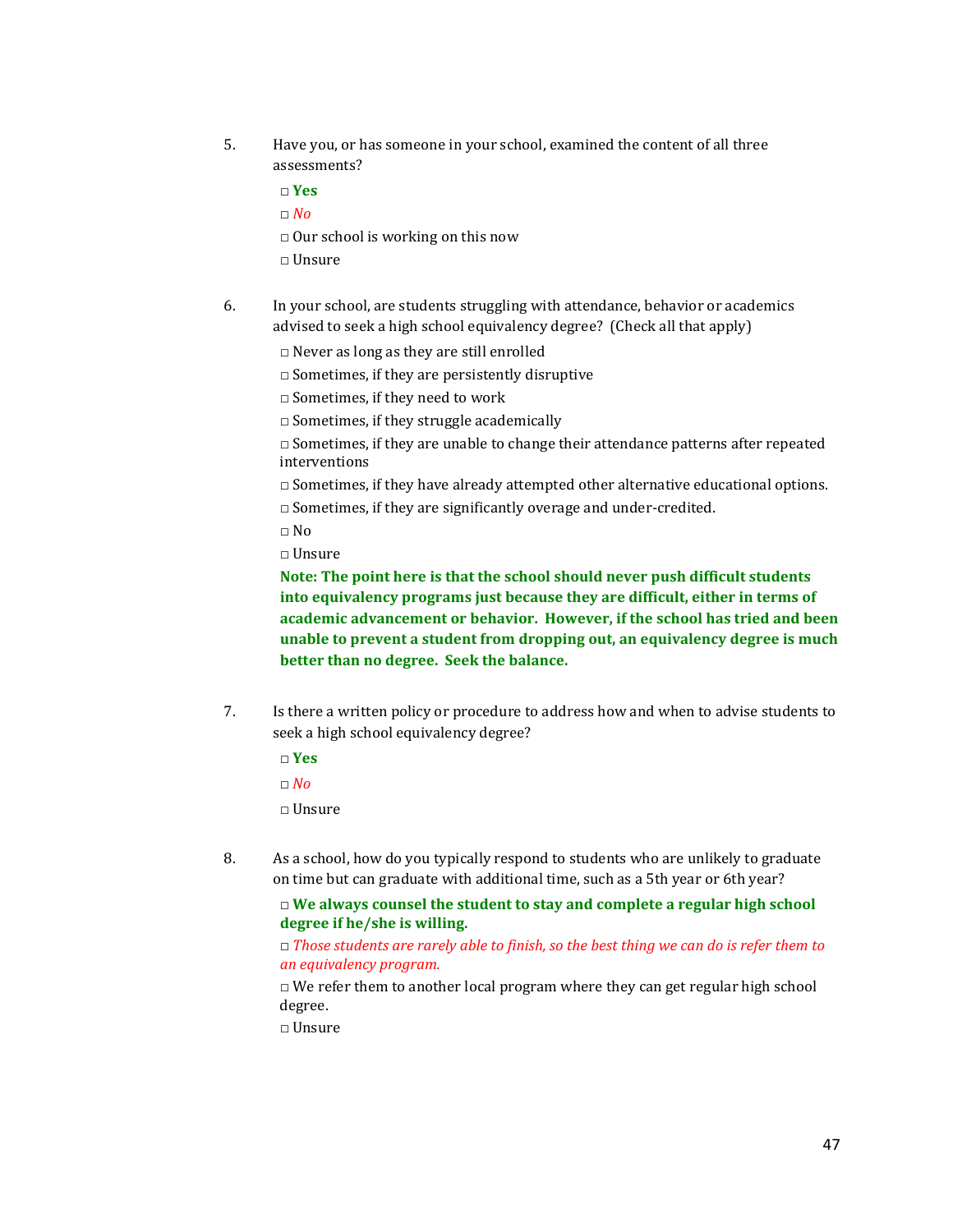9. Do you have equivalency degree testing centers at your school, and if so, have they been approved as designated testing centers by CDE? (Check one per row)

|          | No | Yes, CDE Approved | Yes, Not CDE<br>Approved |
|----------|----|-------------------|--------------------------|
| a. GED   |    |                   |                          |
| b. HiSET |    |                   |                          |
| c. TASC  |    |                   |                          |

**Note: All centers should be CDE approved.**

10. Does your school use any of the high school equivalency tests as final assessments with which students are issued regular high school diplomas?

#### □ **No, we do not do this**

 $\square$  Yes, we use equivalency tests as alternatives to standard requirements in special circumstances

□ *Yes, we often use equivalency tests as alternatives to standard requirements*

- 11. If you offer equivalency degree preparation programs, what are the qualifications of the instructors?
	- $\square$  N/A: We do not offer these programs
	- □ **They are all licensed teachers**
	- $\Box$  They are a mix of licensed teachers and paraprofessionals
	- □ *They are paraprofessionals*
	- □ Unsure
- 12. All three equivalency degrees have associated fees. Do you help students cover the cost of those fees when needed?
	- □ **Yes, we have a fund for this**
	- □ Sometimes, but not typically
	- □ *No*
	- □ Unsure

## *High School Equivalency – Discussion Questions*

*1. If there is a written policy or procedure addressing how and when to advise students to seek an alternative degree, how often is this policy or procedure actively followed? How often and under what circumstances is the policy waived? Is your policy or procedure informed by best practices with a full understanding of students' chances of success in high school equivalency testing, for example, in consideration of student's current academic achievement level? Do you consider a student's ability to pay for the test? (Qs. 6, 7, 8, 12)*

*2. Has someone on your staff thoroughly investigated the content and testing options for all three equivalency tests recognized by the state of Colorado? Are all staff involved in counseling students been brought up to speed regarding all three tests? Are appropriate referrals being made? (Qs., 3, 4, 5)*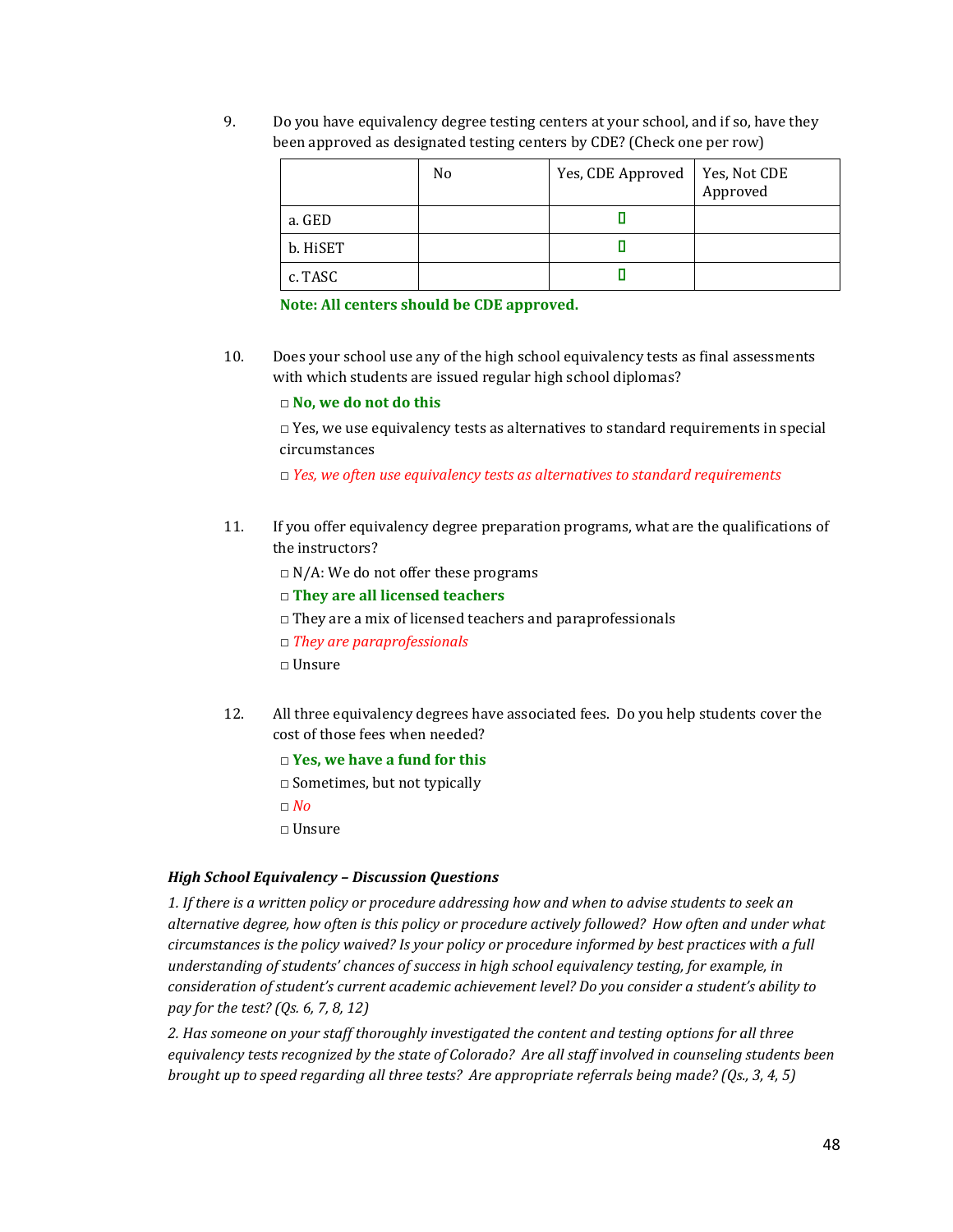*3. Do you include the student and his/her family when making a determination regarding the student's chance of success on the high school equivalency test? (Q. 12*

*4. Are you aware of all supporting programs that can help your students prepare and successfully complete their high school equivalency tests, and do you have an ongoing, collaborative relationship with these programs? (Q. 1, 2, 9)*

#### **Section VI - Supporting Students with Special Needs**

#### **A. Students with Disabilities**

- 1. Are there school policies or procedures to support screening or early identification of potential disabilities or conditions that can impede learning and increase the probability of dropout?
	- □ **Yes, and our procedures are effective in most cases**
	- □ Yes, but our procedures are inadequate or not followed thoroughly

- □ Unsure
- 2. Does your school exhaust all Multi-Tiered System of Support Interventions prior to the IEP eligibility meeting?
	- □ **Yes, always** □ Yes, usually □ Yes, sometimes □ *No, not often* □ Unsure
- 3. Does your special education team utilize an interest inventory to determine transition goals for students who receive special education services?
	- □ **Yes, always**
	- $\square$  Yes, usually
	- □ Yes, sometimes
	- □ *No, not often*
	- □ Unsure
- 4. Does your IEP team utilize the SMART (Specific, Measurable, Attainable, Realistic, Timely) model to write IEP goals?
	- □ **Yes, always**
	- $\square$  Yes, usually
	- □ Yes, sometimes
	- □ *No, not often*
	- □ Unsure

<sup>□</sup> *No, not really*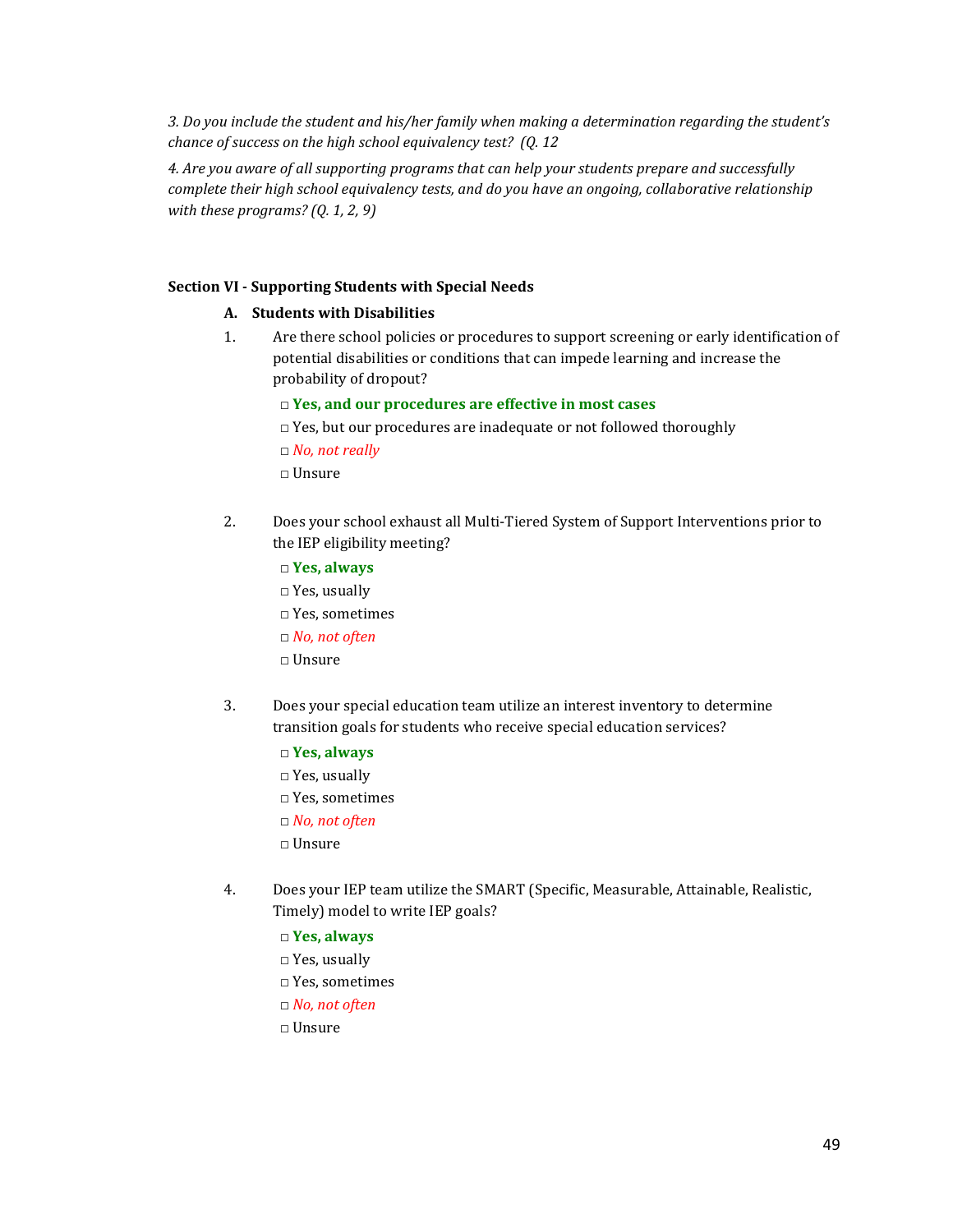- 5. With regard to Indicator 13, do you use transition assessments to formulate the goals set out in the IEP?
	- □ **Yes, always**
	- □ Yes, usually
	- $\Box$  Yes, sometimes
	- □ *No, not often*
	- □ Unsure
- 6. Are the student and family involved in creating IEP goals?
	- □ **Yes, always**
	- □ Yes, usually
	- □ Yes, sometimes
	- □ *No, not often*
	- □ Unsure
- 7. Does your IEP team use the transition assessment findings to develop postsecondary goals (PSGs) in the areas of education/training, career/employment, and independent living?
	- □ **Yes, always**
	- □ Yes, usually
	- □ Yes, sometimes
	- □ *No, not often*
	- $\Box$  Unsure
- 8. Does your Special Education Team utilize progress monitoring at least weekly?
	- □ **Yes**
	- □ We/They monitor frequently, but not weekly
	- □ *No*
	- □ Unsure
- 9. Does your Special Education Team have student led IEP meetings?
	- □ **Yes, always**
	- □ Yes, usually
	- □ Yes, sometimes
	- □ *No, not often*
	- □ Unsure
- 10. Is there an administrator present at all IEP meetings?
	- □ **Yes, always**
	- □ Yes, usually
	- □ Yes, sometimes
	- □ *No, not often*
	- □ Unsure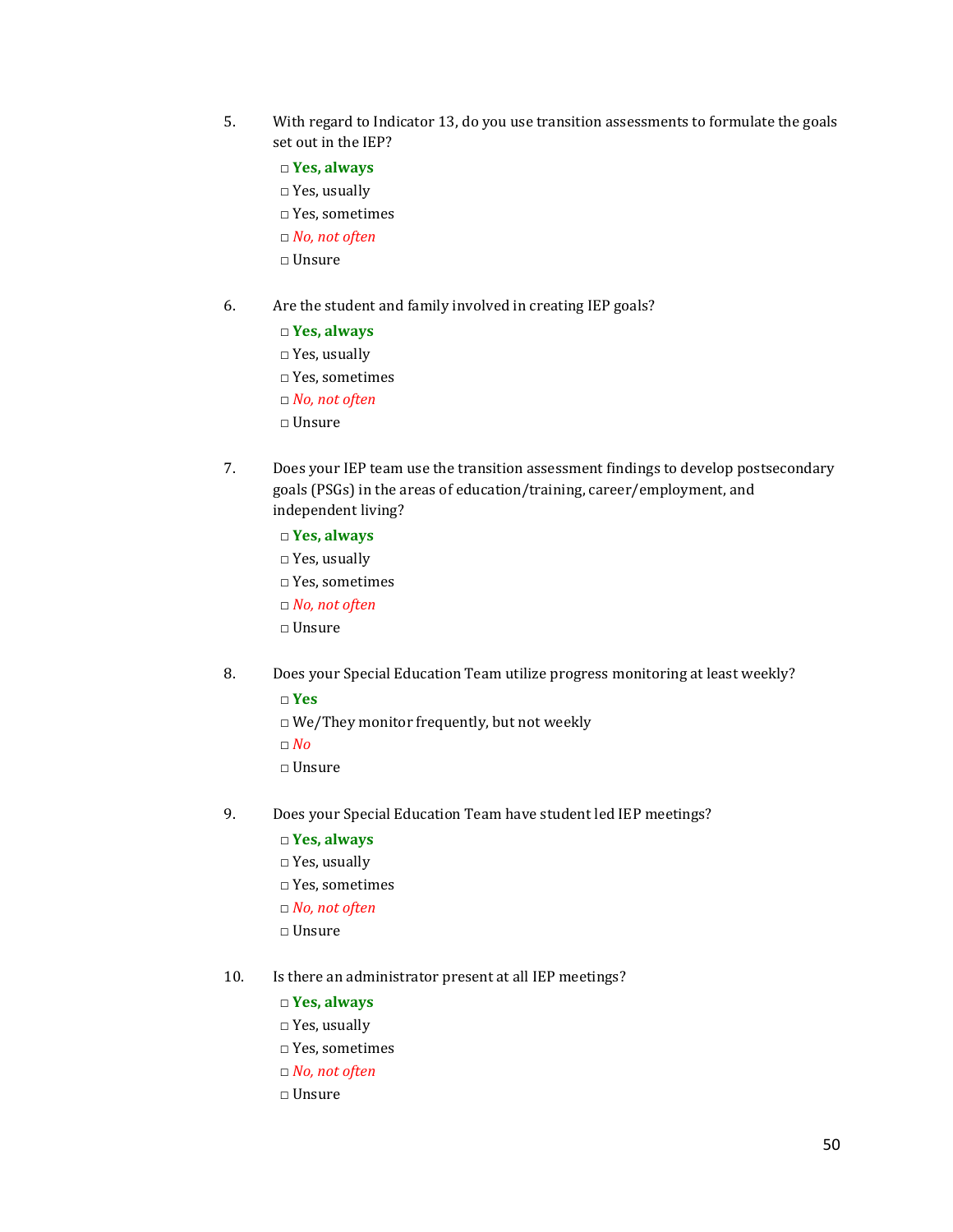- 11. Are post-secondary goals visited with the student/parent at least annually?
	- □ **Yes, always**
	- □ Yes, usually
	- □ Yes, sometimes
	- □ *No, not often*
	- $\Box$  Unsure
- 12. Are there transition services in the IEP that will reasonably enable the student to meet his or her postsecondary goals?
	- □ **Yes**

□ *No*

- □ Unsure
- 13. Do you provide work-based learning opportunities for students with disabilities who are probably not college-bound?
	- □ **Yes, regularly**
	- □ Yes, sometimes
	- □ *No, not often* [SKIP TO QUESTION 15]
	- □ Unsure [SKIP TO QUESTION 15]
- 14. Are these work-based learning opportunities …
	- a. … Credit-bearing?
		- □ **Always or almost always**  $\Box$  Sometimes
		- □ *Rarely or never*
		- □ Unsure

b. … Aligned with Indicator 13 that guides postsecondary transition goals in the areas of training, education, employment, and, where appropriate, independent living skills? (https://www.cde.state.co.us/postsecondary/iepindicator13checklist)

- □ **Always or almost always**
- $\Box$  Sometimes
- □ *Rarely or never*
- □ Unsure
- c. … Arranged with input from the parent/guardian and student?
	- □ **Always or almost always**
	- $\Box$  Sometimes
	- □ *Rarely or never*
	- □ Unsure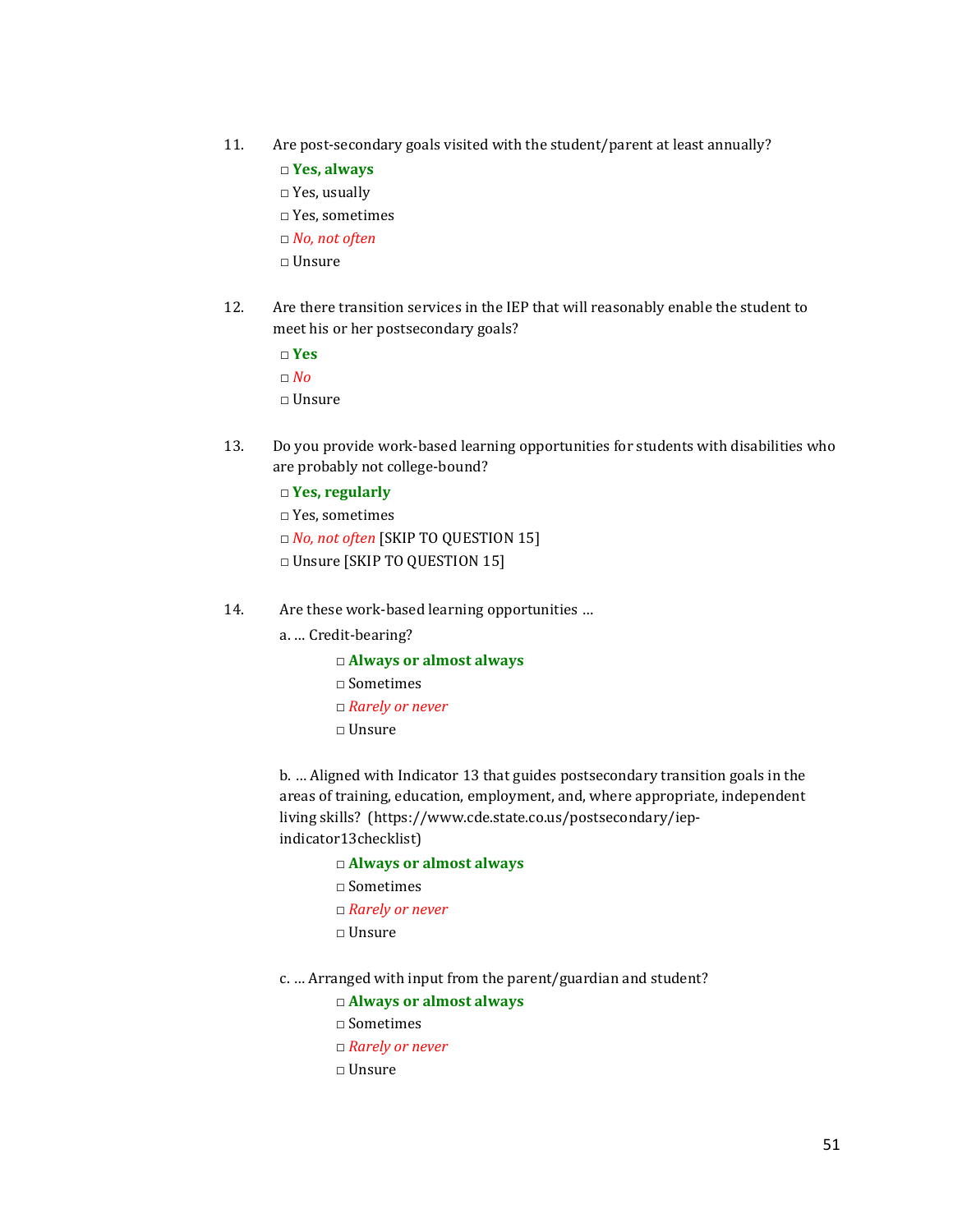15. Are students with disabilities enrolled in Career and Technical Education courses within your school/district?

# □ **Yes, regularly**

- □ Yes, sometimes
- □ *No, we do not have enough of these programs*
- $\Box$  Unsure

#### **Students with Disabilities - Discussion Questions**

*1. Are secondary special education teachers familiar with the National Technical Assistance Center on Transition's Taxonomy for Transition Planning 2.0? Do they utilize it fully? If not, how could you make more effective or thorough use of this tool?*

*2. Has the school/district completed the Predictor Implementation Self-Assessment Tool to evaluate its secondary transition program and practices? If so, have you effectively used the results to improve your practices?*

*3. Is the school/district familiar with the CDE Secondary Transition Continuum? If so, has it been used effectively to assist with program planning?*

*4. Are families routinely involved in IEP meetings, setting goals, arranging work experiences, and investigating career and technical education options? (Qs. 6, 11, 14, 15)*

#### **B. English Learners**

- 1. Does your district provide specific data and/or technical assistance to your school about your English Learners (EL) in order to drive decision-making at the school building level?
	- □ **Yes**
	- $\Box$  *No*
	- □ Unsure
- 2. Colorado schools are required to take an evidence-based approach toward English language acquisition. Is your program being implemented with fidelity?

#### □ **Yes, by all relevant teachers**

- $\Box$  Yes, by some of the relevant teachers, but not by others
- □ *No*
- $\Box$  Unsure
- 3. Does your school have policies or procedures that classroom teachers must follow regarding reasonable accommodation for EL students such as extended time, takehome tests, tutoring support etc.?
	- □ **Yes**

```
\Box To some extent
```
- □ *No*
- □ Unsure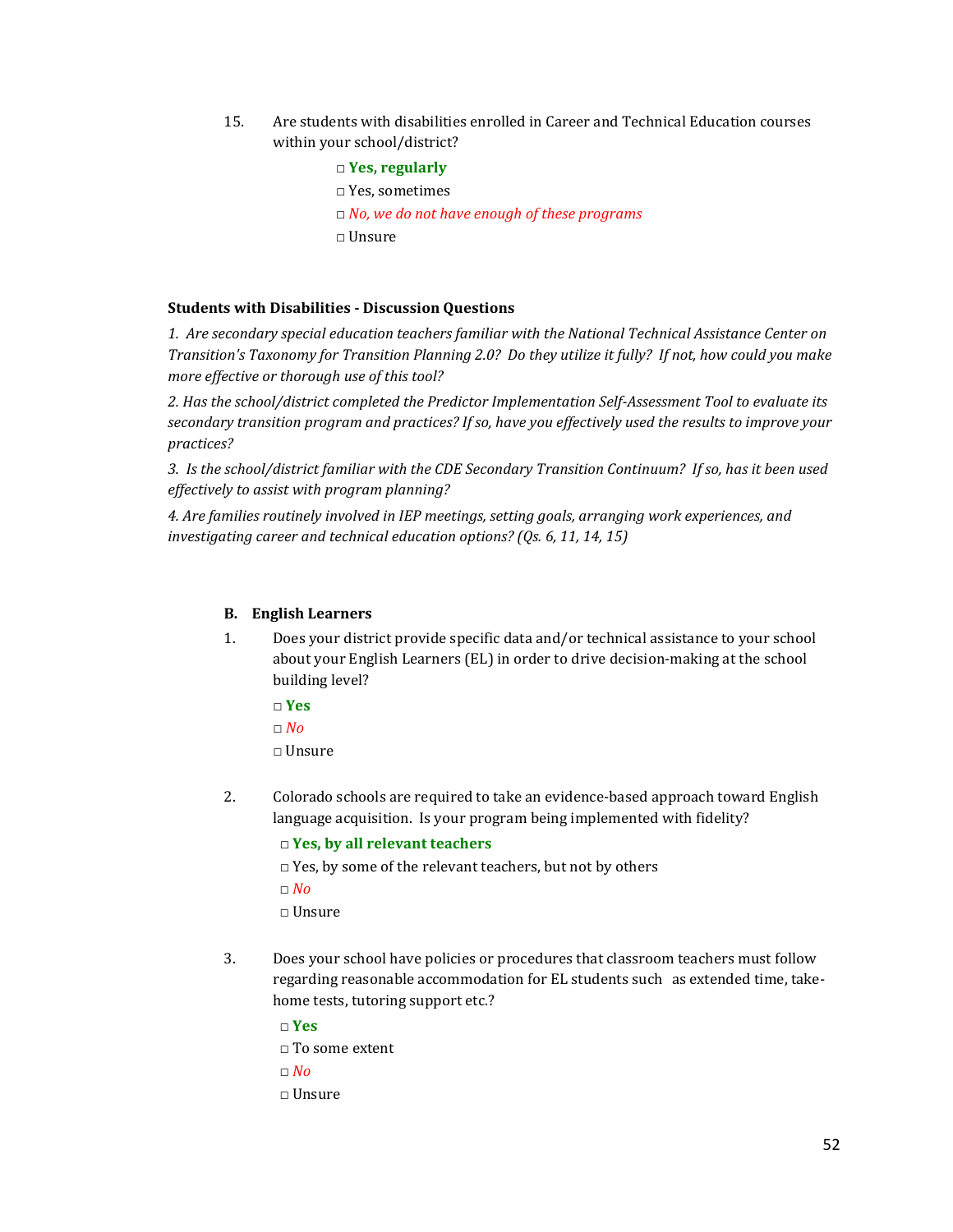- 4. Do you provide work-based learning opportunities for EL students?
	- □ **Yes, quite a few**
	- □ Yes, some
	- □ *No*
	- □ Unsure

#### *English Language Learners – Discussion Questions*

- *1. How and how effectively is your school's evidence-based approach to English language acquisition monitored to ensure fidelity? Do improvements need to be made? (Q. 2)*
- *2. Your district should have policies or procedures that classroom teachers must follow regarding reasonable accommodation for EL students such as extended time, take-home tests, tutoring support etc. How are these accommodations monitored to ensure compliance? Is the monitoring effective and is it used to support teachers as well as students? (Q. 3)*
- *3. How is English language learning professional development monitored for effectiveness? (Q. 1)*
- *4. How are culturally responsive practices (both instructional and administrative) promoted and supported with school level educators who work with EL students?*
- *5. How are the families of EL students engaged in the school community? Are parents of EL students given an adequate orientation to your school so that they understand the expectations placed on their children? How can your outreach efforts be improved?*

#### **C. Students with Health Needs**

- 1. Do you have a school based health center?
	- □ **Yes**
	- $\Box$  *No*
	- □ Pending, one is planned
	- □Unsure
- 2. Do you have a full-time school nurse?
	- □ **Yes** □ *No*
	- □Unsure
- 3. Is there at least one staff person in your school who is specifically responsible for referring students to physical, mental, dental and social service providers?
	- □ **Yes**
	- $\Box$  *No*
	- □ Unsure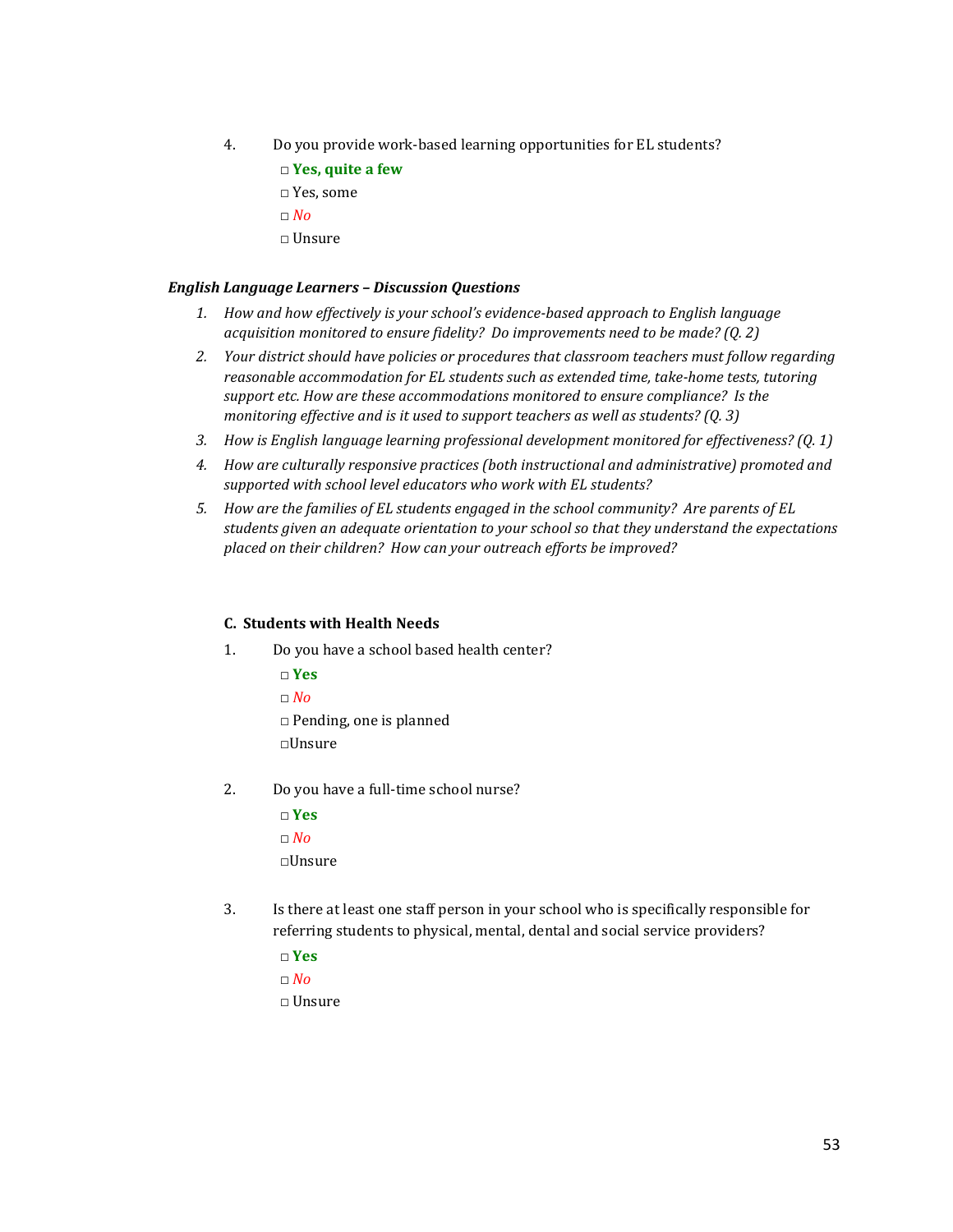- 4. If a student is identified as having a health-related issue, including brain injury, are professionals from other systems working with this student notified or included in planning about this student?
	- □ **Yes**
	- □ *No*
	- □ Unsure
- 5. Are all possible accommodations made for students with heath needs to ensure they are able to complete regular high school degrees?
	- □ **Yes, we work hard on this**
	- □ Sometimes
	- □ *Not usually*
	- □ Unsure
- 6. Do you use any of the following options for students with ongoing health needs?

|                                                    | Yes | Sometimes | N <sub>0</sub> | Unsure |
|----------------------------------------------------|-----|-----------|----------------|--------|
| a. Flexible scheduling                             |     |           |                |        |
| b. Part-time enrollment                            |     |           |                |        |
| c. Online learning options                         |     |           |                |        |
| d. Self-paced educational options                  |     |           |                |        |
| e. Tutoring                                        |     |           |                |        |
| f. Health and other community service<br>referrals |     |           |                |        |

7. Do you take care to ensure that students with documented health needs are not penalized by the accrual of unexcused absences?

## □ **Yes, always**

- □ Yes, but only when doctors' notes are submitted
- □ *No, we do not have a good system for preventing this*
- □ Unsure
- 8. Do all staff receive some level of mental health training that helps them reduce stigma, recognize warning signs, and know how and when to access resources and supports, e.g. Mental Health First Aid?
	- □ **Yes, all or almost all of our staff have received training**
	- □ Some of our staff have received training
	- □ *Few or none of our staff have received training*
	- □ Unsure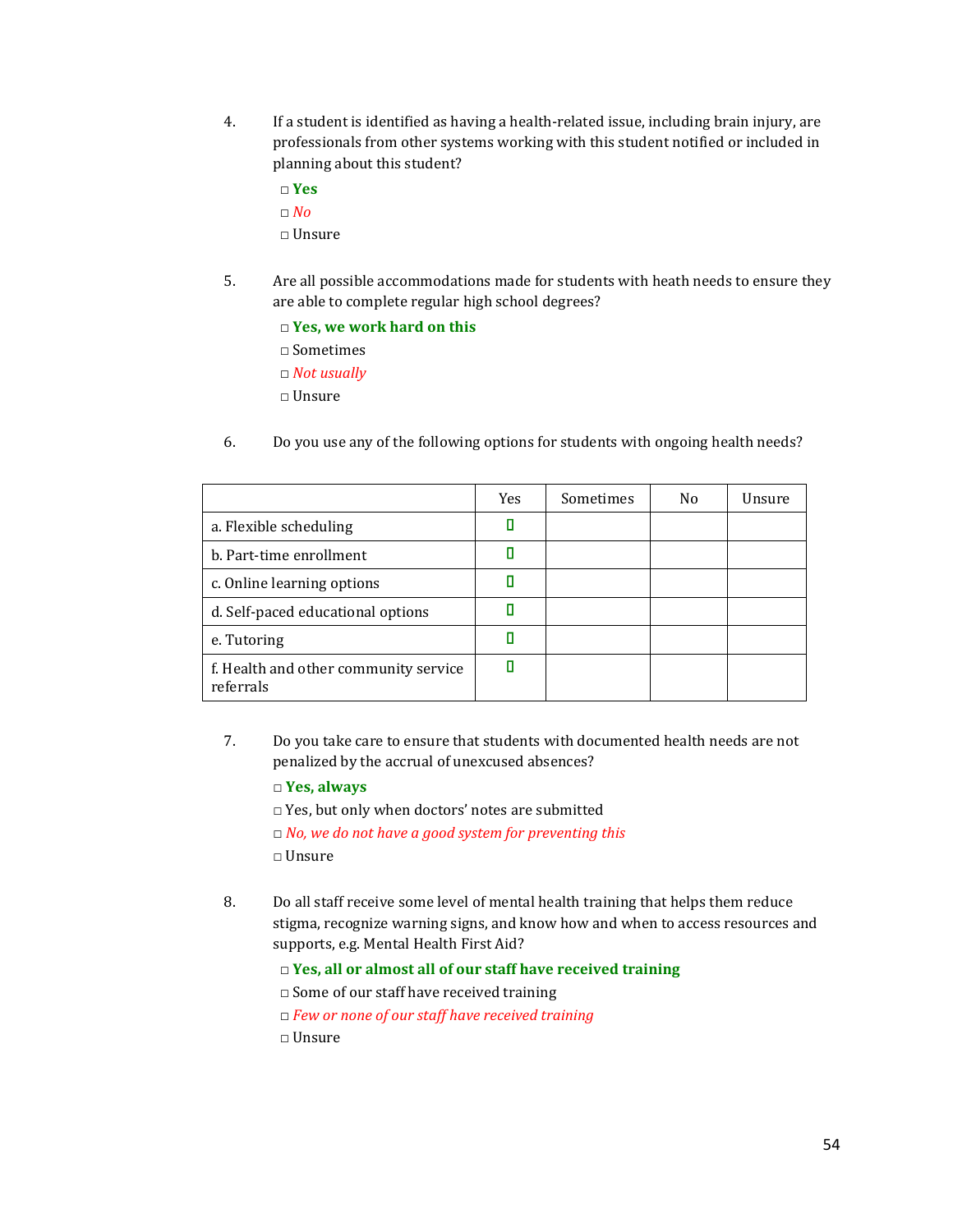#### *Student Health Care – Discussion Questions*

- *1) In your school, are student's health needs met adequately by the community resources available to them?*
- *2) What health services are provided in your school? What is missing? (Qs. 1, 2)*
- *3) If a student is repeatedly absent due to health problems, how is that addressed? (Qs. 4, 5, 6, 7)*
- *4) How and how effectively are school nurses involved in addressing barriers to learning? (Qs. 2, 3)*
- *5) How are school counselors, school psychologists and school social workers supported in implementing best practices that meet students' mental and social/emotional needs in order to address barriers to learning? (Q. 8)*
- *6) Are there effective interventions geared toward students at all levels of need? In other words, do you have school-wide emotional health programs, and interventions at tiers two and three? Who is involved in determining which best practices should be followed when supporting students with more intensive needs? What evidence is used to define a 'best practice' and measure fidelity and outcomes at each level? (Qs. 5, 6)*
- *7) How is cultural responsiveness promoted and supported among school employees who work with students on their health needs? Are practices adequate to ensure students have equal access to resources? (Qs. 4, 8)*
- *8) How are families involved in addressing student health care needs, particularly with older students?*
- *9) Do you have a partnership with a local mental health care agency? Is it as effective as it could be, and if not, how could it improve?*

# **D. Mobile Students (Including highly mobile, homeless, migrant, foster care and immigrant students)**

- 1. How many students enrolled in your school last year between October 15<sup>th</sup> and May 30? \_\_\_\_\_\_\_\_\_
- 2. How many students transferred out of your school last year between October 15th and May 30? \_\_\_\_\_\_\_\_\_\_\_
- 3. Does a person at your school have the specific responsibility to support student transfer processes?
	- □ **Yes**
	- □ *No*
	- $\Box$  Unsure
- 4. Does someone at your school have regular contact with your district's Homeless Liaison and Child Welfare Education Liaison?
	- □ **Yes**
	- □ *No*
	- □ Unsure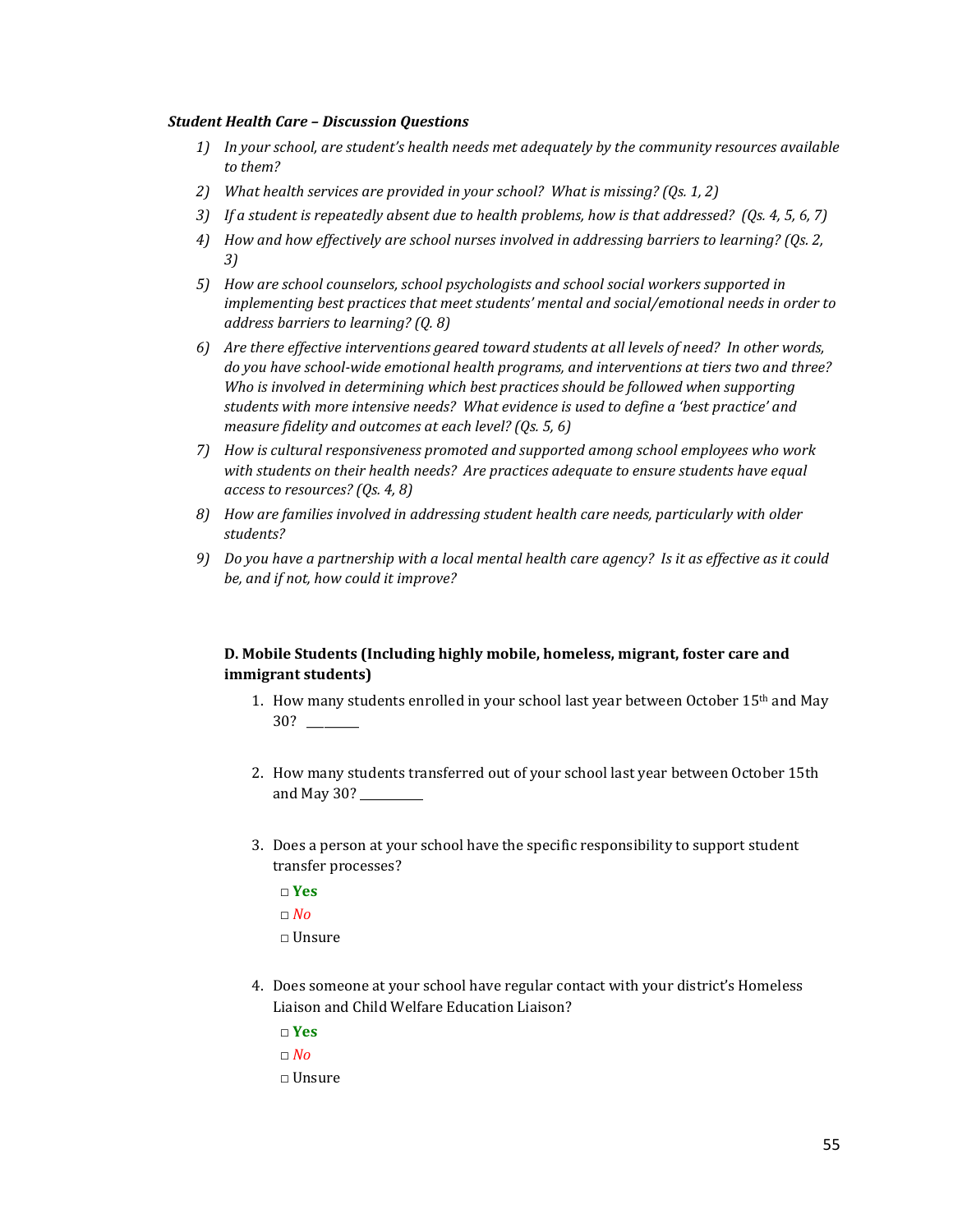5. Is training offered for school personnel responsible for processing and verifying student transfer, enrollment and the receipt/request of student records?

```
□ Yes
□ No, this is not something we do
□ Unsure
```
6. Do you have a plan to address your school's mobility rate?

□**Yes**  $\Box$  Somewhat, we are working on this issue now □ *No* □ Unsure

7. When a student leaves your school, is there a uniform process for verifying that the student has enrolled in another school?

```
□ Yes, we always verify enrollment elsewhere before coding students as 
"transfer".
```
- $\square$  Yes, in theory, but there are gaps in practice.
- □ *No* □ Unsure
- 8. Are you in full compliance with HB 17-1301, signed in May 2017, which says you cannot withhold academic records for students transferring out of your school as a result of overdue fines?
	- □ **Yes** □ *No* □ Unsure
- 9. Do you have strategies in place to assist transfer students…

| when they arrive? |                                         |                         |
|-------------------|-----------------------------------------|-------------------------|
|                   | $\Box$ Yes $\Box$ To some extent        | $\Box$ No $\Box$ Unsure |
| in the classroom? |                                         |                         |
|                   | $\Box$ Yes $\Box$ To some extent        | $\Box$ No $\Box$ Unsure |
| when they leave?  |                                         |                         |
|                   | $\Box$ <b>Yes</b> $\Box$ To some extent | $\Box$ No $\Box$ Unsure |

10. Does your school have welcome packets for new students and parents?

□ **Yes**

□ *No*

- □ Currently in development
- □ Unsure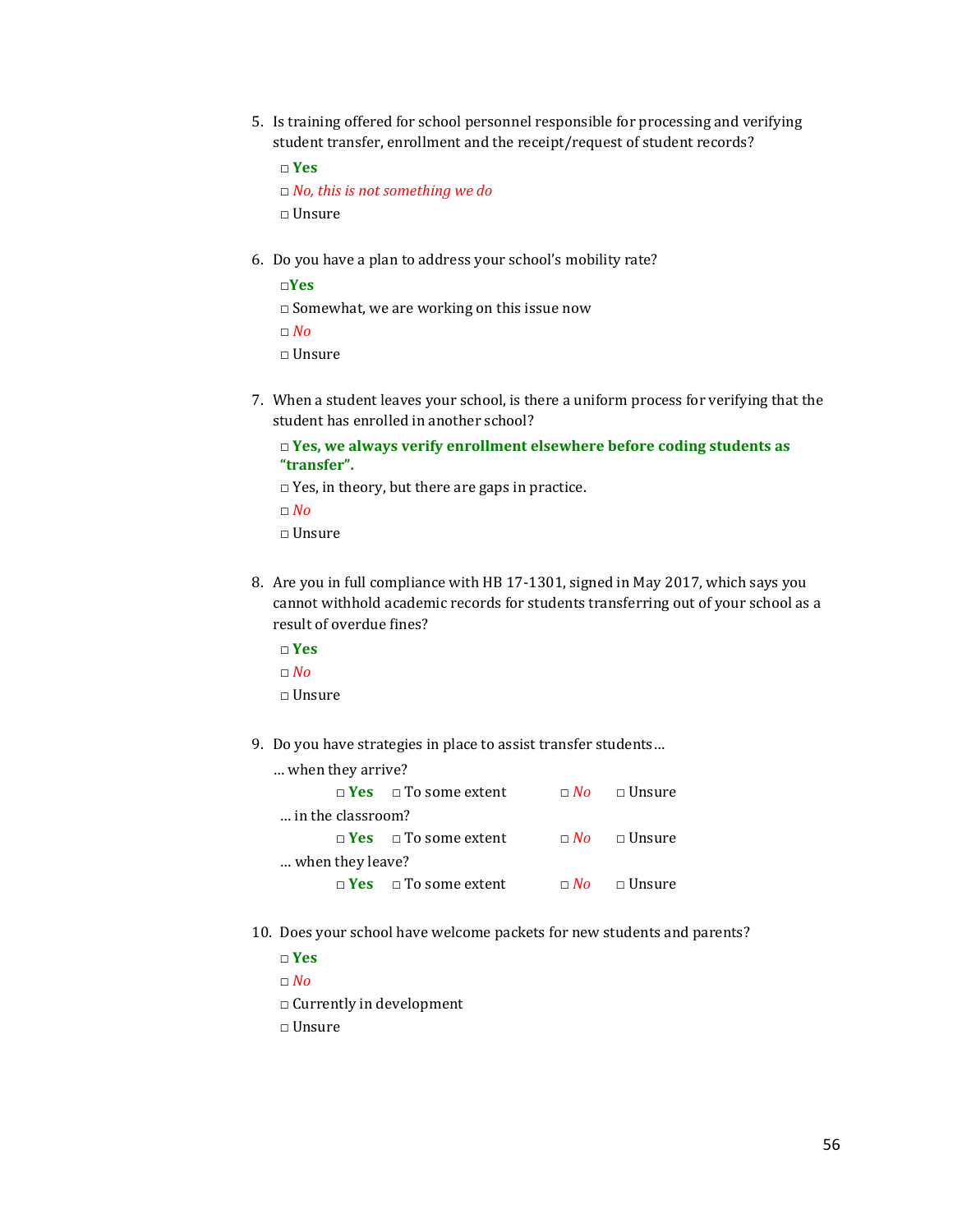- 11. How quickly does your school reach out to personally contact parents/guardians of transfer students?
	- □ **Within a few days**
	- □ Within the first week

□ *We do not make a point of doing this*

- □ Unsure
- 12. Can students who enroll in your high school mid-year or mid-course earn credit for demonstrating mastery of the course material?
	- □ **Yes**
	- $\square$  <br>No
	- □ *Rarely*
	- $\Box$  Unsure
- 13. Do you regularly compare academic growth scores among transfer students to those of non-transfer students?
	- □ **We do this every year**
	- $\Box$  We do this every few years
	- □ *We have not done this*
	- $\Box$  Unsure
- 14. Does your working definition of "homeless youth" include students who lack fixed, regular, and adequate nighttime residence such as those who live in shelters, hotels, are living with relatives, and those who are doubled up in single housing units?
	- □ **Yes**
	- □ Not entirely
	- □ *No*
	- □ Unsure
- 15. When students have been to multiple schools, it can be difficult to reconcile transcripts. Do you routinely use alternate measures of learning to give these students as much credit as possible and ensure their current instruction fills in gaps rather than repeats previously mastered skills?
	- □ **Yes! Transfer students rarely lose any credit.**
	- □ Yes. We try to minimize credit loss.
	- □ *Transfer students almost always lose a meaningful amount of credit.*
	- □ Unsure
- 16. Does your school engage highly mobile students in summer activities designed to mitigate summer slide?
	- □ **Yes, we go out of our way to do this.**
	- $\Box$  They can choose to sign up for summer activities like any other student.
	- □ *We do not get involved with summer activities.*
	- $\Box$  Unsure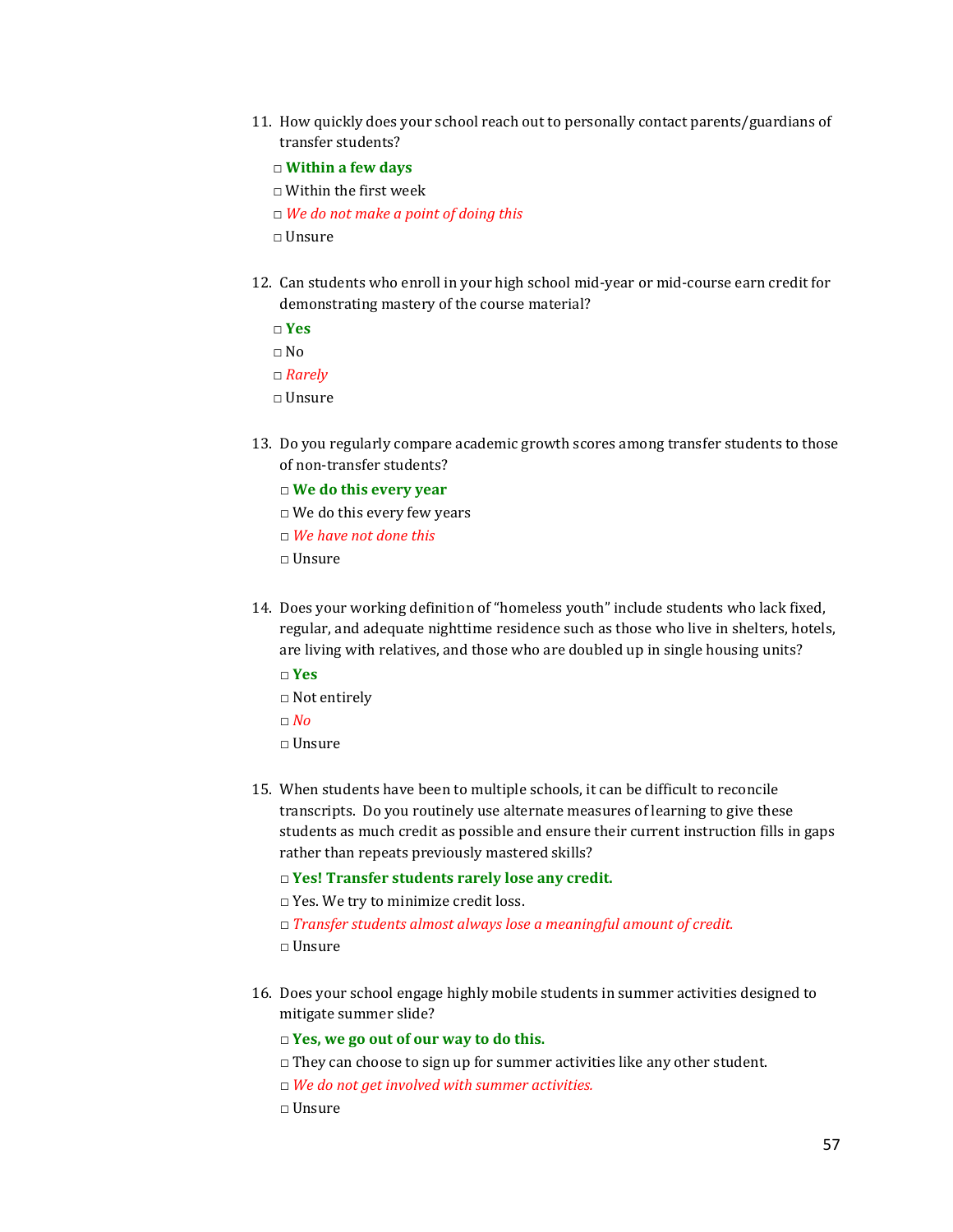17. Does your school offer newcomer classes for recently immigrated students?

□ **Yes**

□ *No*

 $\Box$  Unsure

18. Does your school offer a special orientation for parents of recently immigrated students?

□ **Yes, we have an orientation with effective translation services and it works well**

- $\Box$  We have one, but it is only partially adequate
- □ *No, we have no special orientation for immigrant parents* (skip Q. 19)
- □ Unsure (skip Q. 19)
- 19. Does your orientation for recently immigrated parents include the following information? (Check all that apply.)
	- □ School attendance laws
	- □ Legitimate reasons for school absence and examples of unexcused absences
	- □ Transportation to school
	- □ What to do when your child is ill
	- □ School fees and fee waivers
	- □ ELL services at school
	- □ Credits and credit accumulation
	- $\Box$  Graduation requirements and alternative paths to graduation
	- $\Box$  Extracurricular activities for students
	- □ Community resources
	- $\Box$  Unsure

## **Note: Most of these boxes should be checked, except Unsure. Any of this information that is not included in the orientation can easily be added.**

20. When students are absent from class due to court-ordered treatment or other services scheduled during the school day, are these absences excused or unexcused?

□ **Excused**

- □ **Excused as long as official documentation is provided**
- □ *Unexcused*
- $\Box$  Unsure
- 21. Does your school have procedures to address the transfer of credits from detention/facility schools when students re-enter your school from detention or residential treatment?
	- □ **Yes**
	- □ *No*
	- □ Unsure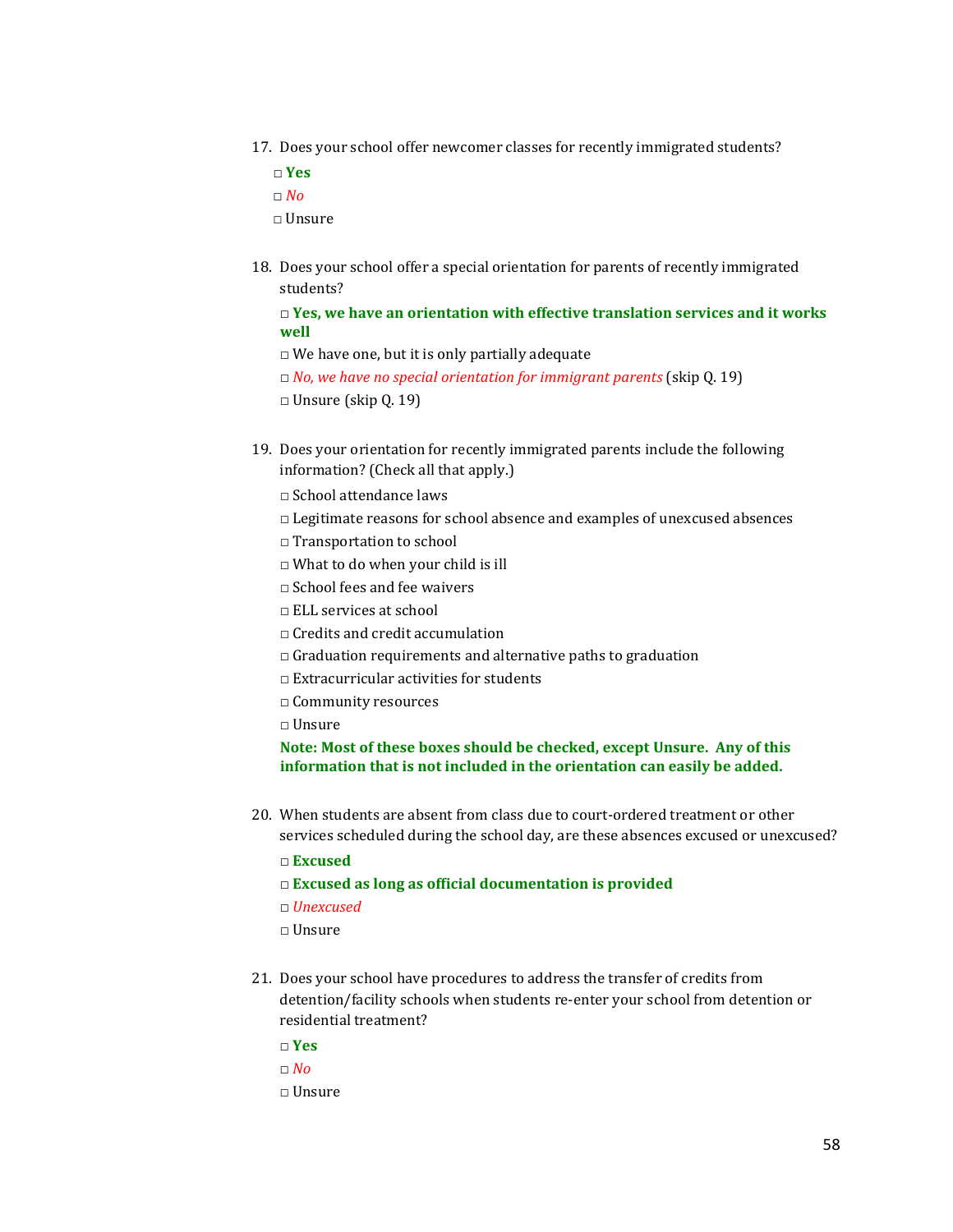- 22. Does your school routinely inform other system professionals such as probation officers, Guardians ad Litem, caseworkers or special advocates when students on their caseloads are struggling with attendance, behavior or academics?
	- □ **Yes, routinely**

□ Sometimes

- □ *No, this would be very unusual*
- □ Unsure
- 23. When students enter your school from detention or residential treatment, are they automatically placed on behavior contracts?
	- □ **Yes**
	- □ *No*
	- □ Unsure
- 24. Are IEP's shared with professionals from other systems upon request?
	- □ **Yes**
	- □ *No*
	- □ Unsure
- 25. Are student Individual Career and Academic Plans (ICAPs) shared with professionals from other systems upon request (e.g. child welfare caseworkers, GALs, etc)?
	- □ **Yes** □ *No* □ Unsure
- 26. If a student is identified as having a SED (Serious Emotional Disability), are professionals from other systems working with this student notified or included in planning about this student?
	- □ **Yes**
	- $\Box$  *No*
	- $\Box$  Unsure
- 27. By law (ESSA, 22-32-138), schools must be informed when a child has been in foster care. Do you provide special supports to these children to ensure they are placed in appropriate classes, get extra academic support, have their social and emotional needs met, have access to extracurricular activities and have carefully thought out ILPs?

□ **Yes, we do a good job**

- □ Partly.
- □ We are working on this.
- □ *No*
- □ Unsure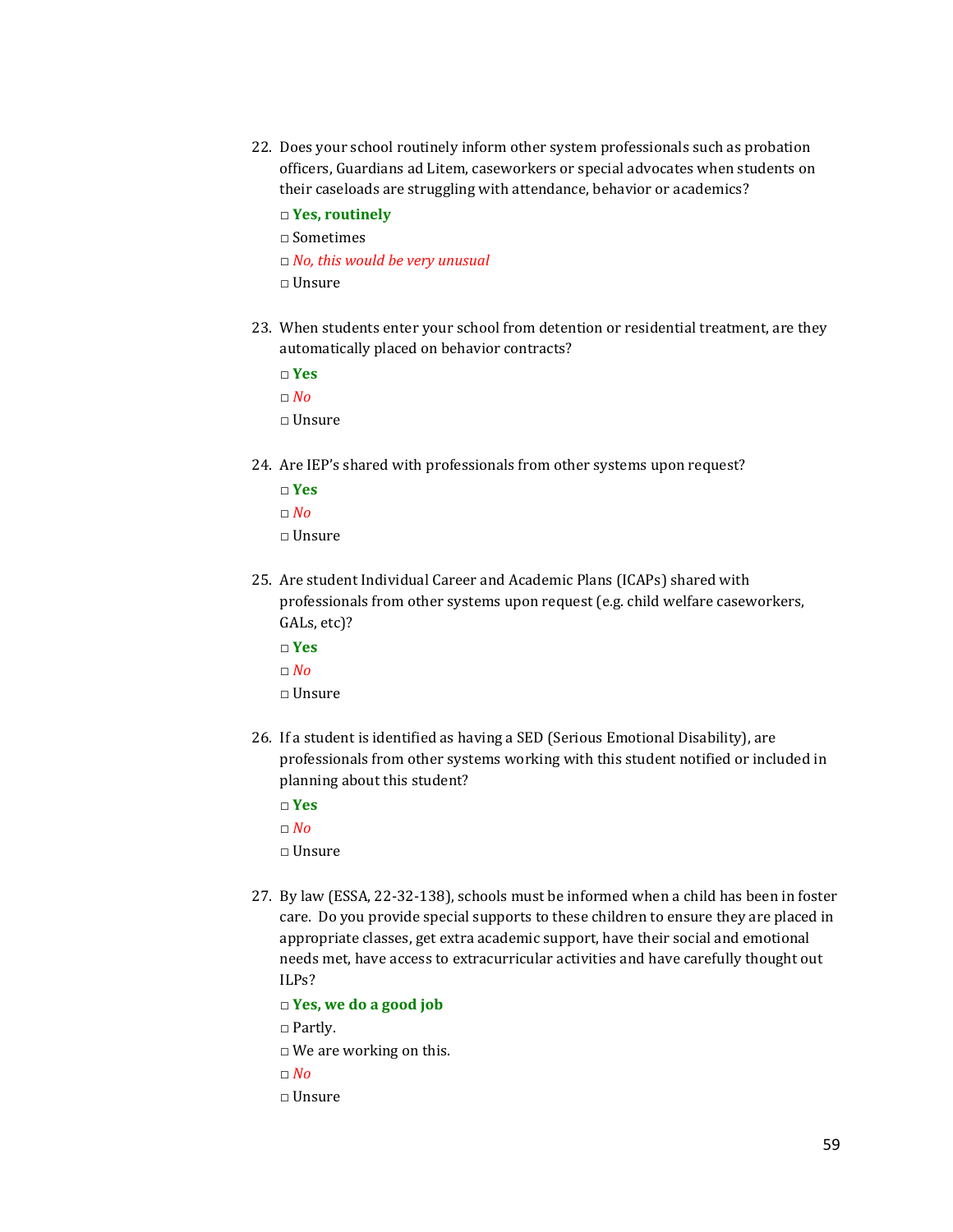- 28. Does someone at your school have the specific responsibility to support FERPA compliance with school employees in their communication with other system professionals?
	- □ **Yes**
	- □ *No*
	- □ Unsure
- 29. Do you have a full-time Child Welfare Education Liaison in your school district whose sole responsibility is to ensure educational success for children in foster care?

□ **Yes, our district has one.**

□ **Yes, our BOCES has one.**

 $\Box$  We have a Child Welfare Liaison, but that person also has other responsibilities

□ *No, we do not have a Child Welfare Liaison*.

- □ Unsure
- 30. Do school personnel know who your district's designated Child Welfare Education Liaison is and how to contact him/her?

□ **Yes, all or almost all do**

- □ Some do
- □ *No, most do not*
- □ Unsure
- 31. Does your Child Welfare Education Liaison make active connections with community resource providers?
	- □ **Yes!**
	- □ To some extent
	- □ *No*
	- □ Unsure
- 32. Does your Child Welfare Education Liaison make an effort to be a voice at the community table in support of children and families experiencing life challenges?
	- □ **Yes!**
	- □ To some extent
	- □ *No*
	- □ Unsure
- 33. Do you routinely address emotional goals stemming from trauma in addition to academic learning goals?
	- □ **Yes!**
	- □ To some extent
	- □ *No*
	- □ Unsure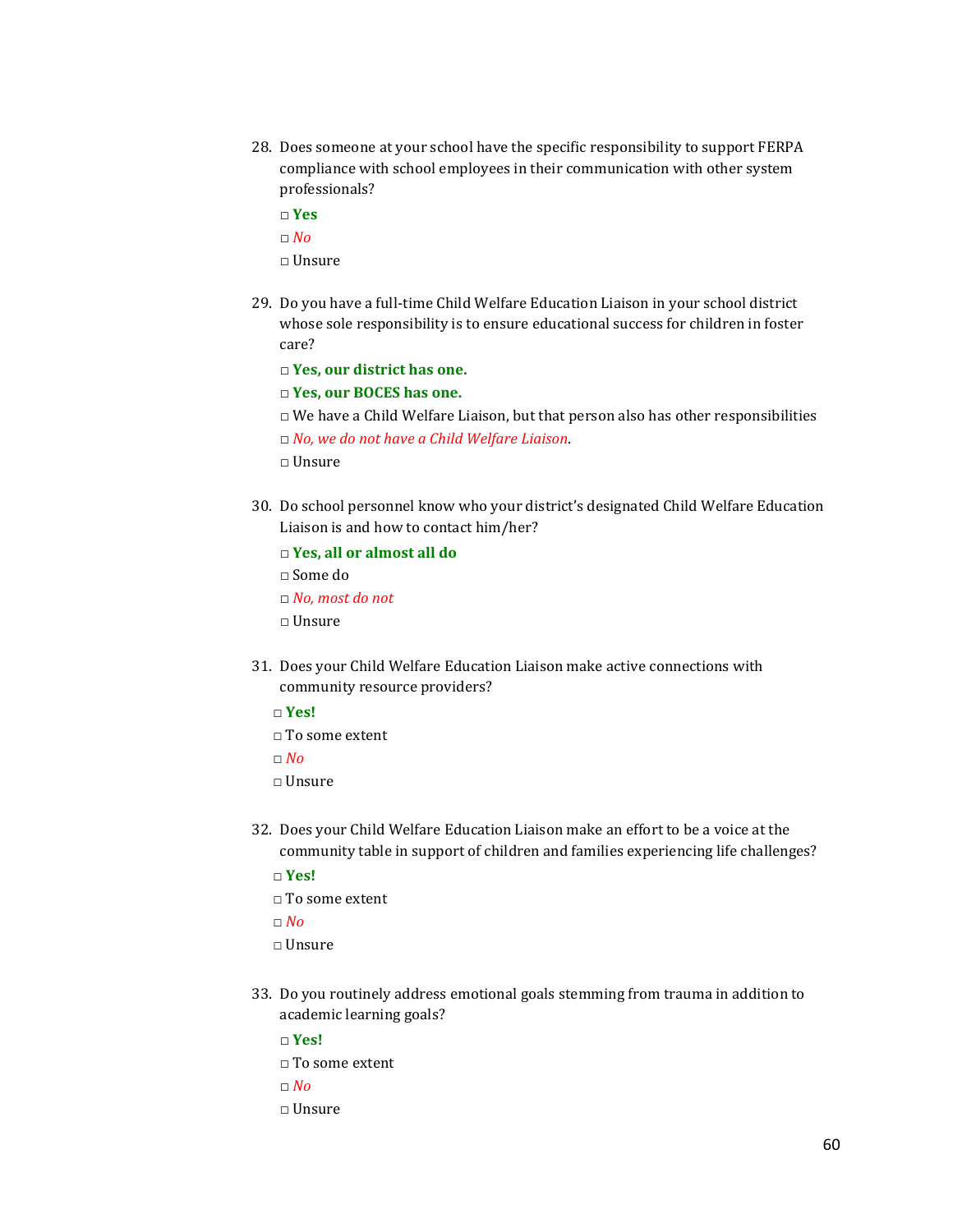- 34. Are your school administrators aware that Federal law requires the immediate transfer of school records for children in foster care, rather than the five days still written into Colorado law?
	- □ **Yes, and we are in full compliance**
	- □ Yes, and we are working on this
	- □ *No*
	- □ Unsure

#### *Mobile Students – Discussion Questions*

- *1. How does mid-year enrollment of new students impact your school? What factors contribute to the high number of mid-year enrollments in your school? (Qs. 1, 2, 6, 9, 13)*
- *2. When a student and/or family member informs your school that the student will be withdrawing, is there a written policy or procedure regarding the process that the school should follow? How does your school ensure that families have the information and knowledge to support the student with a school transfer, including school records, the impact of a transfer on school success, and student options for special circumstances (including homelessness, foster care issues, etc.)? (Qs. 3, 5, 7, 8, 9, 34)*
- *3. Does your school track students with special needs (including students with health issues) who transfer to a different school district? Is the student information recorded and passed on to the new school? How is communication facilitated with the new school to ensure the student's needs are clearly understood? (Qs. 25, 26)*
- *4. When a student transfers from another school during the school year, what is done within the first two weeks of that student's enrollment to assess the most beneficial and appropriate course selection? What supports or supplemental services (if any) are needed? What specific assessment tools are used? What processes are in place? (Qs. 3, 9, 10, 11, 15, 18, 19, 21, 23, 27, 34)*
- *5. What can be done in your school to support a positive transition for students that enroll after the start of the school year? What, if any, systematic peer support programs are in place? (Qs. 9, 10, 11, 16, 24, 25)*
- *6. What can be done in your school to support the social and emotional needs of highly mobile students? What, if any, social emotional supports are available at your school (e.g. support groups, individual supports from school counseling, school social worker or school psychologist supports, etc.). (Qs. 15, 17, 20, 22, 26, 27, 33)*
- *7. How is cultural responsiveness promoted and supported for all school level employees who work with students and families in transition?*
- *8. To what degree might your school environment, particularly as it relates to disciplinary procedures, school climate, and bullying, be an inadvertent catalyst for excessive transfers out of your school? Do you have data that might illuminate such problems? (Qs. 1, 2, 6)*
- *9. What is the process to ensure that school personnel are adequately informed about the McKinney-Vento Act (Title IX, Part A of the Every Student Succeeds Act) and the role the school must play to ensure educational stability for students who are identified as homeless, including remaining in their school of origin, transportation to school, immediate enrollment, and expedited records transfer?* (Qs. 4, 14)
- *10. What is the process to ensure that school personnel re adequately informed about the foster care provisions in the Every Student Succeeds Act and C.R.S. 22-32-138 regarding students in foster care? What role does the school play to ensure educational stability, immediate enrollment, immediate transfer of records, sharing of student information, etc.?* (Qs. 4, 28, 29, 30)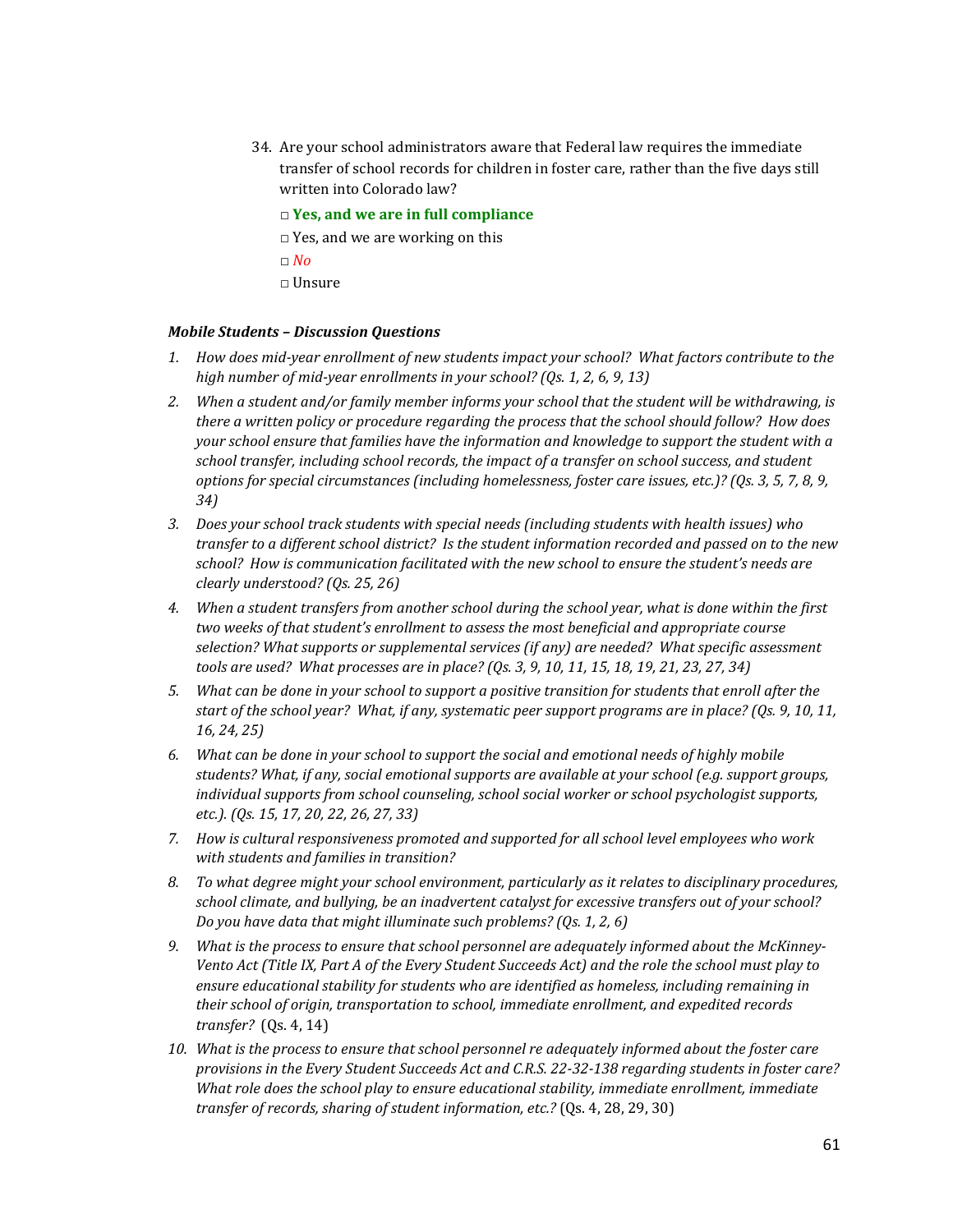- *11. Does someone at your school actively support FERPA considerations with schools when partnering with other systems, community-based organizations and outside programs? How is FERPA compliance supported with all school employees partnering with other systems, organizations and programs? (Qs. 22, 24, 25, 28)*
- *12. When students enter your school from detention or residential treatment, is an academic assessment done to determine what courses are appropriate and/or what academic supports are needed? If yes, how quickly is this assessment completed? Is there a transition meeting to assess for student needs that may impact academic performance? Are families involved in transition planning? (Qs. 21, 22, 23, 26, 33)*
- *13. Does your district have policies and procedures to guide schools regarding requests for student records made by professionals from other systems such as probation, social workers, and Guardians ad Litem? Are the appropriate school personnel aware of those policies and procedures? Are they followed?*
- *14. Are personnel at your school adequately informed about Colorado's education neglect statute and how it can be used to support student attendance?*
- *15. Three major pieces of legislation guide schools' services to youth in foster care. The Fostering Connections to Success and Increasing Adoptions Act of 2008 amends parts B and E of title IV of the Social Security Act to connect and support relative caregivers, improve outcomes for children in foster care, provide for tribal foster care and adoption access, improve incentives for adoption, and for other purposes. Foster care provisions included in the Every Student Succeeds Act (ESSA) 42 U.S.C. § 675(1)(G)(ii). The Colorado State Statute governing foster care youth is C.R.S. 22-32-138. What is the process to ensure that district and school personnel are adequately informed about the requirements of these provisions? Please address the role the school must play to ensure educational stability for students in out-of-home placement, including remaining in their school of origin, transportation from placement to school, immediate enrollment, expedited records transfer and sharing student information. (Qs. 29, 30, 31)*

## **Notes:**

#### 22-1-102.5. Definition of Homeless Child

A school-aged child who lacks a fixed, regular, and adequate nighttime residence, including but not limited to: a child who is living in a motel, hotel, or camping ground due to a lack of alternative adequate accommodations; a child who is living in an emergency or transitional shelter; a child who is abandoned in a hospital; or a school-aged child who has a primary nighttime residence that is: a supervised, publicly or privately operated shelter designed to provide temporary living accommodations, including welfare hotels, congregate shelters, and transitional housing for persons with behavioral or mental health disorders; an institution that provides a temporary residence for individuals intended to be institutionalized; or a public or private place not designed for, nor ordinarily used as, a regular sleeping accommodation for human beings, including but not limited to an automobile, a park, an abandoned building, a bus or train station, or a similar setting. "Homeless child" shall not include any individual imprisoned or otherwise detained pursuant to an act of congress or a state law. "Homeless child" shall include a migrant school-aged child who meets the requirements of this subsection. "Homeless child" shall include a school-aged child who meets the requirements of this subsection who is not in the physical custody of a parent or legal guardian.

Child Welfare Education Liaison - House Bill 08-1019 required districts and the Charter School Institute to designate an employee to act as the Child Welfare Education Liaison. It is this person's responsibility to facilitate transitions for students in foster home or other out-of-district placements.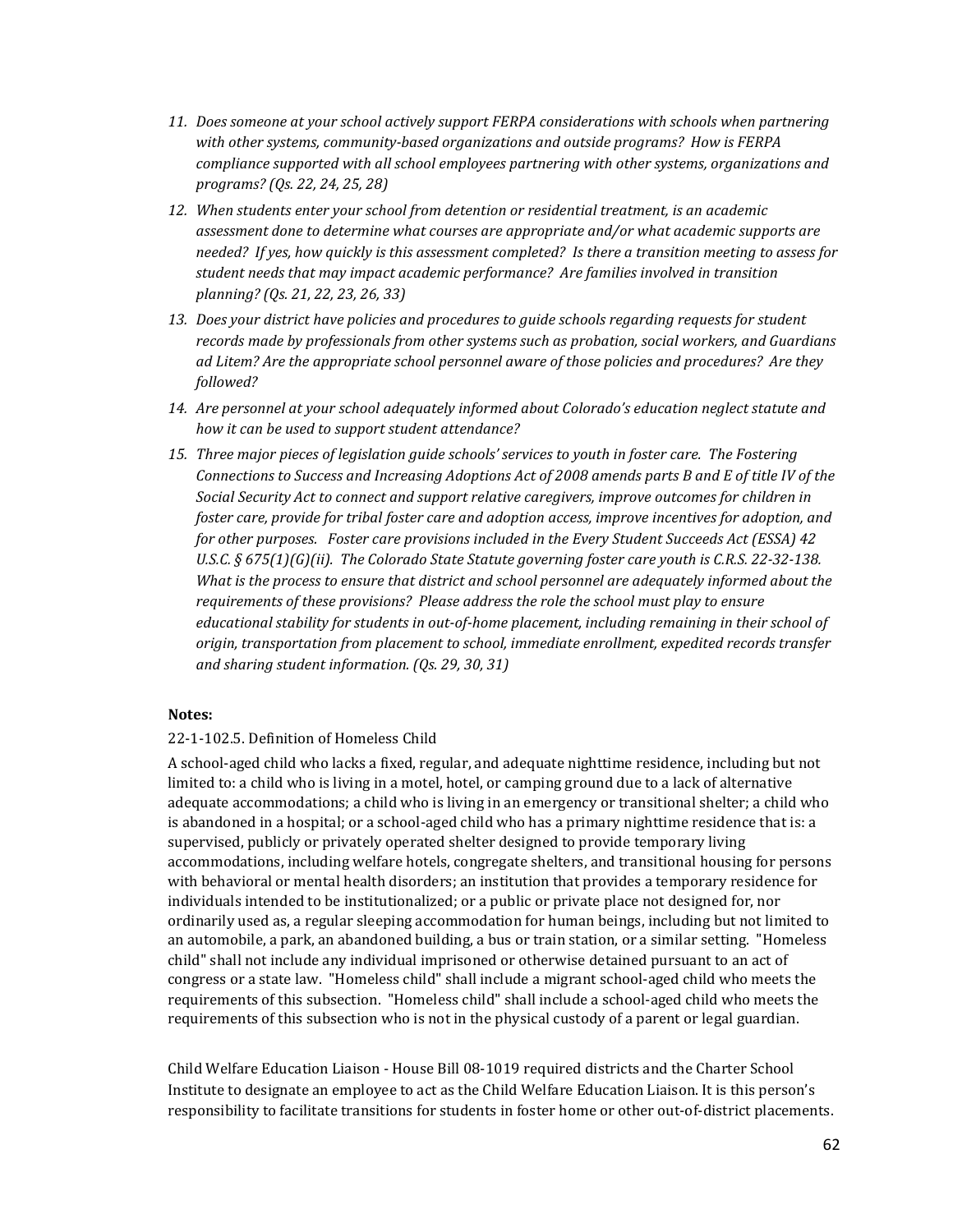In lieu of designating an employee, the district or Charter School Institute may contract with an individual to act as the Child Welfare Education Liaison. As part of H.B. 10-1274, districts are required to report the name and contact information for the designated person to CDE and CDE will post the contact information on the Web site. For many districts, the person serving in this capacity will be the person designated as the out-of-district coordinator.

#### C.R.S 22-32-138 Students in Out-Of-Home Placement

This act defines a student in out-of-home placement as "a child or youth who is in foster care and receiving educational services through a state-licensed day treatment facility or a child or youth who is in placement out of the home …." The term "shall also include a child or youth who transfers enrollment as a result of being returned to his or her home at the conclusion of out-of-home placement." Furthermore, it requires that every school district or charter school designate a child welfare education liaison who will be "responsible for working with child placement agencies, county departments, and the state department to facilitate the prompt and appropriate placement, transfer, and enrollment in school of students in out-of-home placement within the school district or who are enrolled or enrolling in institute charter schools." More specific duties are laid out in the rest of the act.

#### **E. Pregnant/Parenting Students**

- 1. What academic counseling do you generally provide to pregnant/parenting students? □ **If parenting students are close to graduating we encourage them to** 
	- **complete a regular high school degree**

 $\Box$  If parenting students are missing more than one year of credits, we suggest an alternative education program where they can earn a regular high school degree.  $\Box$  If parenting students are missing more than one year of credits, we suggest a high school equivalency degree program.

 $\Box$  Other:

□ Unsure

**Note: The important thing here is that pregnant and parenting students not be made to feel unwelcome or unsupported in their home school. If they want to stay and are able to keep up with reasonable accommodations, they should be allowed to do to. On the other hand, alternative schools can be wonderful educational settings.**

- 2. Do you refer pregnant or parenting students to supportive services in the community?
	- □ **Yes, and the services are good**
	- □ Yes, but the services are inadequate

□ *No*

□ Unsure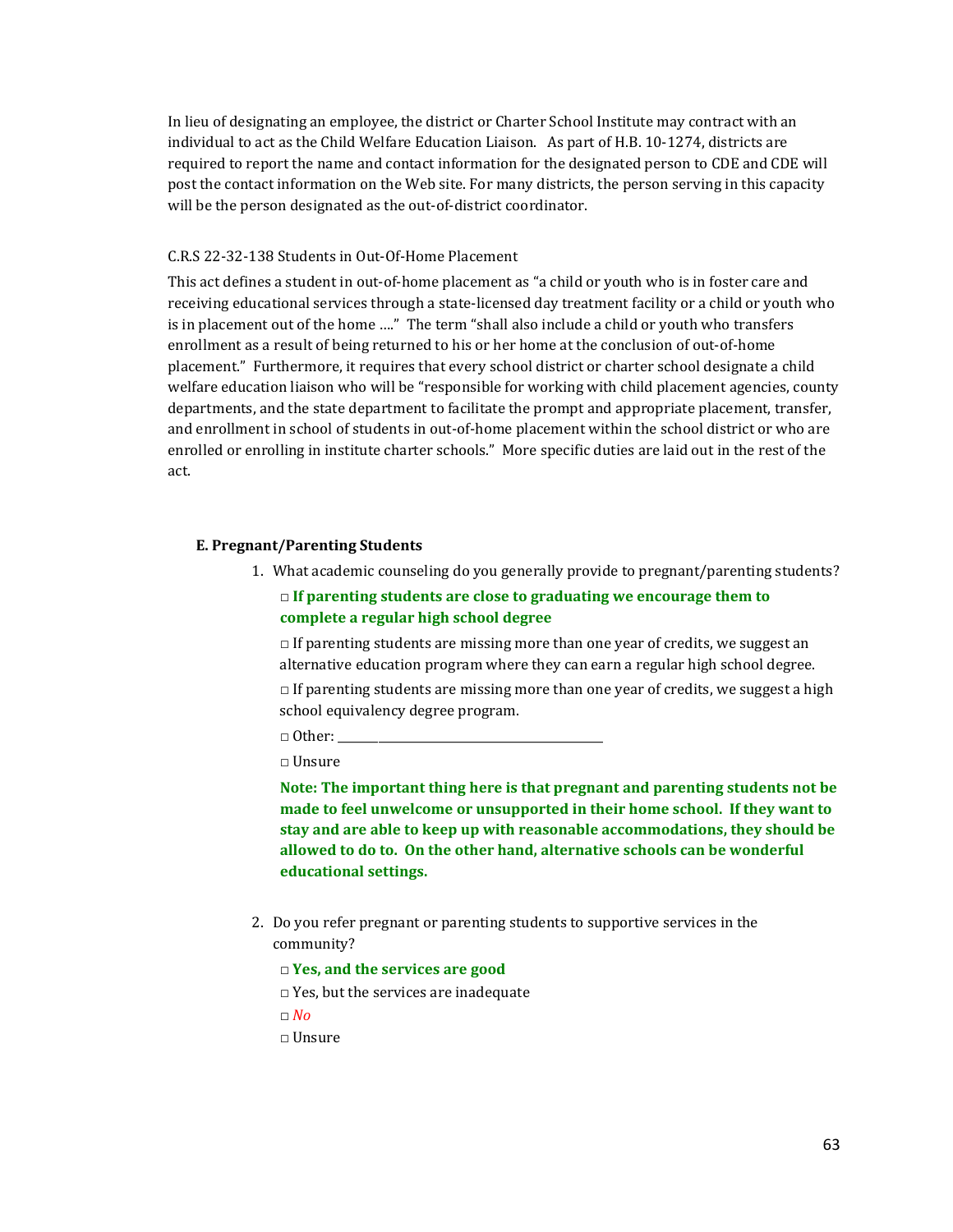- 3. Do parenting students have access to childcare at any school in your district?
	- □ **Yes, and transportation is provided**
	- □ Yes, but transportation is not provided
	- $\Box$  No, but a childcare provider is located nearby
	- □ *No*
	- □ Unsure

#### *Pregnant/Parenting Students – Discussion Questions*

- *1) If your school has a policy or procedure regarding how to advise pregnant and/or parenting young adults, how often is it followed? How often is this policy waived? (Q. 1)*
- *2) How flexible are you in accommodating the needs of pregnant and parenting students? For example, do you allow student parents to carry cell phones to communicate with caretakers? Do you accommodate nursing or pumping needs? Do you allow flexibility in deadlines? (Qs. 2, 3)*
- *3) Do you have credit bearing courses that help students in their parenting roles? Does the content cover age appropriate behavior for young children? Appropriate and inappropriate discipline? Infant and child safety and health? Other?*

#### **F. System Involved Youth**

- 1. When students are absent from class due to court-ordered treatment or other services scheduled during the school day, are these absences excused or unexcused?
	- □ **Excused**
	- □ **Excused as long as official documentation is provided**
	- □ *Unexcused*
	- □ Unsure
- 2. Does your school have procedures to address the transfer of credits from detention/facility schools when students re-enter your school from detention or residential treatment?
	- □ **Yes**
	- $\Box$  *No*
	- □ Unsure
- 3. Does your school routinely inform other system professionals such as probation officers, Guardians ad Litem, caseworkers or special advocates when students on their caseloads are struggling with attendance, behavior or academics?
	- □ **Yes, routinely**
	- □ Sometimes
	- □ *No, this would be very unusual*
	- □ Unsure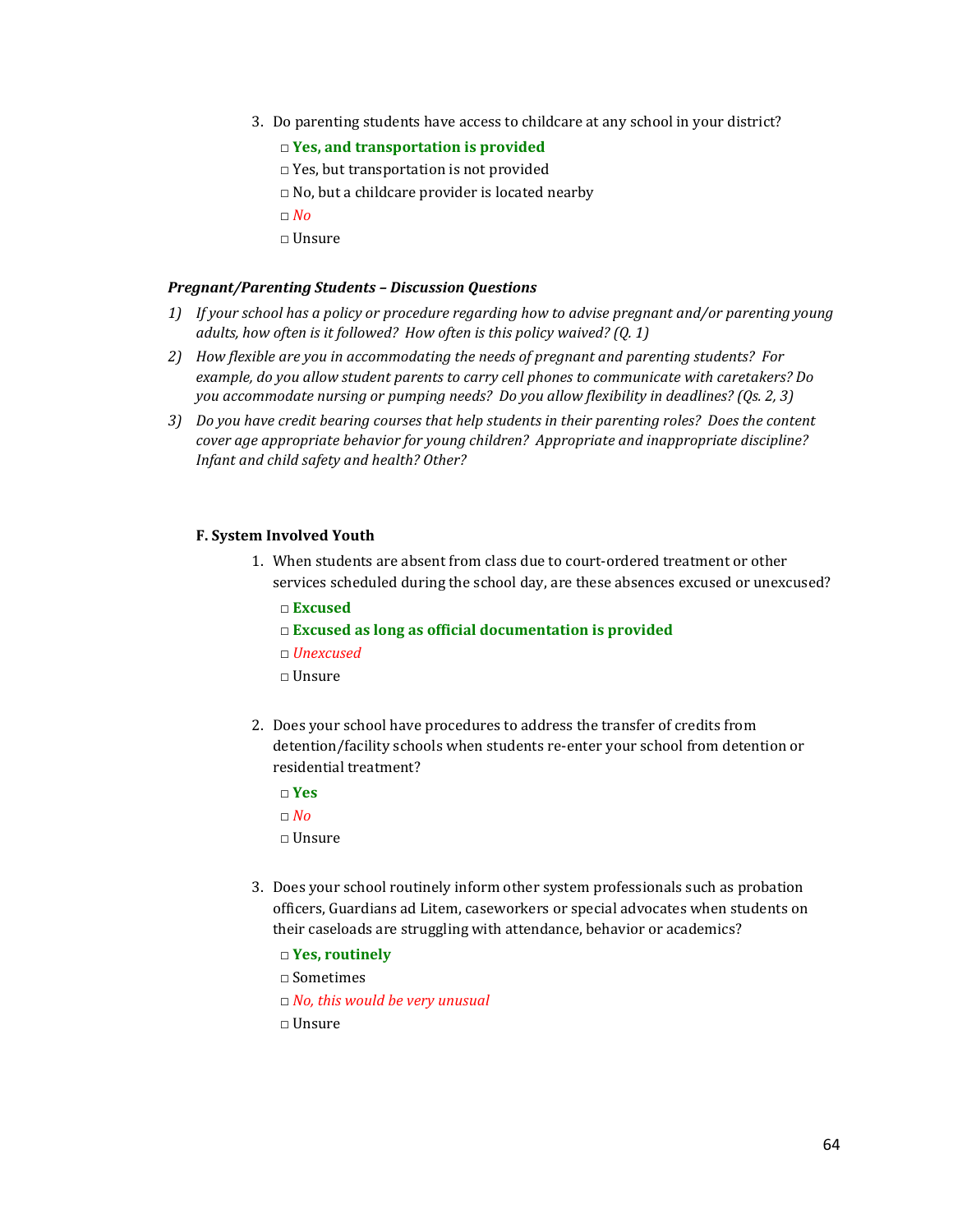- 4. When students enter your school from detention or residential treatment, are they automatically placed on behavior contracts?
	- □ **Yes**

□ *No*

- □ Unsure
- 5. Is there a person at your school who has the specific responsibility to act as a liaison and single point of contact between the school and the juvenile justice system?
	- □ **Yes** □ *No*  $\Box$  Unsure
- 6. Are IEP's shared with professionals from other systems upon request?
	- □ **Yes** □ *No*  $\Box$  Unsure
- 7. Are student Individual Career and Academic Plans (ICAPs) shared with professionals from other systems upon request (e.g. child welfare caseworkers, GALs, etc.)?
	- □ **Yes**  $\Box$  *No* □ Unsure
- 8. If a student is identified as having a SED (Serious Emotional Disability), are professionals from other systems working with this student notified or included in planning about this student?
	- □ **Yes** □ *No*  $\Box$  Unsure
- 9. Does someone at your school have the specific responsibility to support FERPA compliance with school employees in their communication with other system professionals?
	- □ **Yes** □ *No*
	- □ Unsure
- 10. Do you routinely address emotional goals stemming from trauma in addition to academic learning goals?
	- □ **Yes!**
	- □ To some extent
	- □ *No*
	- □ Unsure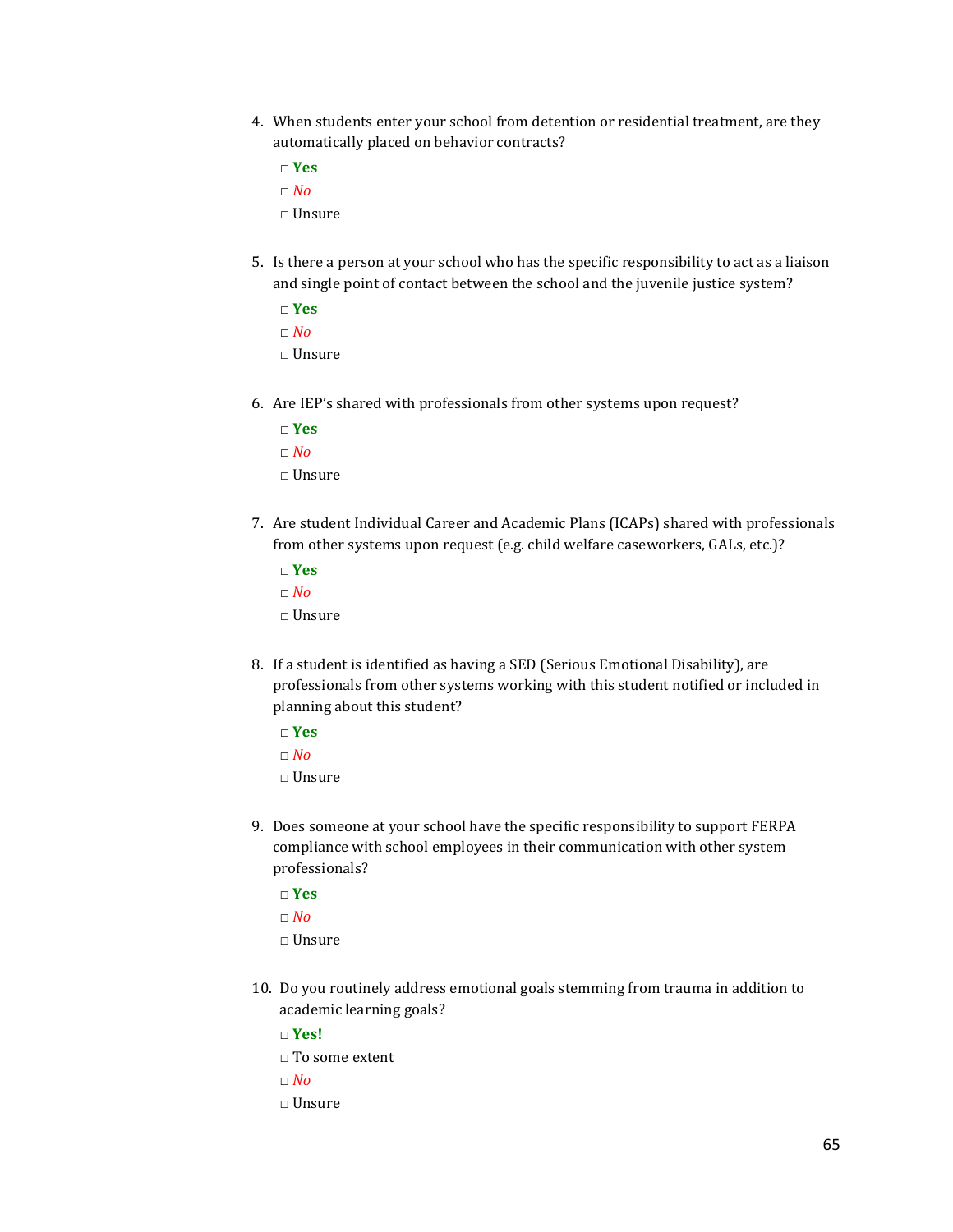## *System Involved Youth– Discussion Questions*

*1. Is there a person at your school who has the specific responsibility to act as a liaison and single point of contact between the schools in your district and the juvenile justice system? If so, how is this communicated to stakeholders? (Qs. 5, 9)*

*2. Does someone at your school actively support FERPA considerations with schools when partnering with other systems, community-based organizations and outside programs? How is FERPA compliance supported with all school employees partnering with other systems, organizations and programs? (Qs. 3, 6, 7, 9)*

*3. When students enter your school from detention or residential treatment, is an academic assessment done to determine what courses are appropriate and/or what academic supports are needed? If yes, how quickly is this assessment completed? Is there a transition meeting to assess for student needs that may impact academic performance? Are families involved in transition planning? (Q. 2)*

*4. If school attendance is a condition of a student's probation, how do probation officers and designated school employees work together to inform each other and to support student attendance and enforce this provision? (Q. 1, 3, 5, 9)*

*5. Do you have policies and procedures for schools regarding requests for student records made by professionals from other systems such as probation, social workers, and Guardians ad Litem? (Q. 3, 6, 7, 9)*

*6. Are personnel at your school adequately informed about Colorado's education neglect statute and how it can be used to support student attendance?*

## **G. Reengaging Dropouts**

1. What is the most likely response to a dropout who wants to return but lacks at least one full year of credit to graduate?

## □ **Enroll immediately**

 $\Box$  Enroll at beginning of the next semester

□ *Assess the challenges the student is likely to face, then notify the student of your decision*

□ *Place student on a waiting list for an alternative setting that would be a "fit"*

 $\Box$  Enroll immediately in online credit recovery and wait for an alternative education seat to open up

□ Other (please describe)

□ Unsure

Note: *Any answer that indicates the school might not be welcoming and encouraging when a dropout wishes to return is problematic.* **Enrolling these students right away is the best option. If the semester is more than a couple weeks underway, an online credit recovery option might be best, so the student can enroll in regular classes at the beginning of the next semester.**

2. When dropouts return to your school, is a person specifically responsible for tracking their progress and checking in with them regularly?

□ **Yes**

 $\Box$  In some cases, but not routinely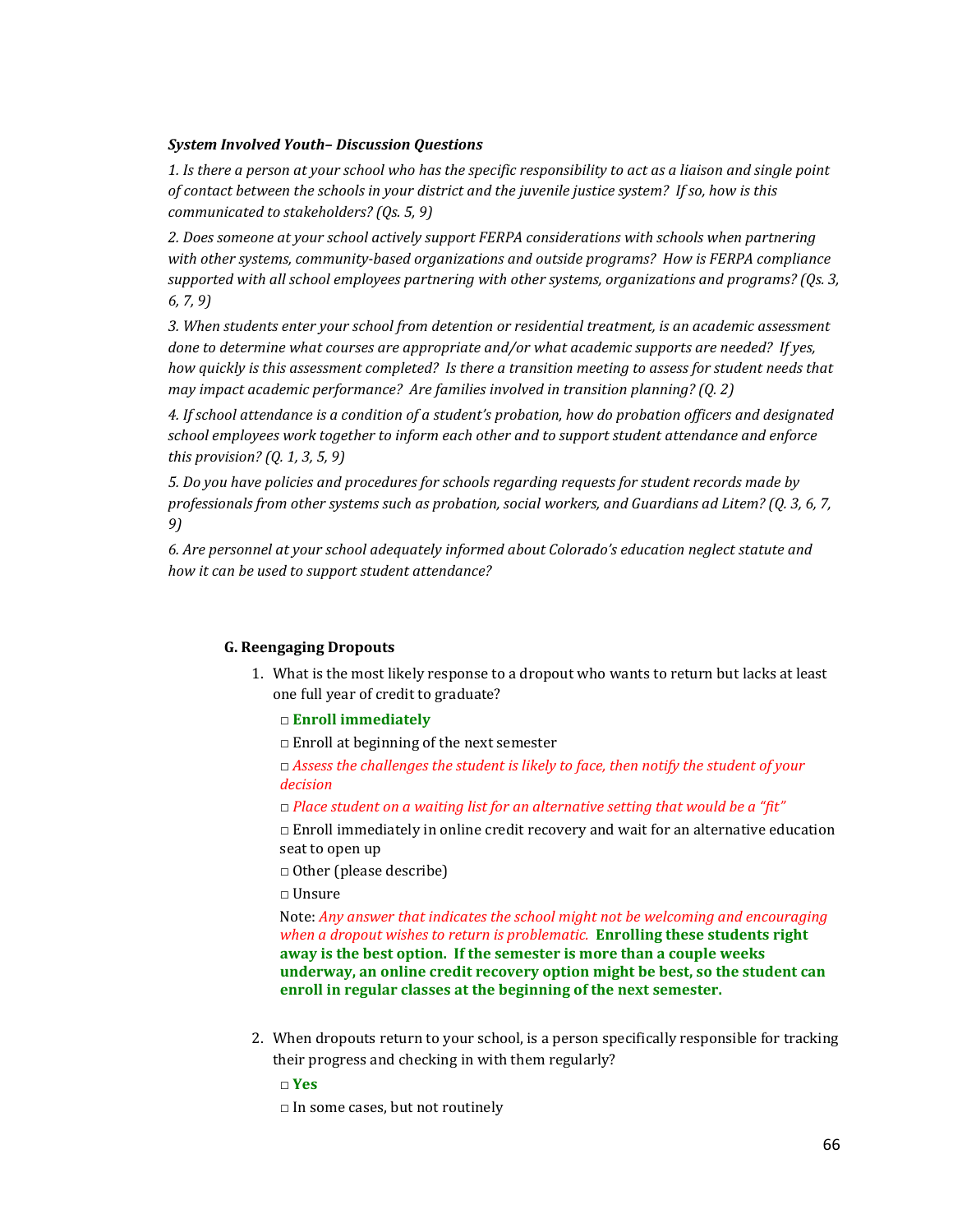$\Box$  *No* □ Unsure

- 3. Does your school offer options for recovering credit that are immediately available for dropouts returning to school who need less than one year of credits to graduate?
	- □ **Yes** □ *No* □ Other: (please describe) □ Unsure
- 4. Do you routinely counsel returning students about the new graduation guidelines to help them update their ICAPs?

□ **Yes**

□ Sometimes

- □ *No*
- □ Unsure

## *Reengaging Dropouts – Discussion Questions*

*1. When a student drops out of your school, what is the process to follow up? How many absences may a student accumulate before you code him/her as a dropout?* 

*2. How are staff notified when students drop out? How is this information communicated to families?*

*3. Does your school and/or district currently offer alternative educational options that are a good fit for students returning to school after dropping out? If not, what is missing*?

*4. When dropouts return to your school, what does family communication and planning look like to support the student?*

## **Section VII**

## **A. Family Partnerships**

1. To what level is your school involved in the following types of family engagement? Please select the answer that best describes the level of activity in each area.

|                                                                                                                                                                                                                                                                     | <b>Level of Activity</b> |
|---------------------------------------------------------------------------------------------------------------------------------------------------------------------------------------------------------------------------------------------------------------------|--------------------------|
|                                                                                                                                                                                                                                                                     | Not occurring            |
| <b>National Standards for Family-School Partnerships</b>                                                                                                                                                                                                            | Rarely occurs            |
| Recommended by State Advisory Council for Parent Involvement in Education                                                                                                                                                                                           | Occasionally occurs      |
| (SACPIE) and endorsed by CDE                                                                                                                                                                                                                                        | Frequently occurs        |
|                                                                                                                                                                                                                                                                     | Unsure                   |
| a. Standard 1: Welcoming all families into the school community-Families are<br>active participants in the life of the school, and feel welcomed, valued, and<br>connected to each other, to school staff, and to what students are learning and<br>doing in class. | <b>Frequently occurs</b> |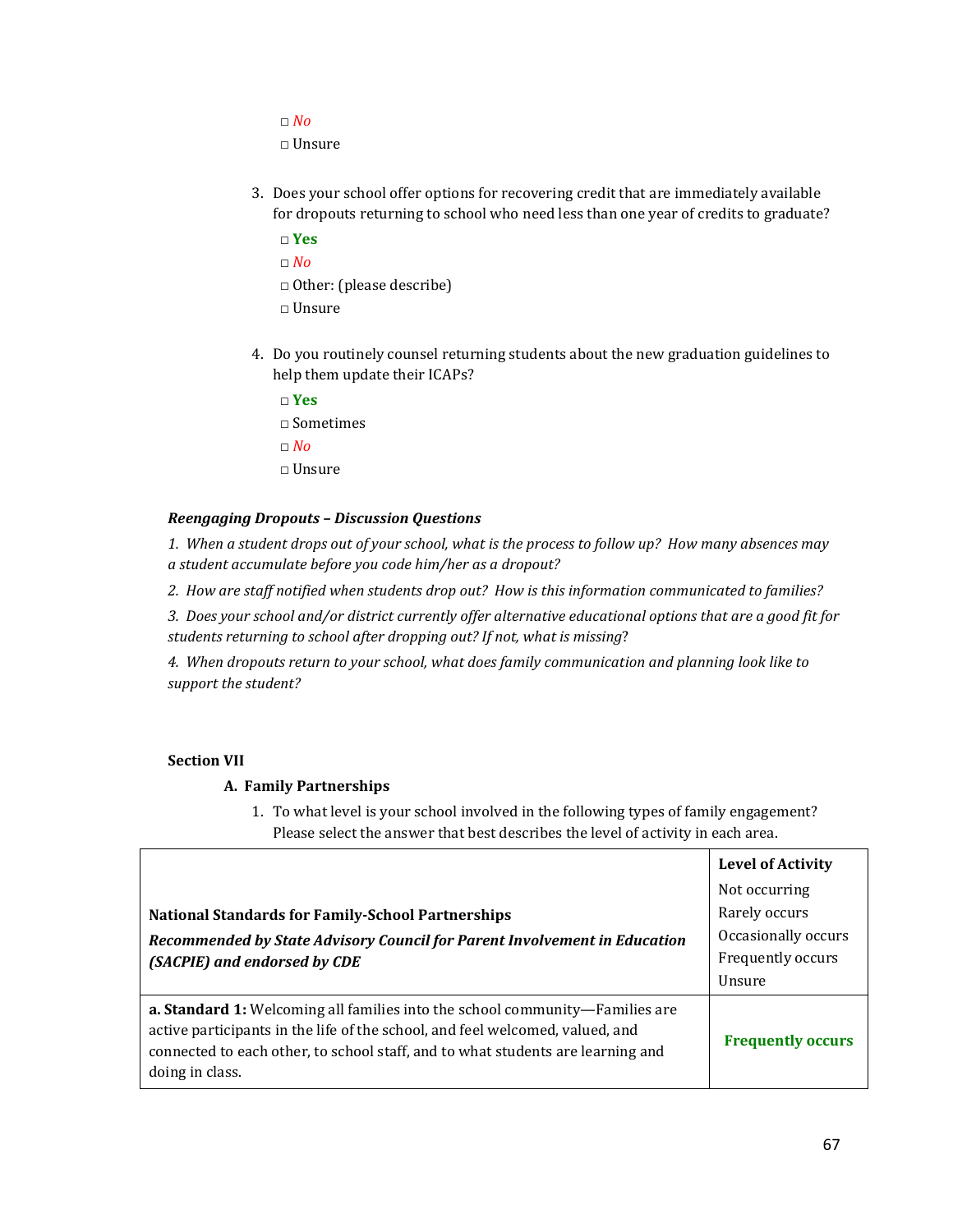| <b>b. Standard 2:</b> Communicating effectively—Families and school staff engage in<br>regular, two-way, meaningful communication about student learning.                                                                                                                             | <b>Frequently occurs</b> |
|---------------------------------------------------------------------------------------------------------------------------------------------------------------------------------------------------------------------------------------------------------------------------------------|--------------------------|
| c. Standard 3: Supporting student success—Families and school staff continuously<br>collaborate to support students' learning and healthy development both at home<br>and at school, and have regular opportunities to strengthen their knowledge and<br>skills to do so effectively. | <b>Frequently occurs</b> |
| d. Standard 4: Speaking up for every child-Families are empowered to be<br>advocates for their own and other children, to ensure that students are treated<br>fairly and have access to learning opportunities that will support their success.                                       | <b>Frequently occurs</b> |
| e. Standard 5: Sharing power-Families and school staff are equal partners in<br>decisions that affect children and families and together inform, influence, and<br>create policies, practices, and programs.                                                                          | <b>Frequently occurs</b> |
| <b>f. Standard 6:</b> Collaborating with community—Families and school staff<br>collaborate with community members to connect students, families, and staff to<br>expanded learning opportunities, community services, and civic participation.                                       | <b>Frequently occurs</b> |

- 2. Is there a person who has the specific responsibility to support family involvement at the school level?
	- □ **Yes** □ *No* □ Unsure
- 3. In your school, is family engagement recorded and/or measured?
	- □ **Yes**
	- □ Sometimes
	- □ *No*
	- □ Unsure
- 4. Are school personnel aware that the ICAP is to be developed by "the student and the student's parent or legal guardian in collaboration with school counselors, school administrators, school personnel and/or approved post-secondary service providers"?
	- □ **Yes, and we always or almost always incorporate parent input**
	- □ Yes, but it doesn't always work that way
	- □ *No*
	- □ Unsure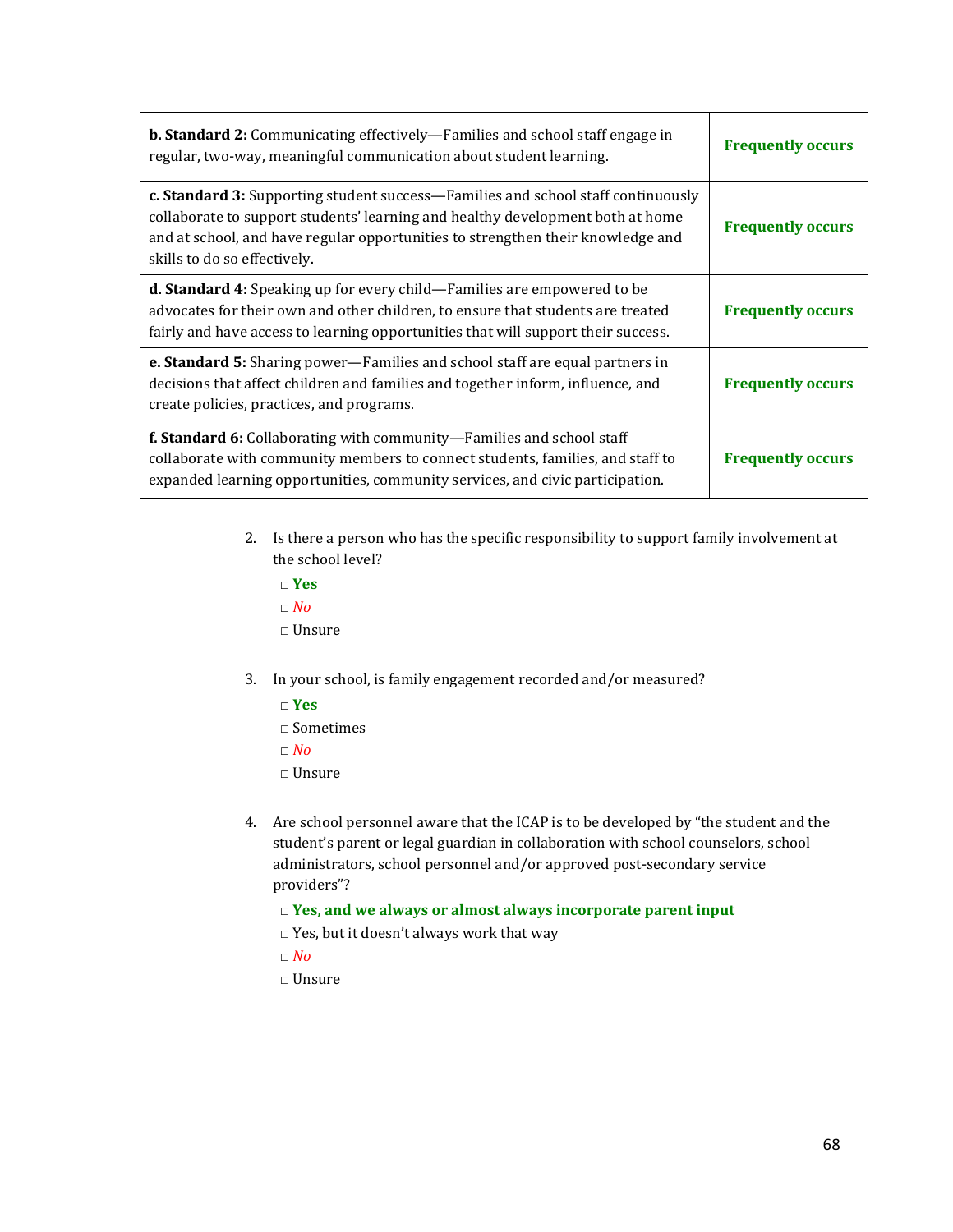- 5. In your school, how likely is it that individual student plans addressing attendance, behavior or academics are developed and implemented with families as equal partners, and involve a component with the student's family to ensure that plans are being supported at home?
	- □ **Always**  $\square$  Likely □ *Not very likely* □ Unsure
- 6. Do families participate in extra-curricular planning and support for their students?
	- □ **Yes, often**
	- □ Sometimes
	- □ *Not usually*
	- □ Unsure
- 7. How likely is it that someone from the school meets with parents of any student planning to drop out before the decision is finalized and the student is coded as a dropout?
	- □ **Always**
	- □ Likely □ *Not very likely*
	- □ Unsure
	-
- 8. If your school uses an online grade and attendance posting program, does your school monitor the logins and take active steps to make sure all parents/guardians know how to access the system?

## □ **Yes, we make sure at least one parent/guardian has logged in for each student at least once.**

 $\Box$  Every parent/guardian has a login, but we do not monitor who has accessed the system.

□ *Parents and guardians do not have logins.*

□ Unsure

- 9. If your school uses an online grade and attendance posting program such as Infinite Campus or Power School, how often are teachers required to update it?
	- □ **At least every week**
	- □ At least every two weeks
	- □ *Before mid-term and final grades must be submitted.*
	- $\Box$  Not applicable/No online grade and attendance program
	- $\Box$  Other: (Please define)
	- □ Unsure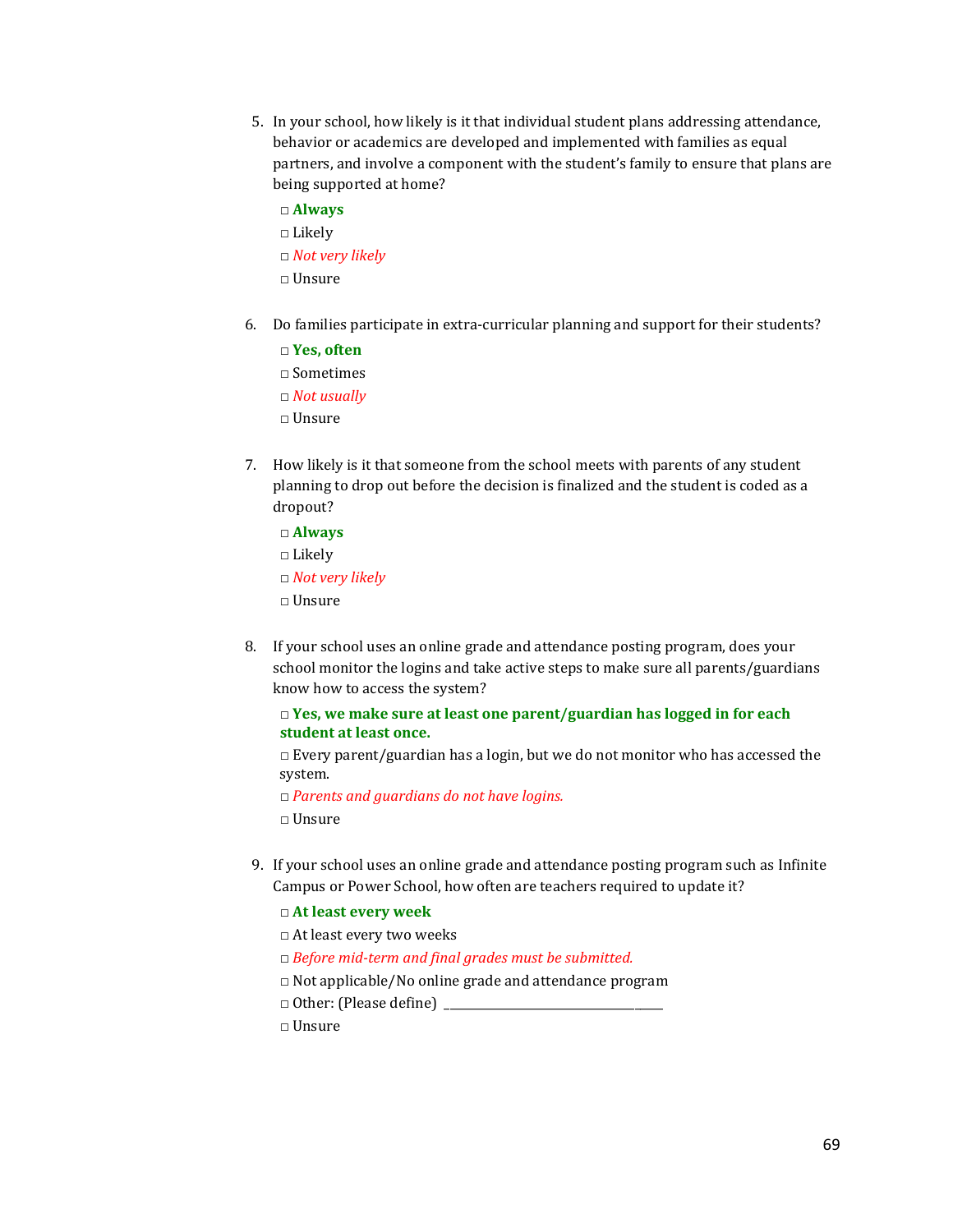10. Do you send information to multiple parents/guardians in the case of split households?

□ **Yes, routinely upon parental request**

□ Sometimes

□ *No, our computer system does not accommodate multiple contacts and addresses* □ Unsure

11. Are translation services easily accessible for school functions, parent-teacher conferences, parent meetings with school counselors etc.?

□ **Yes**

□ *No*

 $\Box$  The student usually interprets so there is little need for this

□ Unsure

12. How quickly does your school reach out to personally contact parents/guardians of transfer students?

□ **Within a few days**

- □ Within the first week
- □ *We do not make a point of doing this*
- □ Unsure
- 13. Does your school offer a special orientation for parents of immigrant students?

□ **Yes, we have an orientation with effective translation services and it works well**

- $\Box$  We have one, but it is only partially adequate
- □ *No, we have no special orientation for immigrant parents*
- □ Unsure

#### *Family Involvement & Support Services: Discussion Questions*

*1. What methods are used most frequently to inform parents about grades, homework, class expectations and missing work (e.g. parent-teacher conferences, mid-term grade reports, online system such as Infinite Campus or Power School, class expectation contracts signed by parents & students, regular email with parents, school outreach personnel.) (Qs. 8, 9, 10)*

*2. What strategies are working well to engage families? How can those strategies be expanded? What additional strategies might work? (Qs. 1, 3)*

*3. How well does your school support students and families during difficult life circumstances? How do school personnel know about difficult life circumstances that students are experiencing? Is there a team or individual that coordinates or tracks support for these students? (Qs. 1, 2)* 

*4. SB 13-193 requires each district of more than 1,000 students to have a Family Partnership Contact or Liaison. How has your district's Family Partnership Liaison supported family engagement at the district level? What does support for family involvement from the district to the school level look like? (Q. 2)*

*5. How are culturally responsive parent and family involvement and engagement practices promoted and supported? In your school, is there a common understanding of what parent and family involvement and engagement look like? (Qs. 10, 11, 12, 13)*